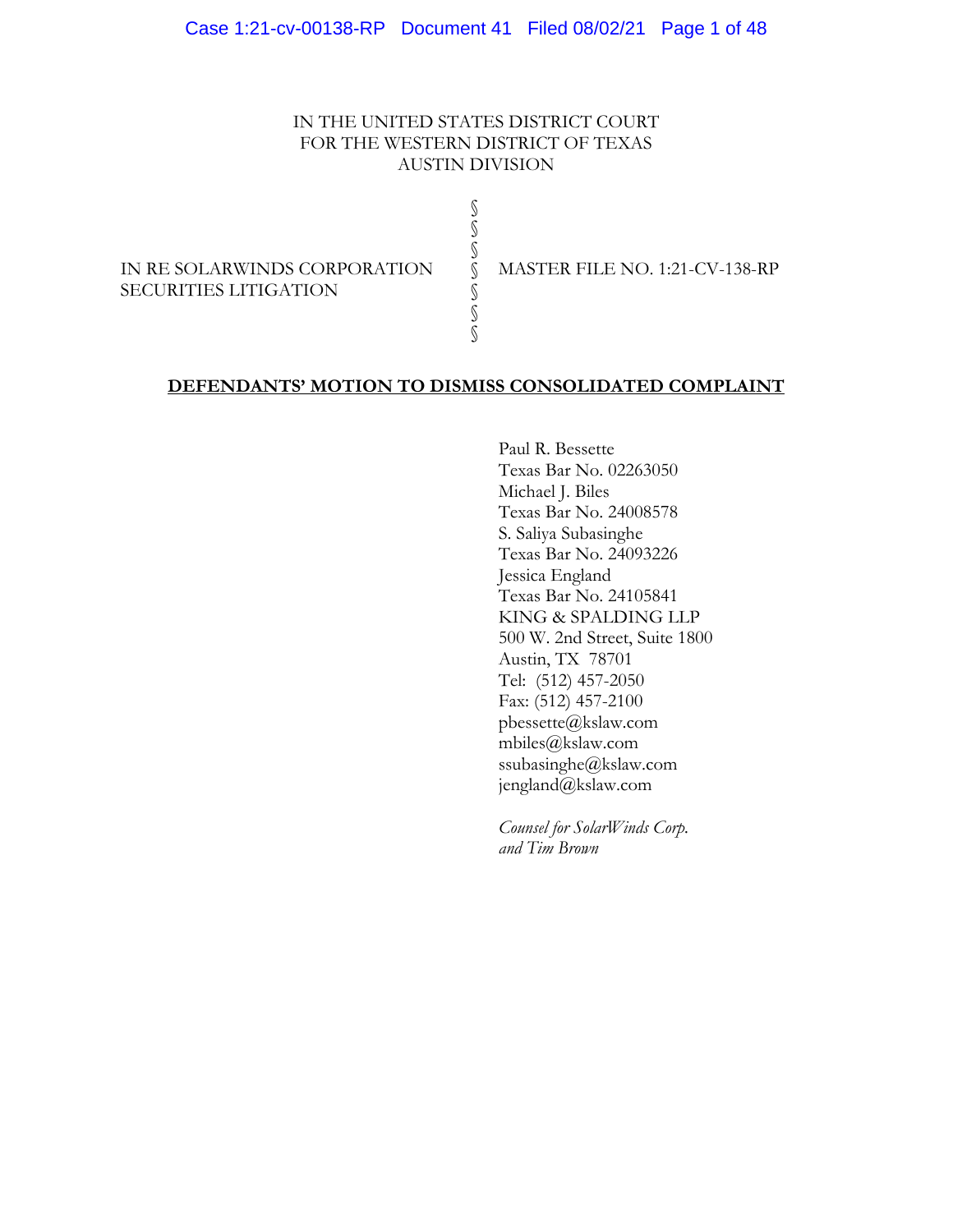# **TABLE OF CONTENTS**

|    | A.        |                                                                                      |                                                                                              |  |  |  |
|----|-----------|--------------------------------------------------------------------------------------|----------------------------------------------------------------------------------------------|--|--|--|
|    | <b>B.</b> |                                                                                      | SolarWinds warns investors that it is vulnerable to a cybersecurity breach and that          |  |  |  |
|    | C.        |                                                                                      |                                                                                              |  |  |  |
|    | D.        | Plaintiff attempts to convert a Russian Intelligence criminal-espionage event into a |                                                                                              |  |  |  |
|    |           | 1.                                                                                   |                                                                                              |  |  |  |
|    |           | 2.                                                                                   |                                                                                              |  |  |  |
|    |           | 3.                                                                                   |                                                                                              |  |  |  |
|    |           | 4.                                                                                   |                                                                                              |  |  |  |
|    |           | 5.                                                                                   |                                                                                              |  |  |  |
|    |           |                                                                                      |                                                                                              |  |  |  |
|    |           |                                                                                      |                                                                                              |  |  |  |
| Ι. |           |                                                                                      |                                                                                              |  |  |  |
|    | А.        |                                                                                      | The allegations about Thornton-Trump fail to support a strong inference of                   |  |  |  |
|    | <b>B.</b> |                                                                                      | The remaining "former employee" allegations also fail to establish any Defendant's           |  |  |  |
|    | C.        |                                                                                      | Allegations that a rogue employee published credentials for accessing a SolarWinds'          |  |  |  |
|    | D.        |                                                                                      |                                                                                              |  |  |  |
|    |           | 1.                                                                                   |                                                                                              |  |  |  |
|    |           | 2.                                                                                   |                                                                                              |  |  |  |
|    | Е.        |                                                                                      | Allegations about the general importance of cybersecurity and post Cyberattack               |  |  |  |
| П. |           |                                                                                      | Plaintiff fails to plead that SolarWinds made a materially false or misleading statement. 31 |  |  |  |
|    | А.        |                                                                                      | The challenged statements are immaterial because SolarWinds disclosed the risks of           |  |  |  |
|    | <b>B.</b> |                                                                                      | The Complaint fails to allege facts to show that the "Security Statement" was                |  |  |  |
|    | C.        |                                                                                      | Vague statements of corporate optimism are immaterial as a matter of law36                   |  |  |  |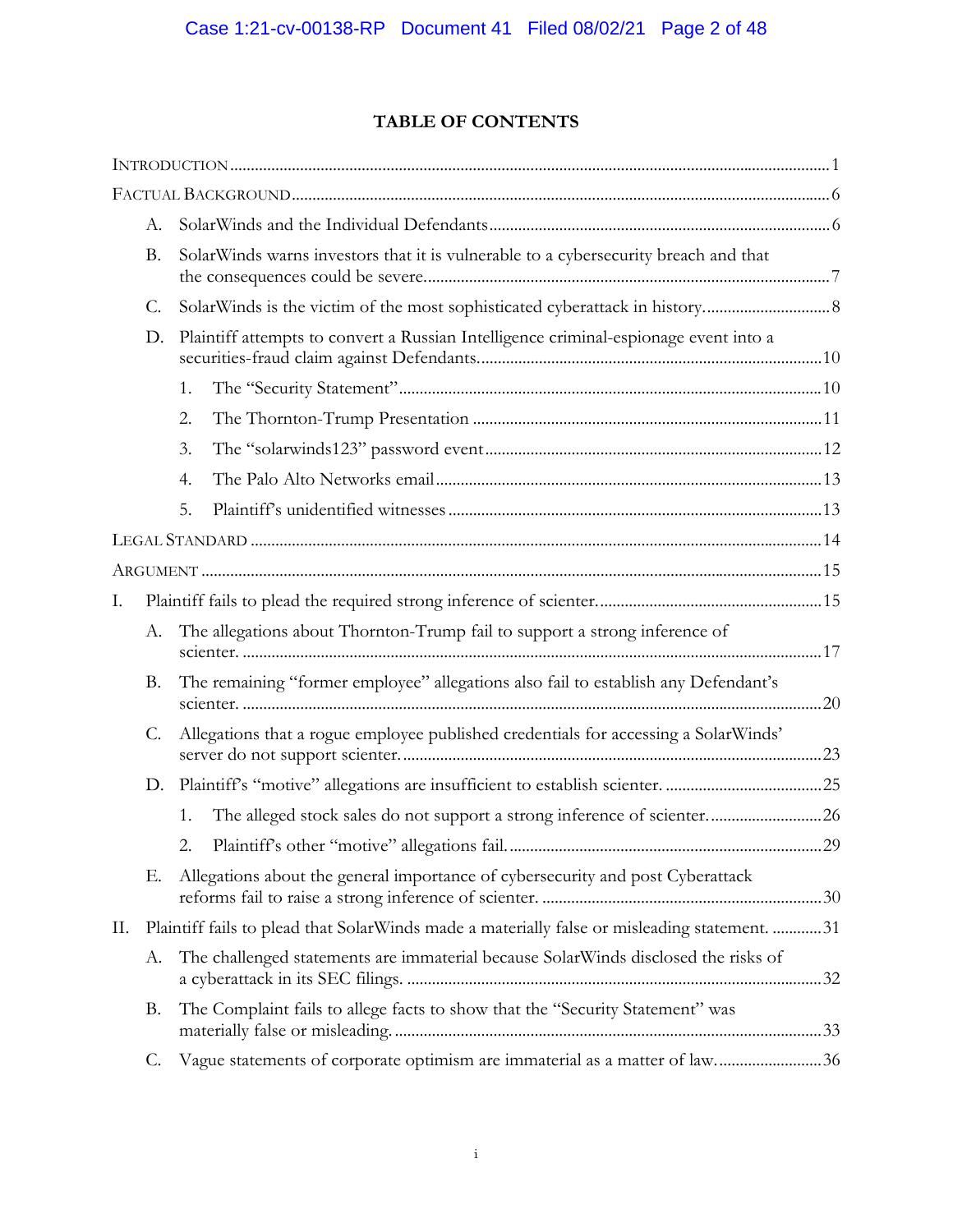# Case 1:21-cv-00138-RP Document 41 Filed 08/02/21 Page 3 of 48

|  | D. The Complaint fails to allege facts showing the Individual Defendants "made" any             |  |
|--|-------------------------------------------------------------------------------------------------|--|
|  |                                                                                                 |  |
|  |                                                                                                 |  |
|  |                                                                                                 |  |
|  | IV. Plaintiff has failed to plead control-person liability against the Individual Defendants 40 |  |
|  |                                                                                                 |  |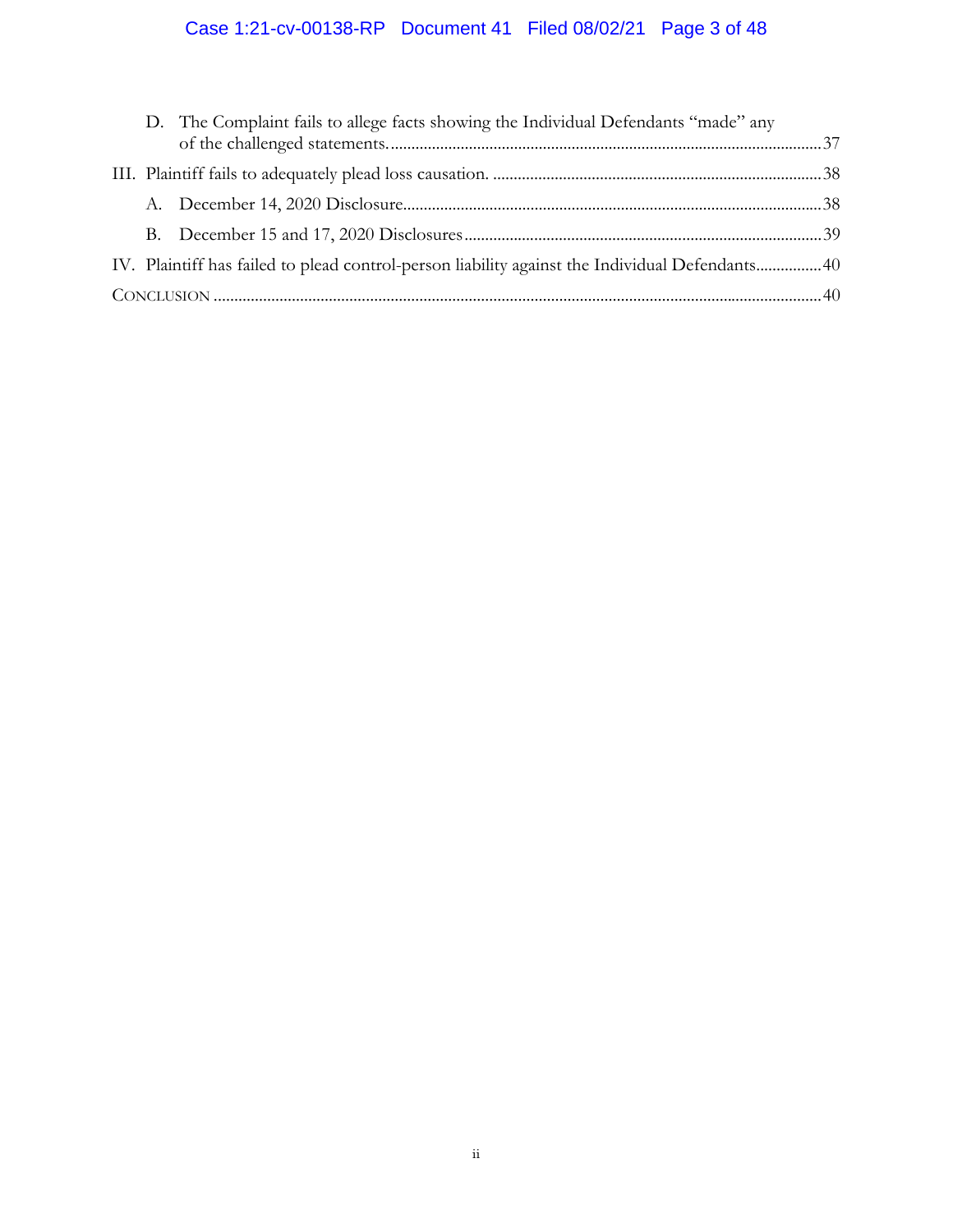# **TABLE OF AUTHORITIES**

# **Page(s)**

# **Cases**

| ABC Arbitrage Plaintiffs Grp. v. Tchuruk,                                                                                                                                                                |
|----------------------------------------------------------------------------------------------------------------------------------------------------------------------------------------------------------|
| Abrams v. Baker Hughes, Inc.,                                                                                                                                                                            |
| In re Alphabet, Inc. Sec. Litig.,<br>No. 18-cv-06245-JSW, 2020 WL 2564635 (N.D. Cal. Feb. 5, 2020), aff'd In re<br>Alphabet, Inc. Sec. Litig., No. 20-15638, 2021 WL 2448223 (9th Cir. June 16, 2021) 37 |
| In re Am. Italian Pasta Co. Sec. Litig.,                                                                                                                                                                 |
| Archdiocese of Milwaukee Supporting Fund, Inc. v. Halliburton Co.,                                                                                                                                       |
| In re ArthroCare Corp. Sec. Litig.,                                                                                                                                                                      |
| In re BP p.l.c. Sec. Litig.,                                                                                                                                                                             |
| Cent. Laborers' Pension Fund v. Integrated Elec. Servs.,                                                                                                                                                 |
| City of Austin Police Ret. Sys. v. ITT Educ. Servs., Inc.,                                                                                                                                               |
| Congregation of Ezra Sholom v. Blockbuster, Inc.,                                                                                                                                                        |
| In re Constellation Energy Grp., Inc. Sec. Litig.,                                                                                                                                                       |
| Craftmatic Sec. Litig. v. Kraftsow,                                                                                                                                                                      |
| Cutsforth v. Renschler,                                                                                                                                                                                  |
| In re Dell Inc., Sec. Litig.,                                                                                                                                                                            |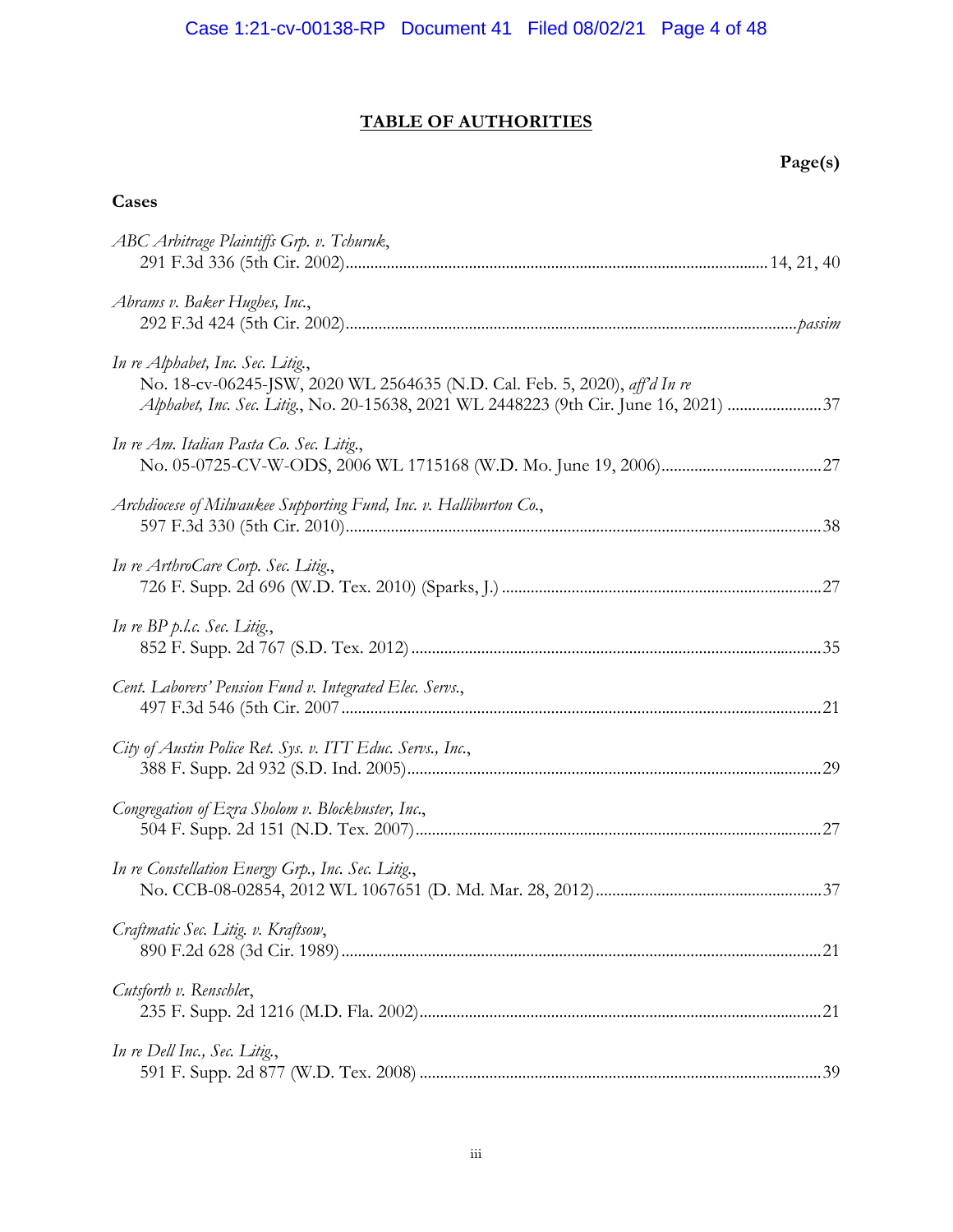# Case 1:21-cv-00138-RP Document 41 Filed 08/02/21 Page 5 of 48

| In re Donna Karan Int'l Sec. Litig.,                            |  |
|-----------------------------------------------------------------|--|
| Druskin v. Answerthink,                                         |  |
| Eizenga v. Stewart Enters., Inc.,                               |  |
| In re Envision Healthcare Corp. Sec. Litig.,                    |  |
| In re Extreme Networks, Inc. Sec. Litig.,                       |  |
| Fin. Acquisition Partners LP v. Blackwell,                      |  |
| Greebel v. FTP Software, Inc.,                                  |  |
| Greenberg v. Crossroads Sys., Inc.,                             |  |
| Hampshire Equity Partners II, L.P. v. Teradyne, Inc.,           |  |
| In re Heartland Payment Sys., Inc. Sec. Litig.,                 |  |
| In re HomeBanc Corp. Sec. Litig.,                               |  |
| Hopson v. MetroPCS Commc'ns, Inc.,                              |  |
| Ind. Elec. Workers' Pension Trust Fund IBEW v. Shaw Grp., Inc., |  |
| In re Intel Corp. Sec. Litig.,                                  |  |
| Izadjoo v. Helix Energy Sols. Grp., Inc.,                       |  |
| Janus Capital Grp., Inc. v. First Derivative Traders,           |  |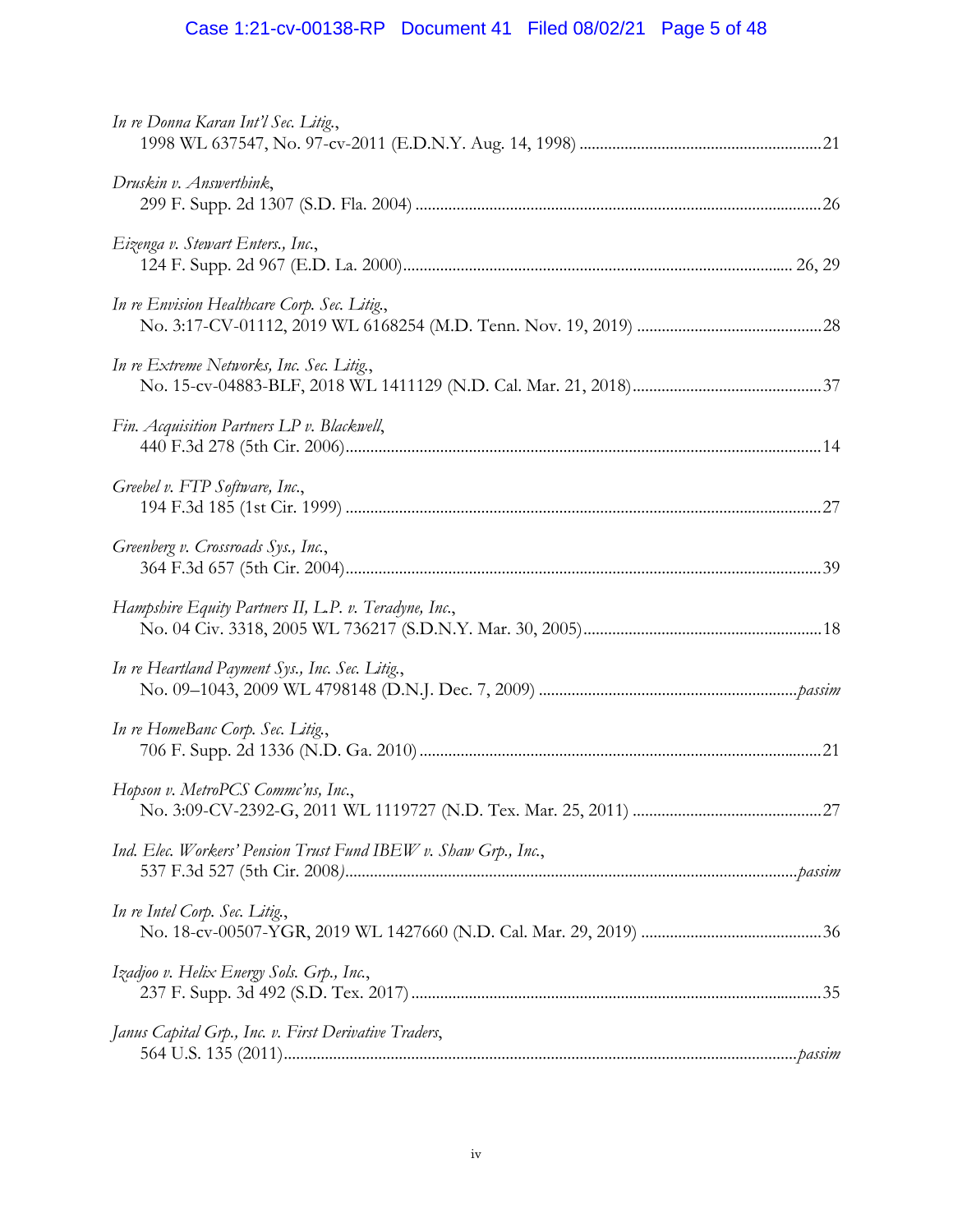# Case 1:21-cv-00138-RP Document 41 Filed 08/02/21 Page 6 of 48

| In re K-tel Int'l, Inc. Sec. Litig.,                                                                                                                                                   |
|----------------------------------------------------------------------------------------------------------------------------------------------------------------------------------------|
| U.S. ex rel. Lam v. Tenet Healthcare Corp.,                                                                                                                                            |
| Local 731 Int'l Bhd. of Teamsters Excavators & Pavers Pension Tr. Fund v. Diodes, Inc.,                                                                                                |
| Lormand v. U.S. Unwired, Inc.,                                                                                                                                                         |
| Lovelace v. Software Spectrum, Inc.,                                                                                                                                                   |
| Magruder v. Halliburton Co.,                                                                                                                                                           |
| Markman v. Whole Foods Market, Inc.,                                                                                                                                                   |
| In re Marriott Int'l, Inc. Customer Data Sec. Breach Litig. Sec. Actions,                                                                                                              |
| NECA-IBEW Pension Fund v. Hutchinson Tech., Inc.,                                                                                                                                      |
| Newby v. Enron Corp.,                                                                                                                                                                  |
| Omnicare Inc. v. Laborers Dist. Council Constr. Indus. Pension Fund,                                                                                                                   |
| Police & Fire Ret. Sys. of City of Detroit v. Plains All Am. Pipeline, L.P.,                                                                                                           |
| In re Qudian Inc. Sec. Litig.,<br>No. 17-CV-9741 (JMF), 2019 WL 4735376 (S.D.N.Y. Sept. 27, 2019),<br>reconsideration denied, No. 17-CV-9741 (JMF), 2020 WL 3893294 (S.D.N.Y. July 10, |
| Ret. Sys. of Mich. v. Pier 1 Imports, Inc.,                                                                                                                                            |
| Ret. Sys. v. Chubb Corp.,                                                                                                                                                              |
| Santa Fe Indus. v. Green,                                                                                                                                                              |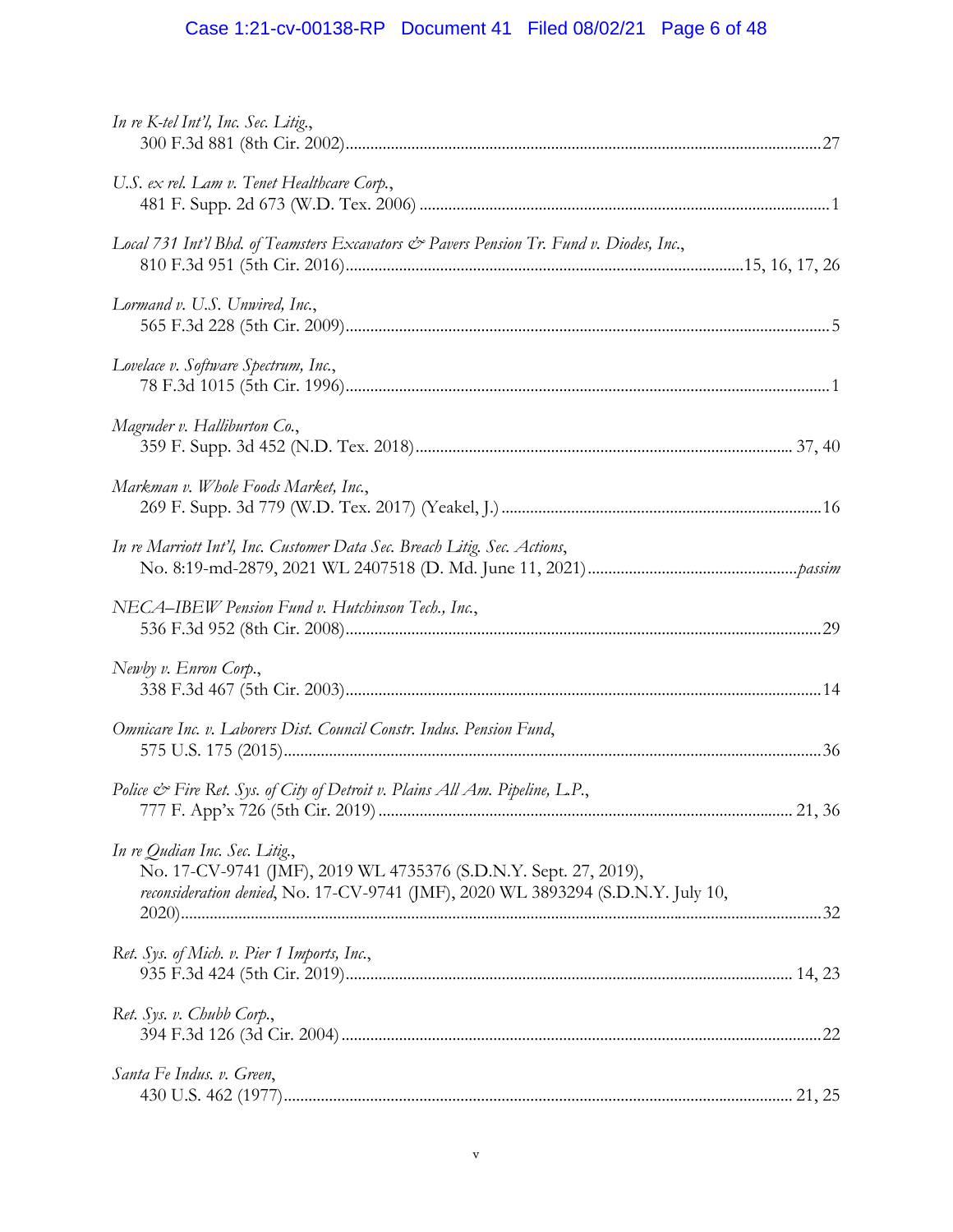# Case 1:21-cv-00138-RP Document 41 Filed 08/02/21 Page 7 of 48

| SEC v. Tex. Gulf Sulphur Co.,                                                                                                                                                                                                                                                                                                                                                                                                                          |  |
|--------------------------------------------------------------------------------------------------------------------------------------------------------------------------------------------------------------------------------------------------------------------------------------------------------------------------------------------------------------------------------------------------------------------------------------------------------|--|
| Shah v. Gen $Ve$ c, Inc.,                                                                                                                                                                                                                                                                                                                                                                                                                              |  |
| Southland Sec. Corp. v. INSpire Ins. Solutions, Inc.,                                                                                                                                                                                                                                                                                                                                                                                                  |  |
| Tellabs, Inc. v. Makor Issues & Rights, Ltd.,                                                                                                                                                                                                                                                                                                                                                                                                          |  |
| Tuchman v. DSC Comme'ns Corp.,                                                                                                                                                                                                                                                                                                                                                                                                                         |  |
| In re U.S. for Historical Cell Site Data,                                                                                                                                                                                                                                                                                                                                                                                                              |  |
| Wietschner v. Monterey Pasta Co.,                                                                                                                                                                                                                                                                                                                                                                                                                      |  |
| In re Winn-Dixie Stores, Inc. Sec. Litig.,                                                                                                                                                                                                                                                                                                                                                                                                             |  |
| Zucco Partners, LLC v. Digimarc Corp.,                                                                                                                                                                                                                                                                                                                                                                                                                 |  |
| <b>Statutes</b>                                                                                                                                                                                                                                                                                                                                                                                                                                        |  |
|                                                                                                                                                                                                                                                                                                                                                                                                                                                        |  |
|                                                                                                                                                                                                                                                                                                                                                                                                                                                        |  |
|                                                                                                                                                                                                                                                                                                                                                                                                                                                        |  |
| $\text{Securities}~\&~\text{Exchange}~\text{Act}~\S~20(a)~\dots\hspace*{-.2cm}\dots\hspace*{-.2cm}\dots\hspace*{-.2cm}\dots\hspace*{-.2cm}\dots\hspace*{-.2cm}\dots\hspace*{-.2cm}\dots\hspace*{-.2cm}\dots\hspace*{-.2cm}\dots\hspace*{-.2cm}\dots\hspace*{-.2cm}\dots\hspace*{-.2cm}\dots\hspace*{-.2cm}\dots\hspace*{-.2cm}\dots\hspace*{-.2cm}\dots\hspace*{-.2cm}\dots\hspace*{-.2cm}\dots\hspace*{-.2cm}\dots\hspace*{-.2cm}\dots\hspace*{-.2cm$ |  |
| <b>Other Authorities</b>                                                                                                                                                                                                                                                                                                                                                                                                                               |  |
|                                                                                                                                                                                                                                                                                                                                                                                                                                                        |  |
|                                                                                                                                                                                                                                                                                                                                                                                                                                                        |  |
|                                                                                                                                                                                                                                                                                                                                                                                                                                                        |  |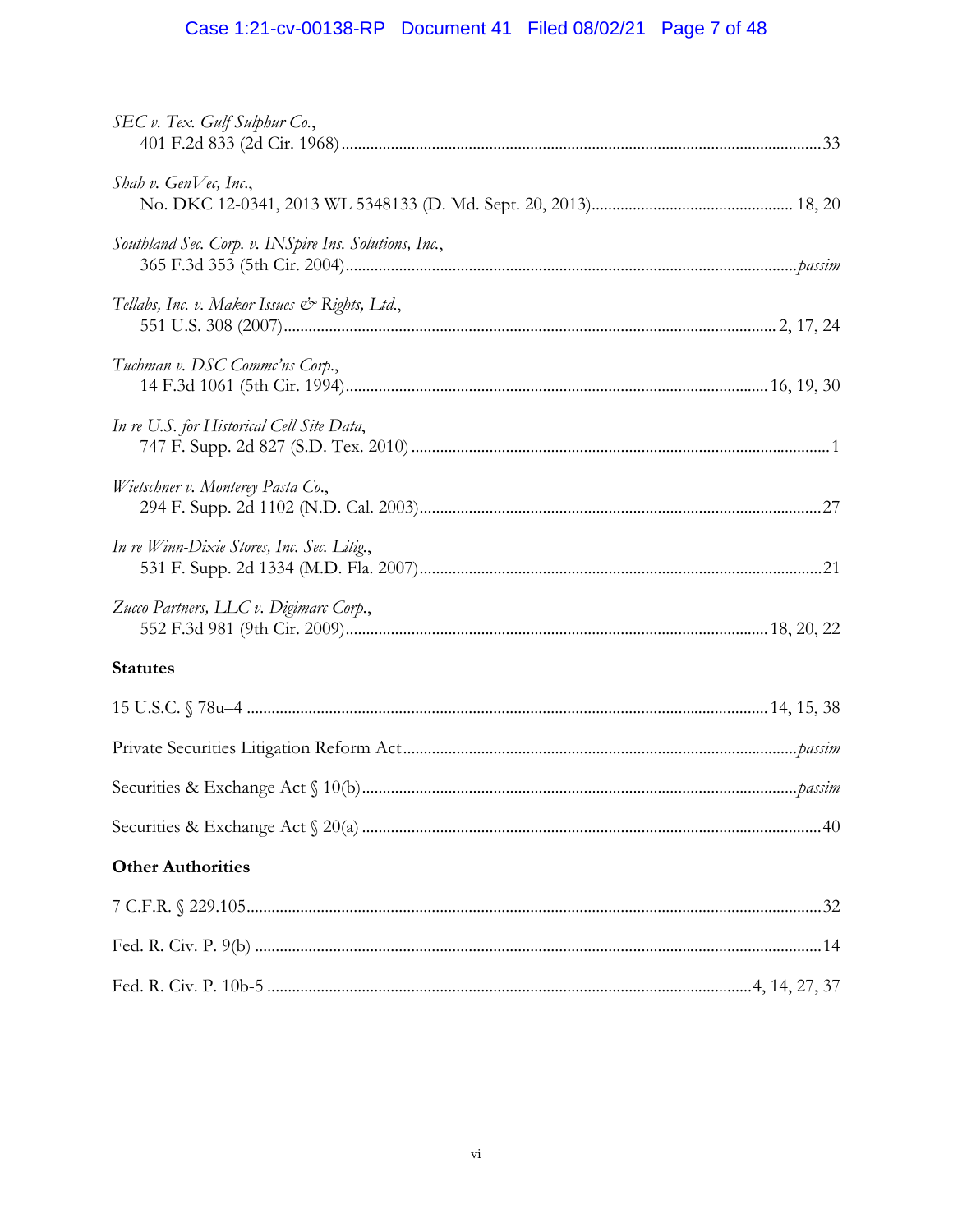#### **INTRODUCTION**

On December 14, 2020, SolarWinds reported a cyberattack on its Orion software (the "Cyberattack"). SolarWinds later disclosed that a nation-state actor (which the U.S. Government confirmed to be the Russian Foreign Intelligence Service—the SVR1) injected malicious code called "Sunburst" into new releases of Orion software, which, if installed on a customer's server connected to the internet, could allow the attacker to compromise the server.<sup>2</sup> Investigators, government officials, and the press have uniformly characterized the Cyberattack as "the largest and most sophisticated" cyber espionage operation the world has ever seen requiring "at least a thousand very skilled, capable engineers."3 Plaintiff's Complaint attempts to convert this sophisticated cyber-crime perpetuated against SolarWinds into a class action claim for securities fraud against the Company, its executives, and its largest shareholders.

The Court should dismiss the Complaint because it fails to satisfy the heightened standards for pleading a Section 10(b) claim imposed by the Private Securities Litigation Reform Act ("PSLRA"). In particular, Plaintiff fails to adequately plead the elements of (1) scienter, (2) falsity, and (3) loss causation.

<sup>1</sup> A *White House Press Brief*, issued on April 15, 2021, is attached as Exhibit 1 to the Declaration of Michael J. Biles ("Biles Decl.").

<sup>&</sup>lt;sup>2</sup> On this motion to dismiss, the Court may consider documents incorporated in the Complaint by reference, the contents of relevant disclosure documents filed with the SEC, Congressional testimony, and other matters subject to judicial notice. *See Ind. Elec. Workers' Pension Trust Fund IBEW v. Shaw Grp., Inc.*, 537 F.3d 527, 533 (5th Cir. 2008*); Lovelace v. Software Spectrum, Inc.*, 78 F.3d 1015, 1018 (5th Cir. 1996); s*ee also In re U.S. for Historical Cell Site Data*, 747 F. Supp. 2d 827, 830–31 (S.D. Tex. 2010) (finding Congressional testimony appropriate for judicial notice under Fed. R. Evid. 201); *U.S. ex rel. Lam v. Tenet Healthcare Corp.*, 481 F. Supp. 2d 673, 680 (W.D. Tex. 2006) ("Courts have the power to take judicial notice of the coverage and existence of newspaper and magazine articles," as well as "the fact that the market is aware of information contained in news articles.").

<sup>3</sup> *See, e.g.,* Biles Decl. Ex. 2, Mr. Smith, 2/23/21 Senate Hearing at 13, 50.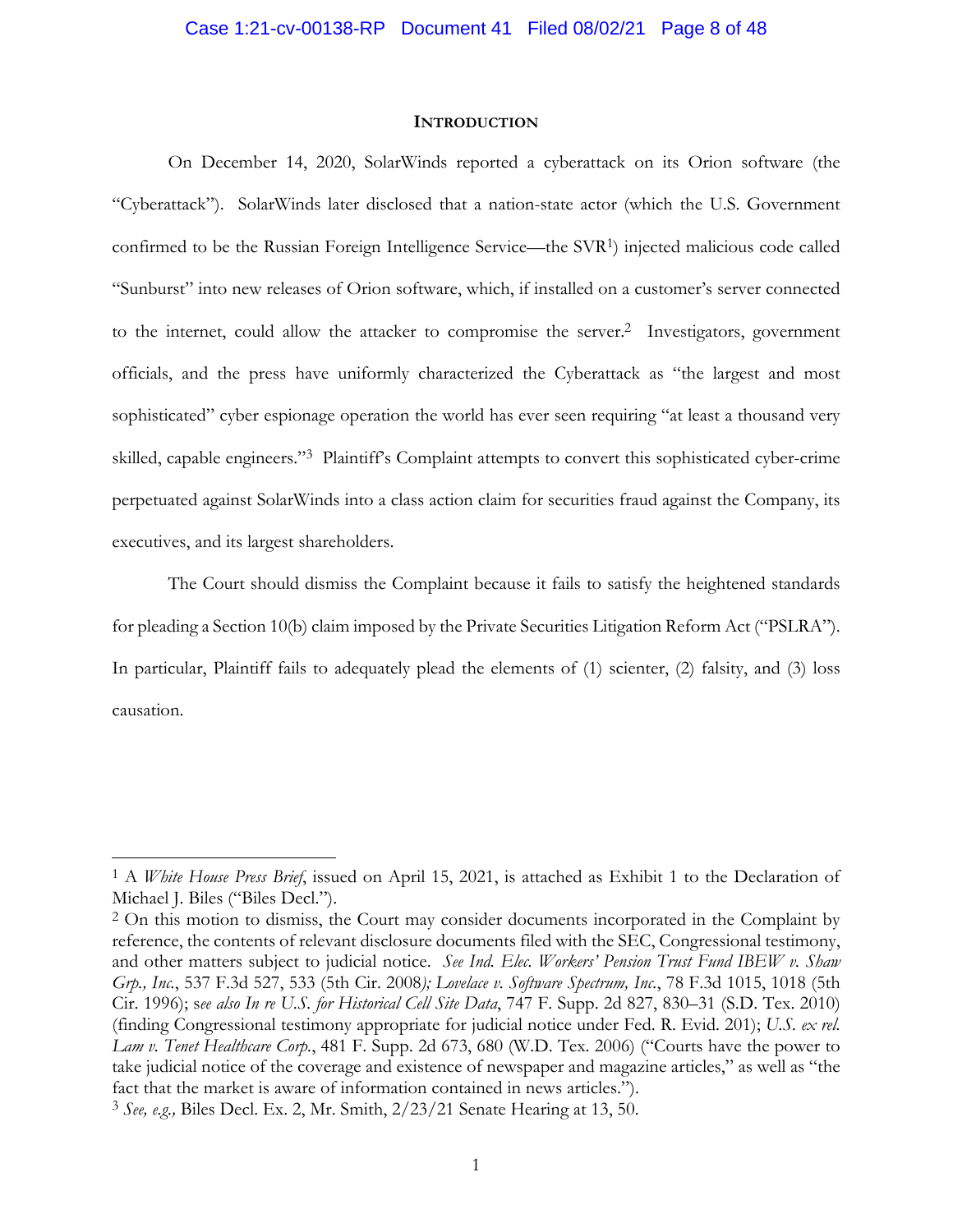# Case 1:21-cv-00138-RP Document 41 Filed 08/02/21 Page 9 of 48

**No Scienter**: The Complaint fails to plead particularized facts that raise a "strong inference" that any of the SolarWinds Defendants<sup>4</sup> made a challenged statement with scienter, *i.e.*, a culpable state of mind embracing intentional or severely reckless deceit on investors. This unique and heightened pleading standard does not draw all inferences in plaintiff's favor, but requires courts to consider opposing nonculpable inferences. *Tellabs, Inc. v. Makor Issues & Rights, Ltd.*, 551 U.S. 308, 324 (2007). Claims can survive dismissal "only if a reasonable person would deem the inference of scienter cogent and at least as compelling as any opposing inference." *Id.* The Complaint does not contain a single factual allegation supporting any inference, much less a cogent and compelling inference, that the SolarWinds Defendants intended to deceive investors into believing that SolarWinds was immune to cyberattacks or otherwise spoke with severe recklessness such that investors would draw that conclusion.

Plaintiff's central allegation is that a former employee, Ian Thornton-Trump, made a presentation to several non-party employees in April 2017 that supposedly alerted the SolarWinds Defendants to purported deficiencies in SolarWinds' security protocols. This allegation fails to raise a "strong inference" of scienter for multiple reasons. First, Thornton-Trump, who at the time had only been at SolarWinds for a few months, made this presentation *eighteen months* before the alleged class period even started, so it has no relevance to the truth or falsity of the challenged statements. Plaintiff concedes that Thornton-Trump left SolarWinds in May 2017. Thus, he cannot credibly speak to the security measures in place at SolarWinds nearly a year and a half later, much less offer insight into any of the SolarWinds Defendants' knowledge of such matters when the challenged statements were made. Second, there are no facts demonstrating that Thornton-Trump's concerns were communicated to Thompson or Brown (the "Individual Defendants"). Third, Thornton-Trump did

<sup>4 &</sup>quot;SolarWinds Defendants" means SolarWinds Corp., Tim Brown, and Kevin Thompson. Defendant Thompson has filed a separate motion to dismiss, but he fully joins in the arguments in this brief.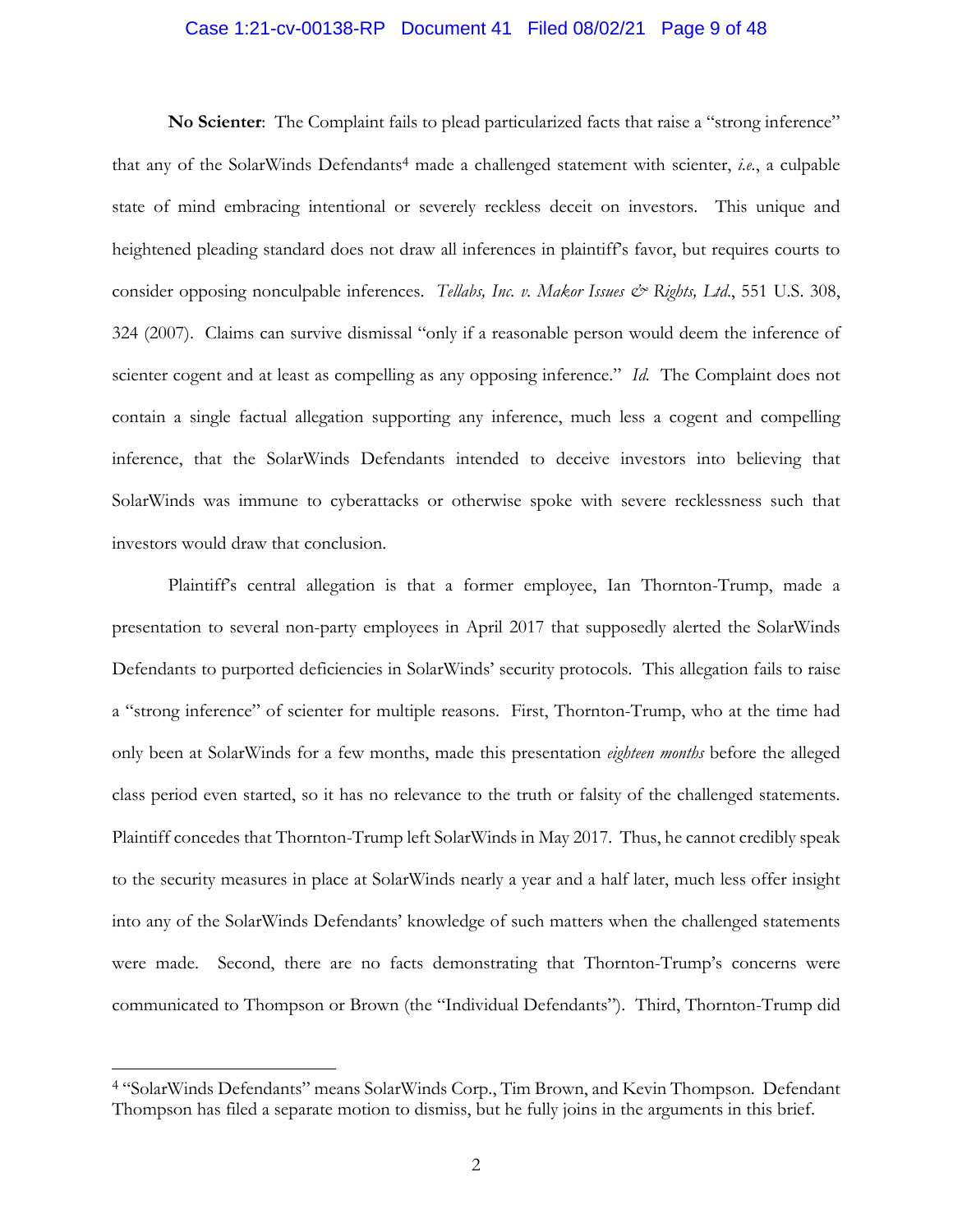# Case 1:21-cv-00138-RP Document 41 Filed 08/02/21 Page 10 of 48

not work with the Orion software that was affected by the Cyberattack. *See* Compl. ¶¶ 87–88 (admitting he was employed in the managed service provider side of the business). Fourth, Plaintiff does not allege that Thornton-Trump's presentation even addressed any of the six alleged deficiencies in SolarWinds' security environment that Plaintiff alleges rendered the challenged statements false or misleading. Nor do any of the facts pled about the presentation suggest that the Company's risk of a cyberattack was materially greater than the Company repeatedly disclosed. Instead, the main thrust of Thornton-Trump's presentation was the recommendation that SolarWinds hire a qualified professional to lead its cybersecurity efforts, which is exactly what SolarWinds did when it hired Defendant Tim Brown as Vice President of Security two months after the presentation.<sup>5</sup> So even had Plaintiff alleged any facts showing the Individual Defendants had knowledge of the presentation, which it has not, it would still not be relevant to their state of mind.

Plaintiff also relies on ten anonymous former employees ("FEs") who offer redundant criticisms of SolarWinds' security protocols. But the FEs do not raise a "strong inference" of scienter because (1) none of them worked in positions that would plausibly suggest they had personal knowledge about the Cyberattack or SolarWinds' security infrastructure; and (2) Plaintiff does not allege that any FE communicated his or her concerns to any Individual Defendant.

Finally, Plaintiff's allegation of stock sales by some Defendants does not raise an inference of scienter. Stock sales, by themselves, are insufficient to raise a "strong inference" of scienter; and stock sales that are not suspicious in timing or amount provide no inference at all. Thompson's sales are not suspicious because most were made after he announced his resignation, they were made pursuant to a 10b5-1 plan, and he retained the vast majority of his SolarWinds holdings at the end of the alleged class period. Likewise, the timing of stock sales by Defendants Silver Lake and Thoma Bravo (the

<sup>5</sup> Notably, Thornton-Trump expressed outrage that SolarWinds did not hire *him* for the security position. *See* Biles Decl. Ex. 3, 5/15/17 Thornton-Trump email; *see also* Compl. ¶ 88.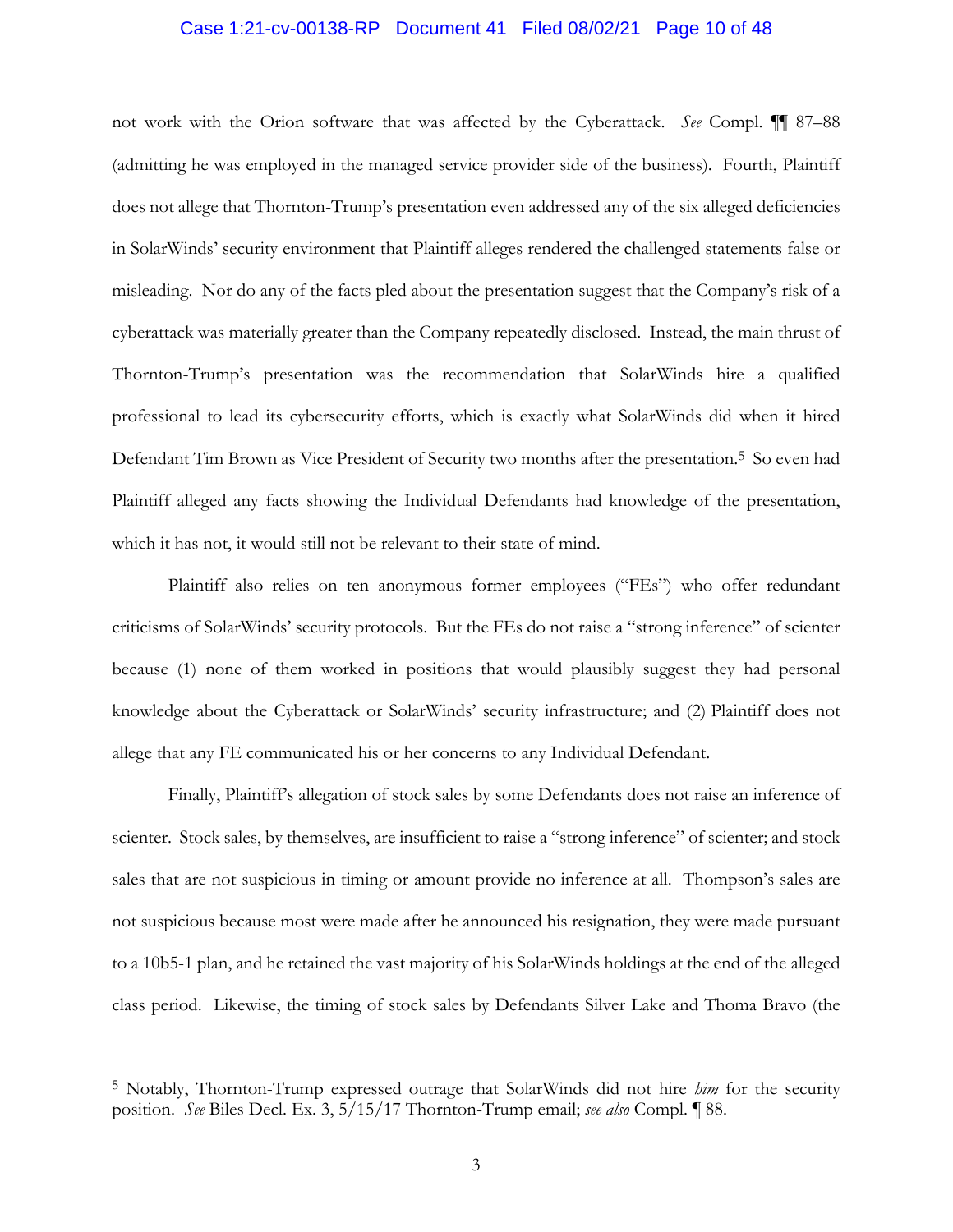# Case 1:21-cv-00138-RP Document 41 Filed 08/02/21 Page 11 of 48

"PE Defendants") has no bearing on whether the SolarWinds Defendants possessed the requisite scienter. Regardless, no facts are alleged suggesting those sales are remotely suspicious. Finally, the absence of an allegation that Brown, the architect of SolarWinds' security infrastructure, sold *any* stock negates an inference of scienter.

**No Material Misstatements**: Despite spanning 270 paragraphs, the Complaint challenges only five alleged misstatements and omissions—three statements from SolarWinds' website, and two statements by Brown in interviews. Only the "maker" of a misleading statement can be liable under Section 10(b) of the Exchange Act and Rule 10b-5, and Plaintiff does not attribute the three website statements to any Individual Defendant. *See Janus Capital Grp., Inc. v. First Derivative Traders*, 564 U.S. 135, 137–38, 142 (2011). Consequently, Plaintiff fails to plead that the Individual Defendants "made" these statements and the Court should dismiss the Section 10(b) and Rule 10b-5 claims against them based on these statements.

Plaintiff also fails to plead that any of the five challenged statements was materially false or misleading. Plaintiff embraces the fallacy that because SolarWinds was a victim of a highly sophisticated and targeted nation-state cyberattack, the Company must not have taken cybersecurity seriously. But there are no well-pleaded facts supporting this allegation. Moreover, even had Plaintiff made such allegations, no reasonable investor would consider bland and universally espoused statements that a company's security team focuses on "heavy-duty hygiene" or works to make "sure that there is good basic hygiene" important to his investment decision. Compl. ¶¶ 220, 222. The same is true for the aspirational statements on SolarWinds' website that the Company "is committed to taking [its] customers['] security and privacy concerns seriously and makes it a priority" or that SolarWinds "strive[s] to implement and maintain security processes." *Id. ¶*¶ 216, 218. Plaintiff simply has not pointed (and cannot point) to any statement made by SolarWinds, notwithstanding its focus on implementing good cyber hygiene, that could have been interpreted by a reasonable investor to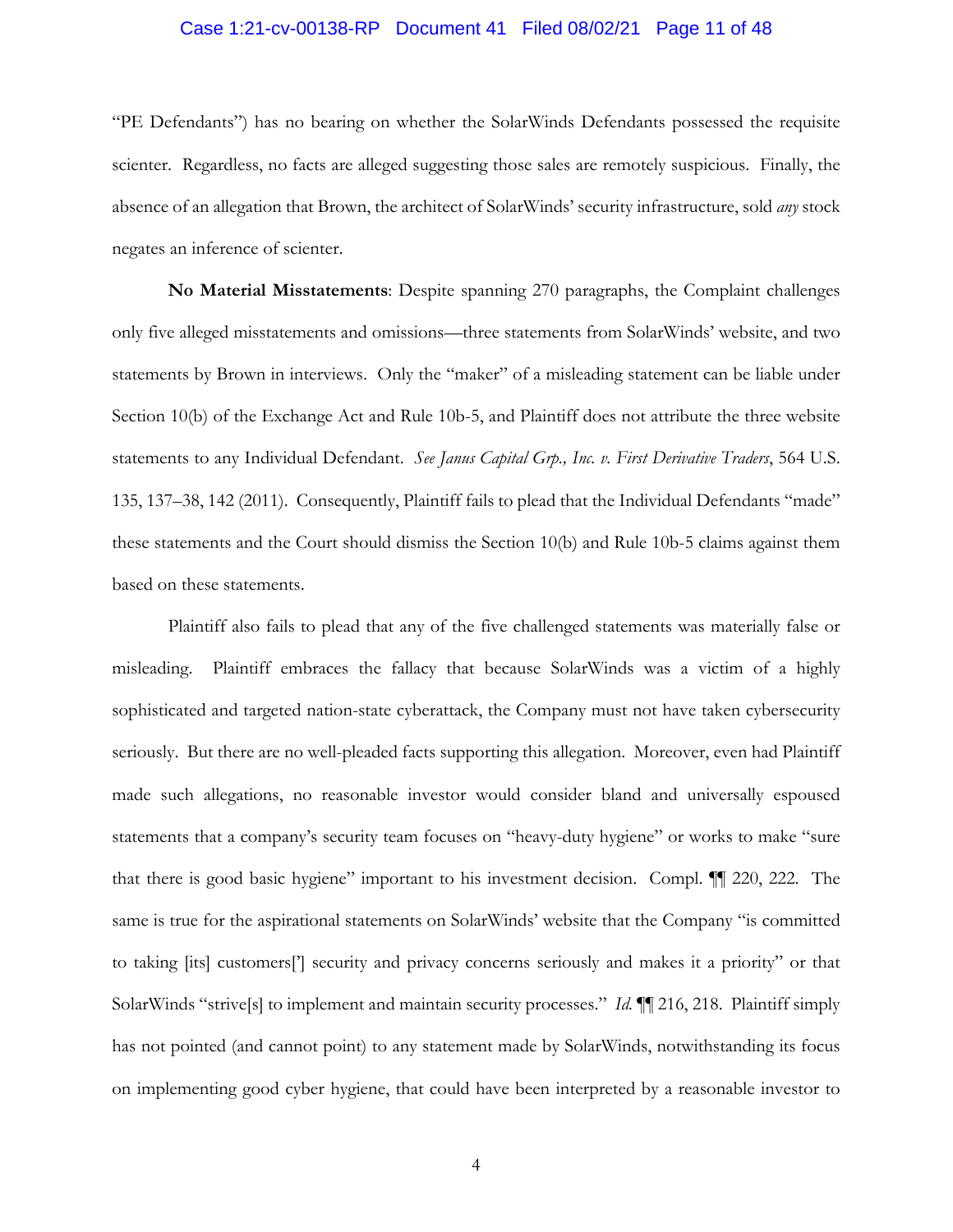# Case 1:21-cv-00138-RP Document 41 Filed 08/02/21 Page 12 of 48

mean the Company viewed itself as impervious to attack. Nor may Plaintiff, in cherry-picking isolated statements from a website or interview, ignore the plain and unambiguous warnings that SolarWinds repeatedly provided in its SEC filings that despite its security measures, SolarWinds "could suffer a loss of revenue and increased costs, exposure to significant liability, reputational harm and other serious negative consequences" if it experiences "cyberattacks against [its] systems or against [its] products, or other data security incidents or breaches." *See, e.g.*, Ex. 13, 2/25/19 10-K at 15.

Finally, rather than supplying particular facts to establish that challenged statements misled reasonable investors, Plaintiff's allegations are contradictory and self-defeating. For example, Plaintiff contends that SolarWinds did not have a "Security Team" but also alleges that Thornton-Trump was the Company's "global cybersecurity strategist" (Compl. ¶ 64) and Brown was SolarWinds' Vice President of Security (*id.* ¶ 16). Even further, Brown specifically mentions his "team" in one of the challenged statements (*id.* ¶ 220). Plaintiff also makes the facially incredible claims that "[s]ecurity was not even discussed within the Company." *Id.* ¶ 203. To accept this as true, the Court would have to believe that, despite Thornton-Trumps' concocted title, Brown's actual title, and Plaintiff's allegation that Brown "spoke frequently about the Company's supposed cybersecurity" (*id.* ¶ 4), Brown and others *never* discussed security issues within SolarWinds.

**No Loss Causation**: Plaintiff does not adequately plead loss causation because he does not plead a "facially 'plausible' causal relationship between the fraudulent statements and omissions and plaintiff's economic loss." *Lormand v. U.S. Unwired, Inc.*, 565 F.3d 228, 258 (5th Cir. 2009). No facts are pled suggesting that Russian Intelligence exploited any of the six security deficiencies alleged in the Complaint to perpetrate the Cyberattack. Moreover, the Cyberattack and the ensuing decline in SolarWinds' stock price were materializations of risks about which the Company explicitly and repeatedly warned investors.

\* \* \*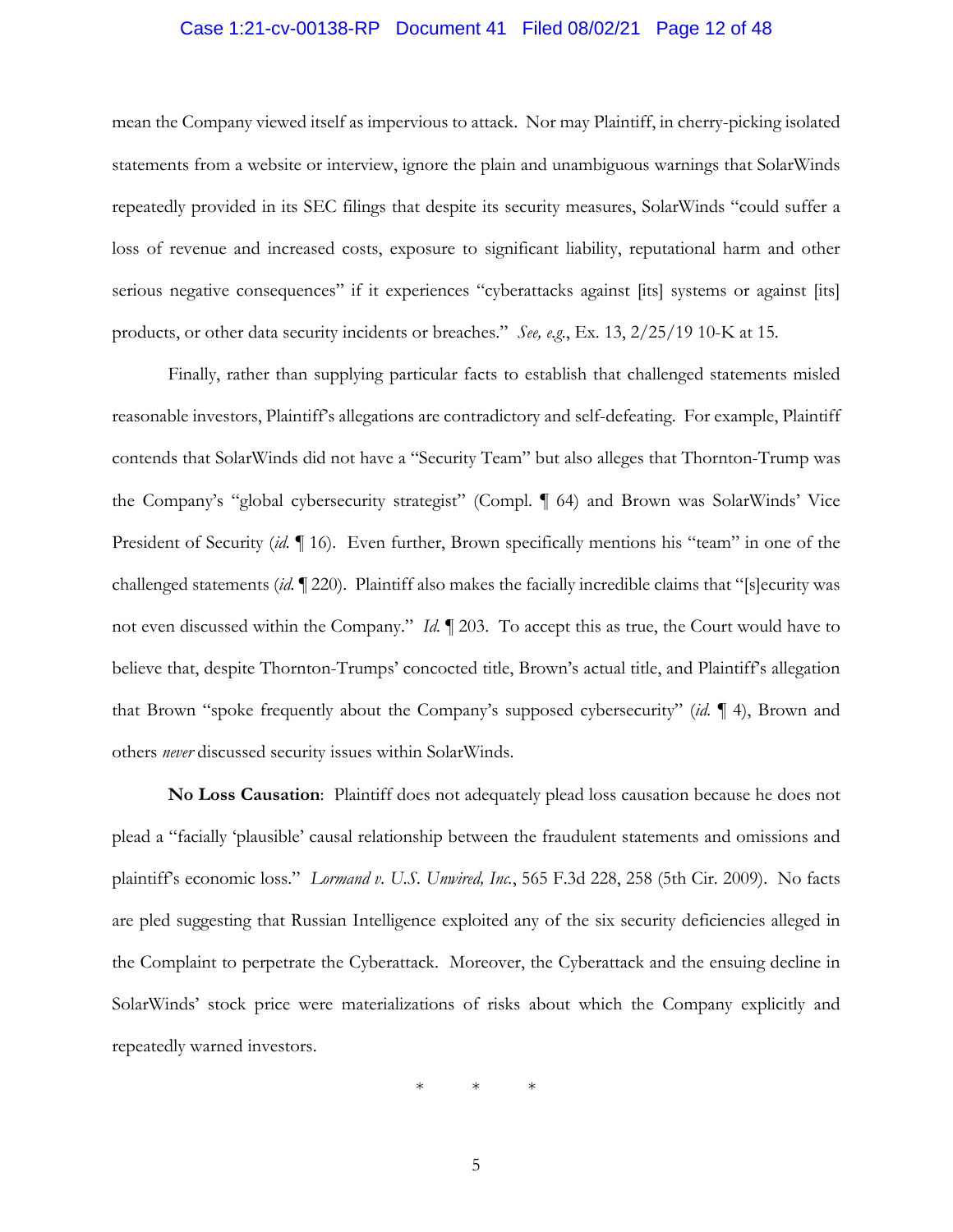# Case 1:21-cv-00138-RP Document 41 Filed 08/02/21 Page 13 of 48

The Complaint follows a growing trend of "event driven" securities litigation, where any calamity that befalls a public company is framed as a violation of the securities laws, whether it be an industrial accident, a defective product, or a cyberattack. But the purpose of the federal securities laws is to promote the disclosure of material business information—not to provide investor insurance against losses resulting from business risks. Subjecting cyberattack victims, who never promised invulnerability to such crimes, to class action securities fraud claims would undermine the PSLRA's intent and fuel securities litigation in the wake of every cyberattack.

For these reasons, the Court should dismiss the Complaint with prejudice.

#### **FACTUAL BACKGROUND**

#### **A. SolarWinds and the Individual Defendants**

 SolarWinds, an Austin-based company with over 3,340 employees, is the world's leading provider of information technology ("IT") infrastructure management software to companies, governments, and organizations. Biles Decl. Ex. 4, 5/10/21 10-Q at 10, 22.; Biles Decl. Ex. 5, SolarWinds Company overview webpage. SolarWinds offers over 70 unique software products that allow organizations to monitor and manage the performance of their IT environments. Biles Decl. Ex. 4, 5/10/21 10-Q at 10. Worldwide, SolarWinds has over 320,000 customers in 190 countries, and sells its products to over 22,000 managed services providers ("MSPs")6 serving over 450,000 organizations. *See id.* at 20; Biles Decl. Ex. 5, SolarWinds webpage.

 Defendant Thompson served as Chief Financial Officer at several companies before joining SolarWinds in July 2006 as Chief Financial Officer and Treasurer. Biles Decl. Ex. 7, 10/18/18 Prospectus at 112. He became the Company's President in January 2009 and Chief Executive Officer in March 2010. *Id.* In February 2016, SolarWinds was acquired by the PE Defendants. *Id.* at 2.

<sup>6</sup> An MSP provides services, such as network, application, infrastructure and security, on customers' premises, in their MSP's data center (hosting), or in a third-party data center. *See* Biles Decl. Ex. 6, Gartner IT definition of MSP.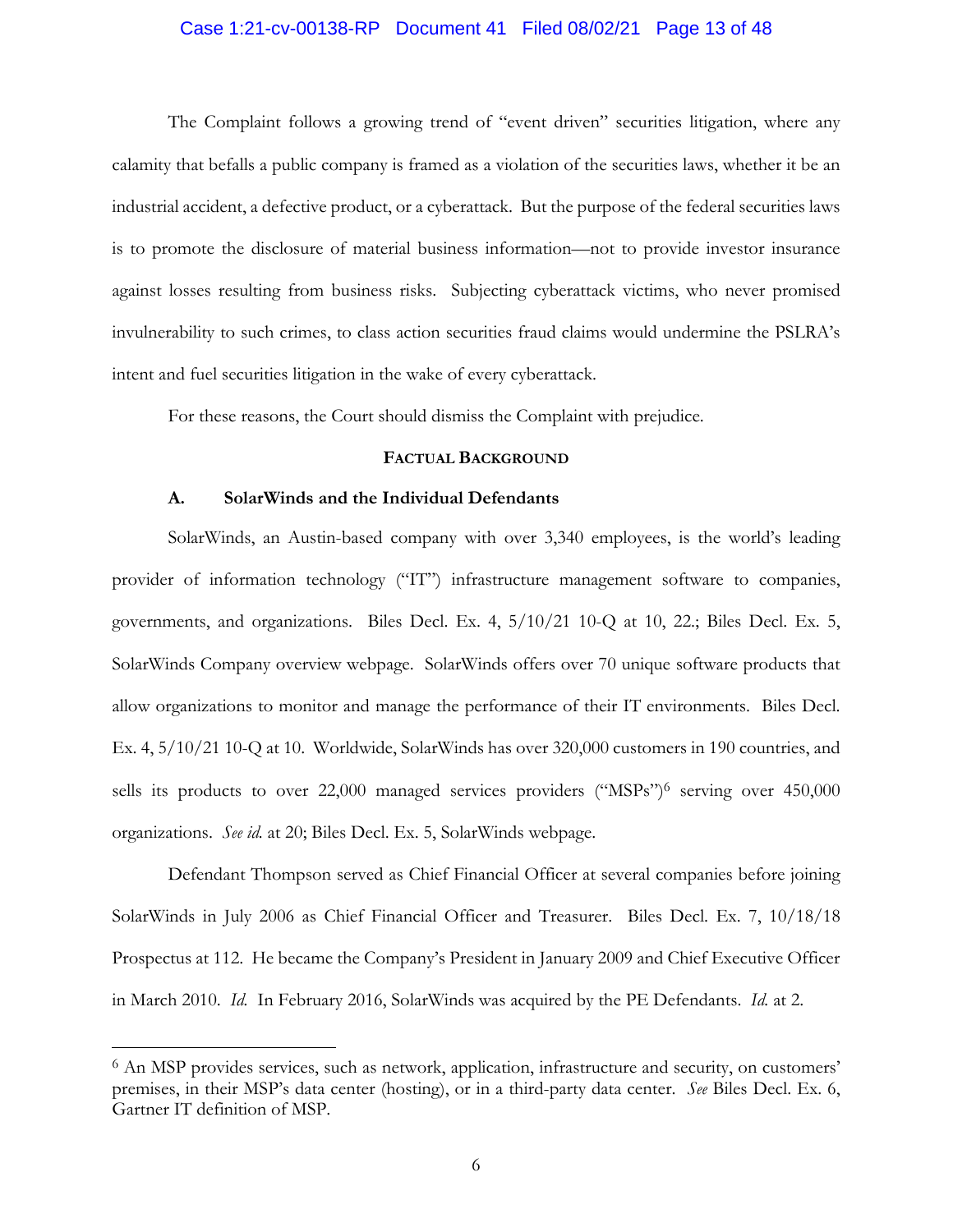#### Case 1:21-cv-00138-RP Document 41 Filed 08/02/21 Page 14 of 48

While the Company was private, SolarWinds strengthened its security posture by hiring key personnel to build up its security team, implemented new security protocols, and strengthened its security infrastructure. *See Biles Decl. Ex. 8, Mr. Thompson, 2/26/21 Congressional Hearing at 53*; Biles Decl. Ex. 9, 4/25/17 press release. The Company dedicated more of its budget to security initiatives than any of its peers during this time period and invested in security at "a level meaningfully higher than the industry average." Biles Decl. Ex. 8, Mr. Thompson, 2/26/21 Congressional Hearing at 30, 53. As part of an initiative to make their security even stronger in 2016 and 2017, the Company brought in two experienced professionals to add to the team: a Chief Technology Officer—Joseph Kim—and a Chief Information Officer—Rani Johnson. *Id.* at 53.

In mid-2017, SolarWinds hired Defendant Brown as Vice President of Security. *Id.* at 12–13, 53; Biles Decl. Ex. 9, 4/25/17 press release; *see also* Compl. ¶ 16. Brown joined SolarWinds with over 20 years of experience in security, having previously served as Dell's Chief Technology Officer and Executive Director of Security and one of eight Dell Fellows.7 *Id*; *see also* Decl. Ex. 11, Tim Brown author webpage.

 SolarWinds remained private for two years before it conducted an IPO in October 2018. *See generally* Biles Decl. Ex. 7, 10/18/18 Prospectus.

## **B. SolarWinds warns investors that it is vulnerable to a cybersecurity breach and that the consequences could be severe.**

Cybersecurity breaches like the Cyberattack are a risk that all companies face in today's world. As Mr. Brown explained, "[s]ecurity experts have increasingly emphasized the risks inherent in the software supply chain," and it is well-understood that "no software is perfect or vulnerability-free forever." Biles Decl. Ex. 12, Tim Brown article. As SolarWinds explained to its customers, "despite

<sup>7</sup> Being named a Dell Fellow is a high accolade that "recognizes engineers for their outstanding and sustained technical achievements, engineering contributions and advancement of the industry." Biles Decl. Ex. 10, 11/16/15 Interview with Tim Brown.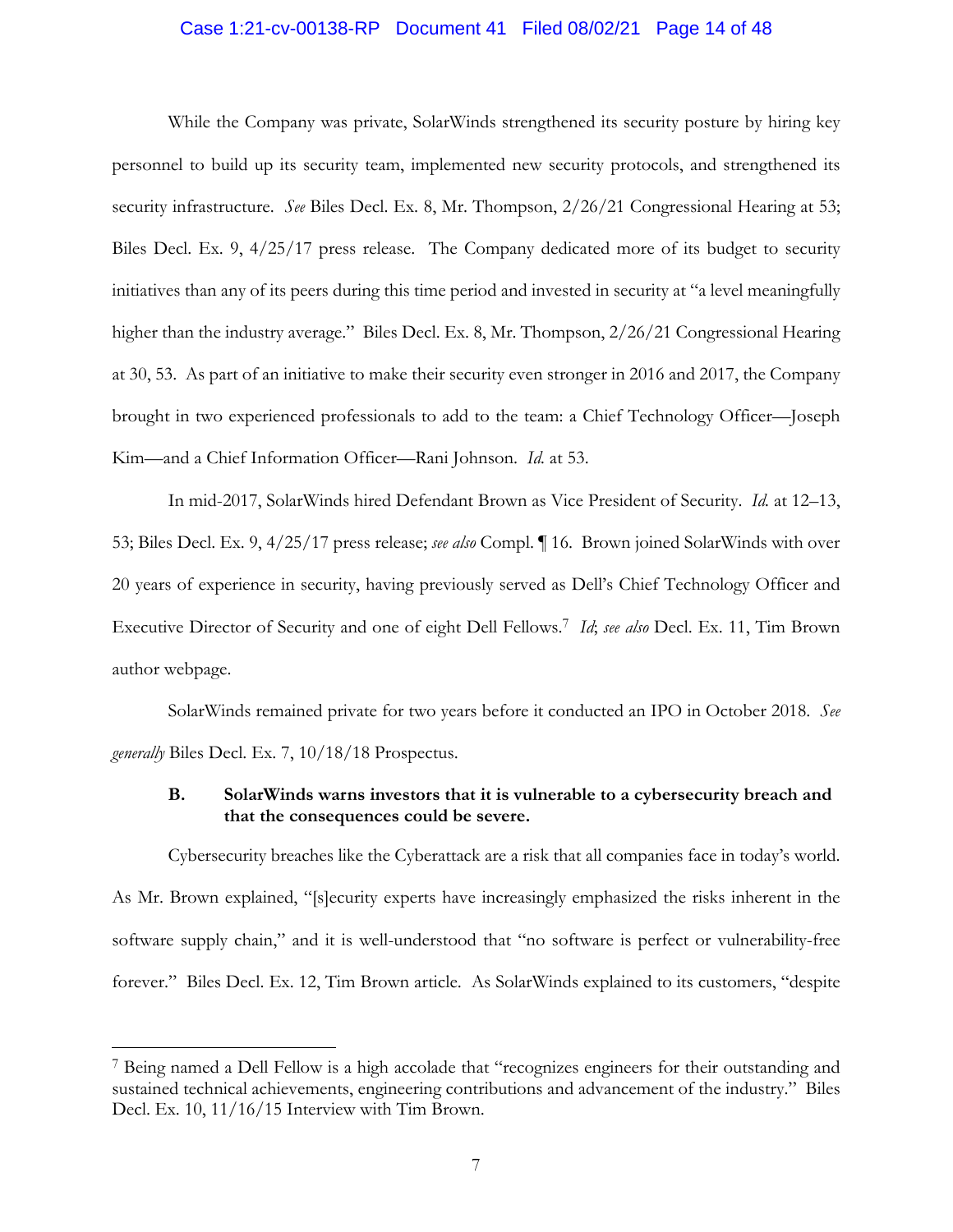## Case 1:21-cv-00138-RP Document 41 Filed 08/02/21 Page 15 of 48

their best effort, vendors will have some security incidents." *Id.* SolarWinds repeatedly warned investors of these risks in its SEC filings. For example, in its October 2018, IPO Offering Documents filed with the SEC, SolarWinds stated:

**Our systems** and those of our third-party service providers **are vulnerable** to damage and disruption from ... traditional computer "hackers," malicious code (such as viruses and worms), employee theft or misuse, and denial-of-service attacks, as well as sophisticated nation-state and nation-state-supported actors (including advanced persistent threat intrusions). **The risk of a security breach or disruption, particularly through cyberattacks or cyber intrusion, including by computer hacks, foreign governments, and cyber terrorists, has generally increased in number, intensity and sophistication of attempted attacks, and intrusions around the world have increased.** … Despite our security measures, unauthorized access to, or security breaches of, our software or systems could result in the loss, compromise or corruption of data, loss of business, severe reputational damage adversely affecting customer or investor confidence, regulatory investigations and orders, litigation, indemnity obligations, damages for contract breach, penalties for violation of applicable laws or regulations, significant costs for remediation and other liabilities.8

SolarWinds also cautioned that it "may be unable to anticipate [threat actors'] techniques or to implement adequate preventative measures" because "the techniques used to obtain unauthorized access or to sabotage systems change frequently and generally are not identified until they are launched against a target." Biles Decl. Ex. 7, 10/18/18 Prospectus at 25. SolarWinds specifically explained that a breach could "remain undetected for an extended period" due to the sophistication of some cyberattacks, which could have an even greater impact on its business. *Id.* at 25. Despite the precautions SolarWinds had in place to prevent such a breach, the Cyberattack was a materialization of the exact risk that SolarWinds disclosed in numerous SEC filings during the Class Period.

## **C. SolarWinds is the victim of the most sophisticated cyberattack in history.**

On December 14, 2020, SolarWinds announced that it had been the victim of the Cyberattack on its Orion Software Platform ("Orion"). Biles Decl. Ex. 15, 12/14/20 8-K. The Company's

<sup>8</sup> Biles Decl. Ex. 7, 10/18/18 Prospectus at 25–26 (emphasis added); *see also* Ex. 13, 2/25/19 10-K at 15; Ex. 14, 2/24/20 10-K at 15. These risk disclosures were repeated and incorporated by reference in every annual and quarterly financial statement filed with the SEC since the Company went public in 2018.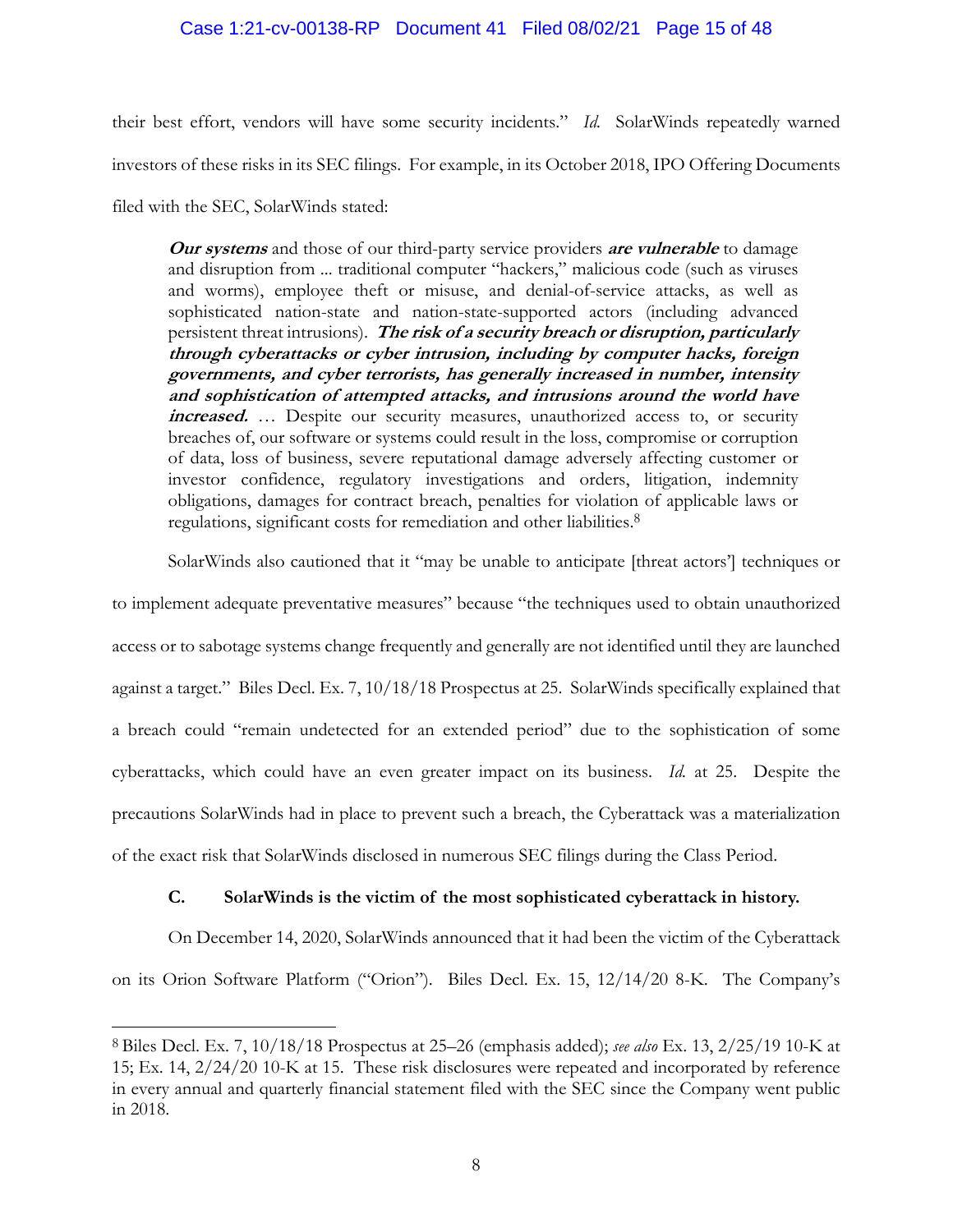# Case 1:21-cv-00138-RP Document 41 Filed 08/02/21 Page 16 of 48

investigation, which is still ongoing, revealed that the hacker employed "novel and sophisticated techniques indicative of a nation-state actor and consistent with the goal of cyber espionage via a supply-chain attack." Biles Decl. Ex. 16, 5/7/21 8-K. "[T]he threat actor compromised credentials and conducted research and surveillance in furtherance of its objectives through persistent access to [SolarWinds] software development environment and internal systems," for at least nine months prior to initiating a test run. *Id.* In October 2019, the threat actor undertook a test run of its ability to inject code into Orion during the building process. *Id.* After determining that its test run was successful, it inserted malicious code, called "Sunburst," into the versions of Orion that SolarWinds released between March and June 2020. *Id.* SolarWinds has not identified "Sunburst" in any of its more than 70 other non-Orion products and tools. Biles Decl. Ex. 18, 3/1/21 10-K at 2; *see also* Biles Decl. Ex. 2, Mr. Ramakrishna, 2/23/21 Senate Hearing at 11 ("After extensive investigations, we have not found Sunburst in our more than 70 non-Orion products."). The details of the Cyberattack have taken months to understand because the threat actors "were very, very careful about covering their tracks, cleaning up after themselves." Biles Decl. Ex. 8, Mr. Ramakrishna, 2/26/21 Senate Hearing at 21.

Since the Cyberattack was first discovered, SolarWinds has taken extensive measures to investigate, contain, eradicate, and remediate the incident. By May 2021, SolarWinds reported that it had substantially completed this process and believed the threat actor was no longer active in its environments. Biles Decl. Ex. 16, 5/7/21 8-K. SolarWinds continues to work with industry experts to implement enhanced security practices designed to further strengthen and protect its products, environment, and customers against any future cyberattacks. *Id.* 

The Cyberattack has been described as "the largest and most sophisticated operation" that the world has ever seen, and so sophisticated that it took "at least a thousand very skilled, capable engineers" to carry out such an attack. *See, e.g.*, Biles Decl. Ex. 2, Mr. Smith, 2/23/21 Senate Hearing at 13, 50; Biles Decl. Ex. 19, 12/17/20 CISA alert at 2 ("This threat actor has demonstrated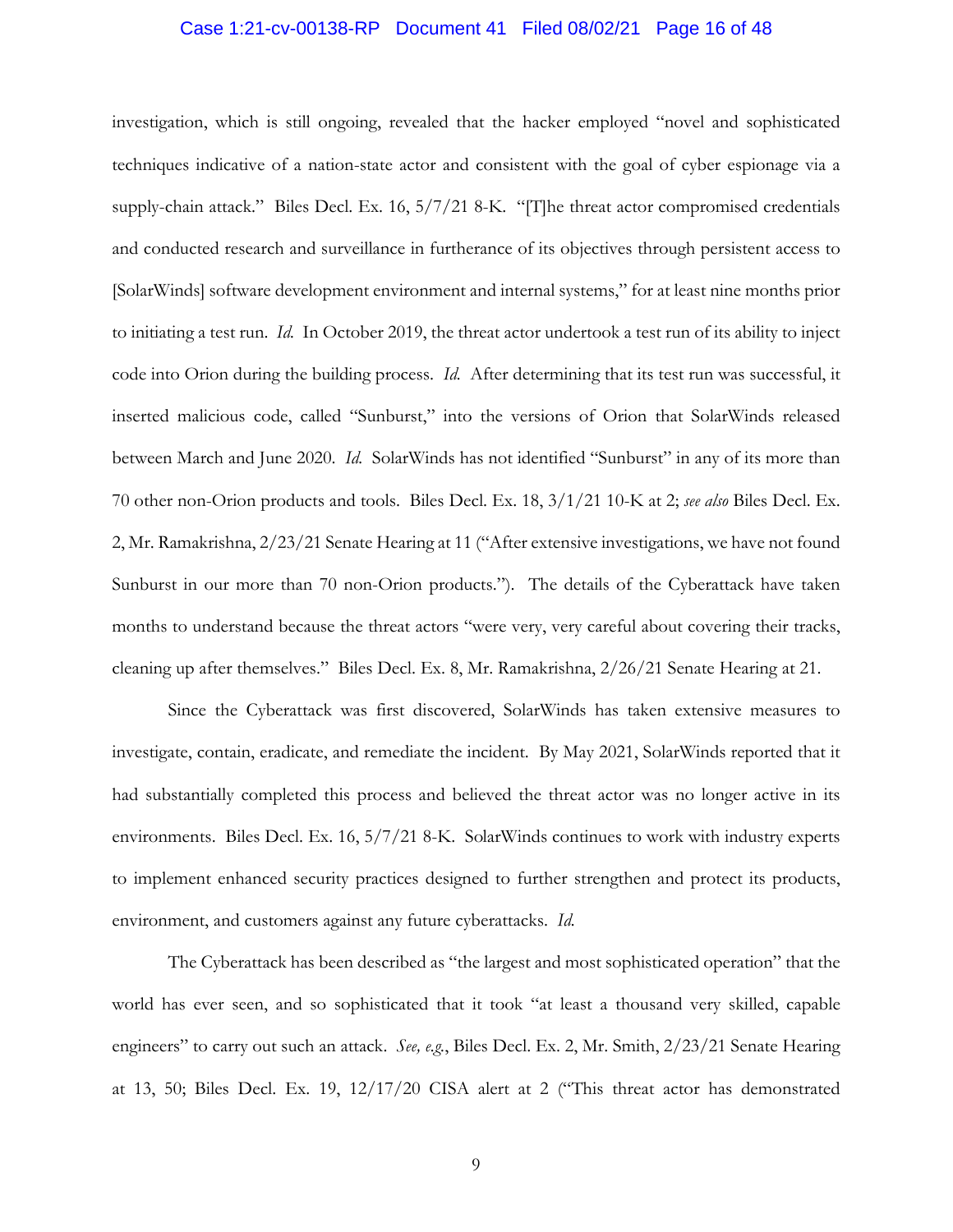#### Case 1:21-cv-00138-RP Document 41 Filed 08/02/21 Page 17 of 48

sophistication and complex tradecraft in these intrusions.").<sup>9</sup> The attack was so vast and widespread that "it was determined by analysts that 30 percent of the victims had no direct connection to SolarWinds, but were still targets of the broader campaign." Biles Decl. Ex. 8, Congressman Meijer, 2/26/21 Congressional Hearing at 61; *see also id.* Mr. Ramakrishna, at 61 (discussing other supply chain attacks around the world). SolarWinds, in particular, was an attractive target for a foreign government espionage campaign because of its strong customer base, including Fortune 500 companies and the U.S. Government. *See* Compl. ¶ 1. Despite the thousands of customers that use SolarWinds' Orion product, fewer than 100 were actually hacked through "Sunburst." Biles Decl. Ex. 16 5/7/21 8-K.

## **D. Plaintiff attempts to convert a Russian Intelligence criminal-espionage event into a securities-fraud claim against Defendants.**

#### **1. The "Security Statement"**

Plaintiff challenges portions of SolarWinds' Security Statement posted several levels deep in its website stating that the Company "maintains a written Information Security policy," it has a "security team focuse[d] on information security," its "employees are provided with security training," it "maintains separate development and production environments," it "appl[ies] the latest security patches and updates," it implements "role based access controls," and it has a "password policy."10 Plaintiff also challenges a statement that SolarWinds "follows the NIST Cybersecurity Framework,"

<sup>9</sup> As recognized by Congress members, Senators, and investigators, "even with the best cyber hygiene, even with the best protocols in place, because of how good and persistent and how much money a nation state like Russia has," every company is susceptible to such a sophisticated cyberattack. Biles Decl. Ex. 2, Senator Burr, 2/23/21 Senate Hearing at 37; *see also* Biles Decl. Ex. 8, Mr. Ramakrishna, 2/26/21 Congressional Hearing at 76 ("This particular issue was much more than just SolarWinds. It was a very sophisticated nation-state attack. . . . It has got very little relevance to the security hygiene of a particular company or the security investments of a particular company. It was a coordinated, patient, persistent attack that neither one company, no matter how large it is or how many resources it is deploying, or one federal government agency is able to coordinate."); Biles Decl. Ex. 20, 12/21/20 Bloomberg Article at 3 ("The reality is that sophisticated threat actors, no matter how good the defenses, will eventually succeed," said Costin Raiu, director of global research and analysis at the cybersecurity firm Kaspersky. "If the cost justifies the effort, the breach will happen."). 10 Decl. Ex. 21, SolarWinds Security Statement webpage.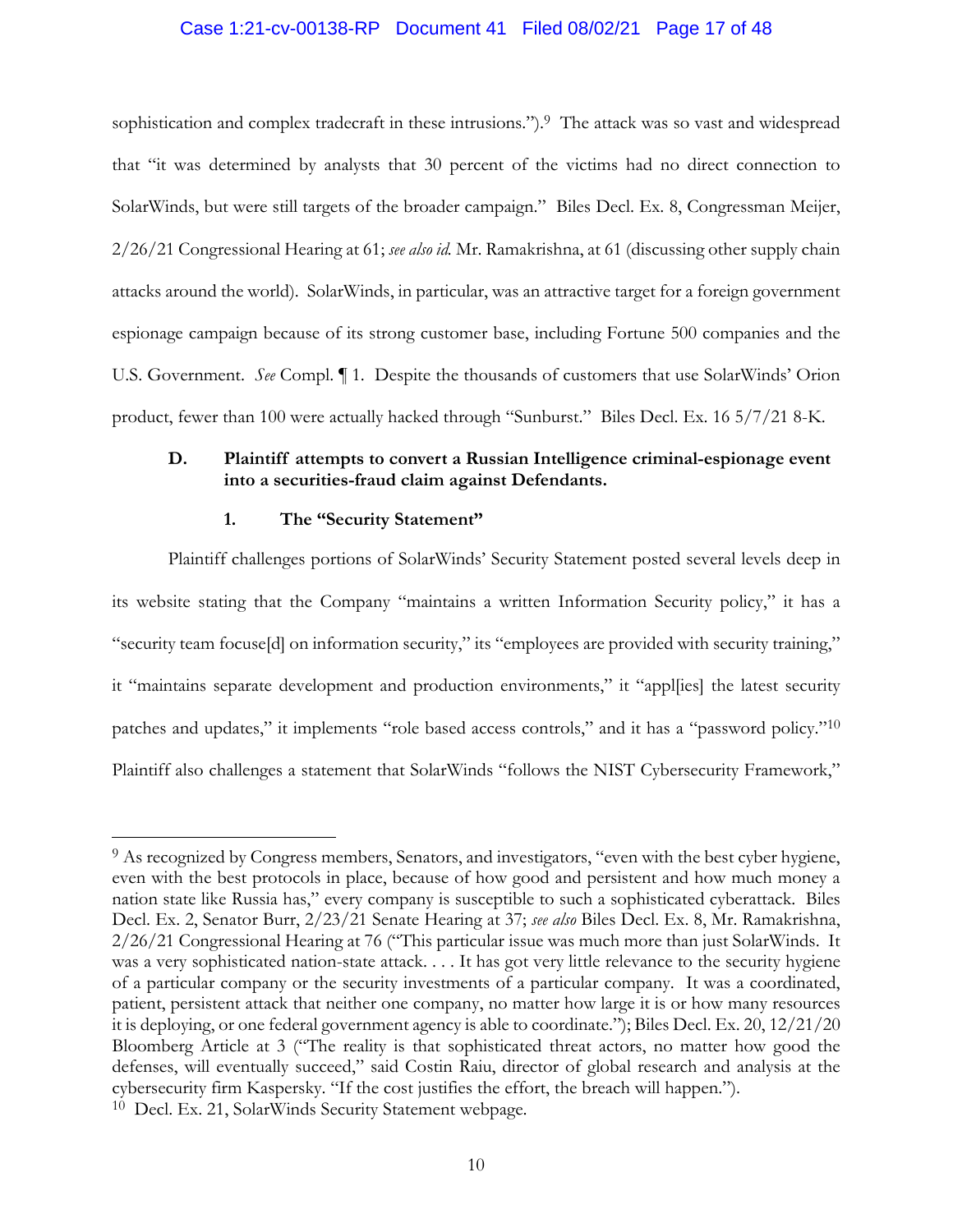#### Case 1:21-cv-00138-RP Document 41 Filed 08/02/21 Page 18 of 48

which is voluntary guidance for organizations to better manage and reduce cybersecurity risk,<sup>11</sup> purportedly on the grounds that SolarWinds did not conduct criminal background checks on all of its employees. *See* Compl. ¶ 215. Notably, however, the NIST Cybersecurity Framework does not mandate strict compliance with every suggested guideline. To the contrary, NIST explains that "[t]he Framework is guidance. It should be customized by different sectors and individual organizations to best suit their risks, situations, and needs."12

As explained below, Plaintiff fails to plead particular facts that, if true, would show that any challenged statement was false or misleading.

#### **2. The Thornton-Trump Presentation**

Thornton-Trump, whose allegations serve as the lynchpin of Plaintiff's Complaint, had a short tenure at SolarWinds—he joined "in early 2017" and resigned in May 2017 after he was passed over for a promotion. Compl. ¶ 64. Plaintiff alleges that, on April 22, 2017, Thornton-Trump delivered a PowerPoint presentation titled "Creating Security" to several non-party employees. Compl. ¶ 74. But Plaintiff does not allege that this presentation identified any of the six alleged security deficiencies that Plaintiff says rendered the "Security Statement" false and misleading. Biles Decl. Ex. 24, Thornton-Trump PowerPoint. Rather, it spends several slides discussing strategy on how to grow SolarWinds' business in the security space, and for those slides where it does discuss SolarWinds' infrastructure security, it identifies "four functional areas of security" and states that "[p]arts of these four functional areas exist [at SolarWinds] today." *Id.* at PDF pp. 9–11. Thornton-Trump's PowerPoint does not state that increased security protocols will prevent cyberattacks. To the contrary, he states that a "[d]ata breach of our company and customers is inevitable. The capabilities of external protagonists are equally matched by internal mistakes or malicious activity." *Id.* at PDF p. 4. Thornton-Trump

<sup>11</sup> *Id.*; Biles Decl. Ex. 22, 4/16/18 NIST, *Framework for Improving Critical Infrastructure Cybersecurity*. 12 Decl. Ex. 23, NIST webpage at 1.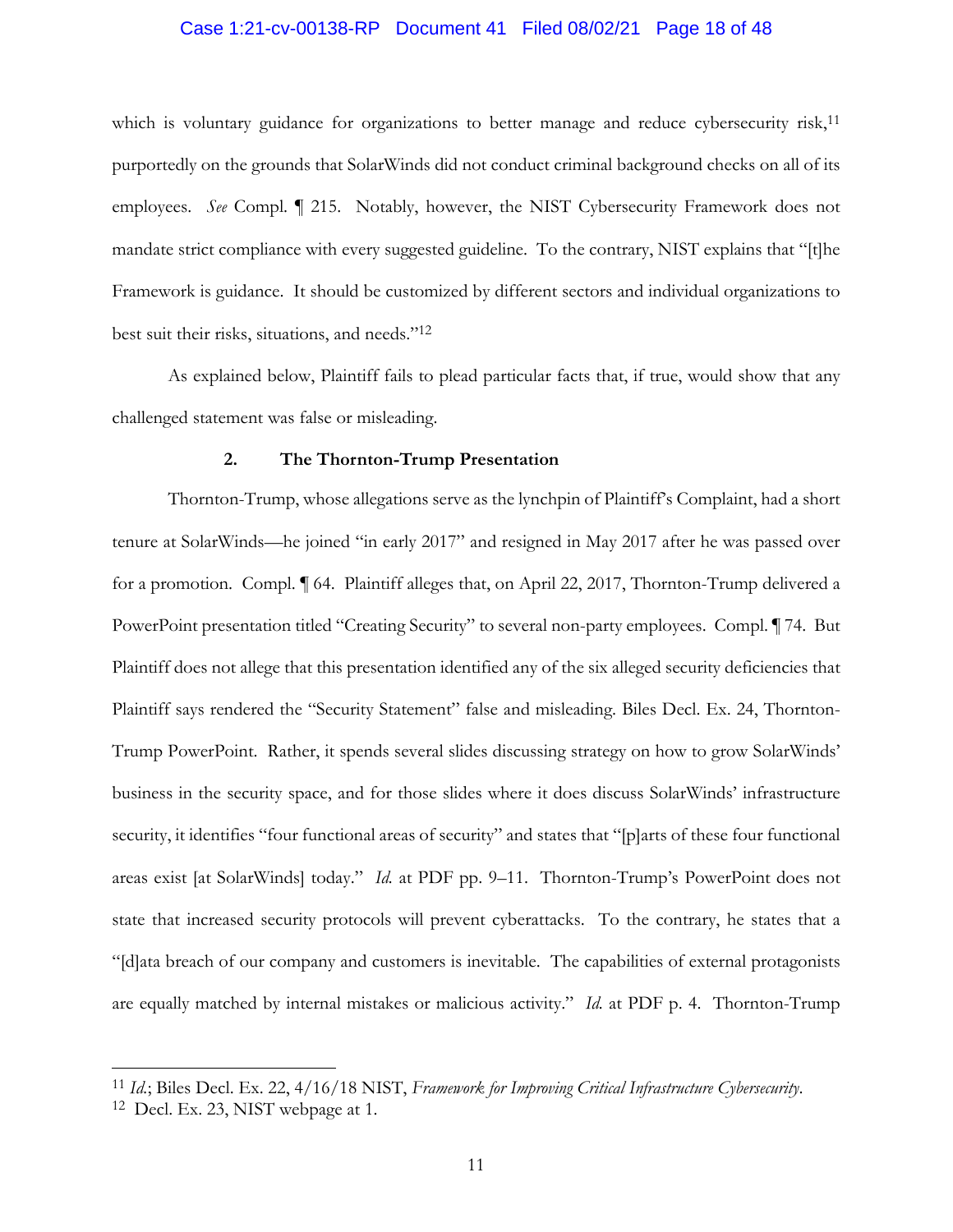# Case 1:21-cv-00138-RP Document 41 Filed 08/02/21 Page 19 of 48

explains that SolarWinds will have to "accept failure" even if it makes the recommended security investments. Indeed, in interviews with the press, Thornton-Trump has conceded that the hackers who broke into the Company were "so sophisticated it would have been hard for anyone to defend against them." Biles Decl. Ex. 25, 4/16/21 NPR Article at 19.

The main thrust of Thornton-Trump's "Creating Security" presentation is the recommendation that SolarWinds hire a dedicated security professional. And an email cited in the Complaint shows that Thornton-Trump quit because SolarWinds did not hire him for the position: "the organization was not interested in accommodating me or retaining my services at my level of expectation … It's telling to me that my job and plan were essentially used for the VP architecture job which was posted prior to my departure. Yet I was not considered for the role." Biles Decl. Ex. 3, 5/15/17 Thornton-Trump email; Compl. ¶ 88. Thornton-Trump quit because SolarWinds did not consider him for the role; the Company instead hired Brown as the VP of Security shortly after Thornton-Trump quit and just two months after he made his PowerPoint presentation. *See id.*; Biles Decl. Ex. 20, 12/21/20 Bloomberg Article at 2.

#### **3. The "solarwinds123" password event**

Plaintiff alleges that in November 2019, "security researcher" Vinoth Kumar notified SolarWinds that he found the password to a SolarWinds server—"solarwinds123"—on a public message board. Biles Decl. Ex. 25, 4/16/21 NPR Article at 17; *see also* Compl. ¶¶ 103–112. Plaintiff does not allege that the "solarwinds123" password was linked to a server used to build source code for SolarWinds' software products or had anything to do with the Cyberattack on Orion. *Id.*; *see also* Biles Decl. Ex. 26, 12/15/20 Reuters Article at 4. ("Neither the password nor the stolen access is considered the most likely source of the current intrusion, researchers said."). Indeed, as reported in an NPR article quoted in the Complaint, the "solarwinds123" password "had nothing to do with [the Cyberattack] at all" because it was a password to a file-transfer server maintained by a third-party that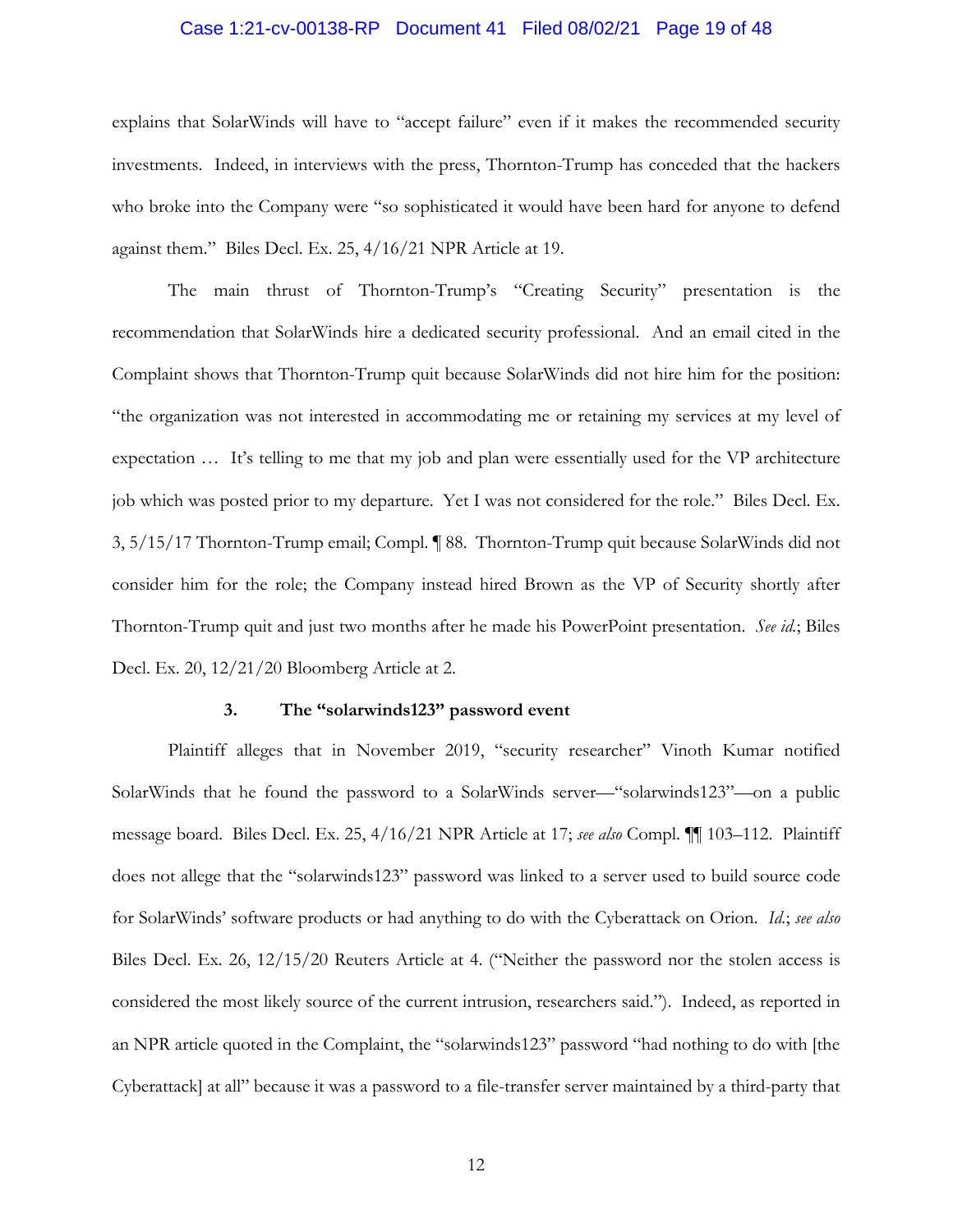# Case 1:21-cv-00138-RP Document 41 Filed 08/02/21 Page 20 of 48

an intern shared on his GitHub account.13 Biles Decl. Ex. 25, 4/16/21 NPR Article at 17; Compl. ¶ 169. Plaintiff does not and cannot allege any facts to connect this password event to the "largest and most sophisticated" cyberattack in history.

#### **4. The Palo Alto Networks email**

Plaintiff alleges that Palo Alto Networks (a California-based cybersecurity company) notified SolarWinds in September 2020 of an "attempt[] to infiltrate [Palo Alto's] network through SolarWinds' software." Compl.  $\P$  195. Plaintiff alleges that Palo Alto "described the activity it observed on its network" but does not allege that the attempted infiltration was successful or alerted SolarWinds to any security vulnerability in SolarWinds' software, much less that SolarWinds had been victimized in a sophisticated supply chain attack that compromised the Orion software and put SolarWinds clients who installed the compromised software at risk. *See id.*

### **5. Plaintiff 's unidentified witnesses**

Plaintiff attributes certain allegations to 10 unnamed former employees ("FEs") who, collectively, repeat the same general complaints about SolarWinds' security protocols. The FEs do not support Plaintiff's claims because none of them is alleged to have held a position where he or she would have known anything about the Cyberattack or SolarWinds' security infrastructure. It is telling that Plaintiff could not find a single former employee who worked on the Orion Software Platform or on security issues: FE 1 did not work on Orion-based products (Comp. ¶ 84 n.21); FEs 2, 3, 4, 7, 8, 9, and 10 worked in sales (*id.* ¶¶ 91–93 n.22–24; *id.* ¶¶ 98–101 n.27–31); and FEs 5 and 6 worked in recruitment and Human Resources (*id.* ¶¶ 94–97 n.25–26). Additionally, at least one of the FEs (in addition to Thornton-Trump) was a newly acquired employee from the LOGICnow acquisition. *Id.*

<sup>13</sup> GitHub is a web-based version-control and collaboration platform for software developers. *See*  Biles Decl. Ex. 17, GitHub product overview webpage.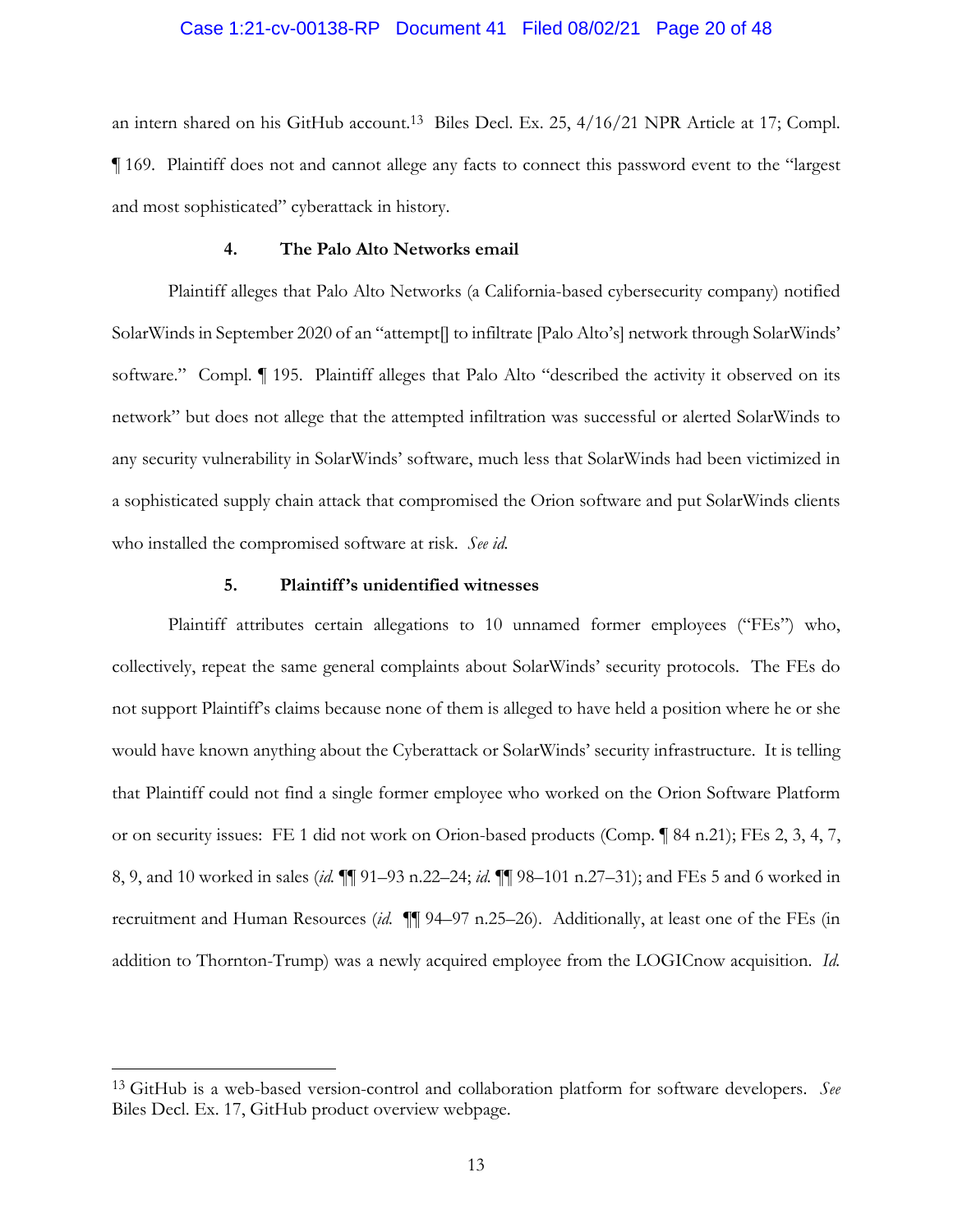#### Case 1:21-cv-00138-RP Document 41 Filed 08/02/21 Page 21 of 48

¶ 100 n.30. The FEs' allegations have nothing to do with the Cyberattack and are not remotely probative of the claims asserted in the Complaint.

#### **LEGAL STANDARD**

To state a claim under Section 10(b) of the Securities Exchange Act of 1934 ("Exchange Act") and the SEC's Rule 10b–5 promulgated thereunder, "a plaintiff must allege (1) a material misrepresentation or omission; (2) scienter (a 'wrongful state of mind'); (3) a connection with the purchase or sale of a security; (4) reliance; (5) economic loss; and (6) a 'causal connection between the material misrepresentation and the loss."" *Mun. Emps.' Ret. Sys. of Mich. v. Pier 1 Imports, Inc.*, 935 F.3d 424, 429 (5th Cir. 2019) (*quoting Dura Pharms.,* 544 U.S. at 341–42). A section 10(b) claim is subject to both Federal Rule of Civil Procedure 9(b)'s requirement that fraud be pled "with particularity" and the stricter requirements of the PSLRA. *Abrams v. Baker Hughes, Inc.*, 292 F.3d 424, 430 (5th Cir. 2002).

The PSLRA "was enacted in response to an increase in securities fraud lawsuits perceived as frivolous." *Newby v. Enron Corp*., 338 F.3d 467, 471 (5th Cir. 2003). The PSLRA requires a complaint to specify each allegedly misleading statement and the reason why it is misleading; if an allegation is made on information and belief, then the complaint must also state with particularity all facts on which the belief is formed. 15 U.S.C. § 78u–4(b)(1). It is insufficient for a plaintiff to merely allege "facts" without providing any underlying support in the form of either confidential witnesses or documentary evidence. *See ABC Arbitrage Plaintiffs Grp. v. Tchuruk*, 291 F.3d 336, 350 (5th Cir. 2002). The Fifth Circuit has found that the requirements of the PSLRA strengthen the requirements of Rule 9(b), and "requires a plaintiff to specify the statements contended to be fraudulent, identify the speaker, state when and where the statements were made, and explain why the statements were fraudulent." *Id.* The Court must dismiss a securities fraud claim failing to satisfy the pleading requirements of either the PSLRA or Rule 9(b). *See Fin. Acquisition Partners LP v. Blackwell*, 440 F.3d 278, 287 (5th Cir. 2006) (internal quotation marks omitted).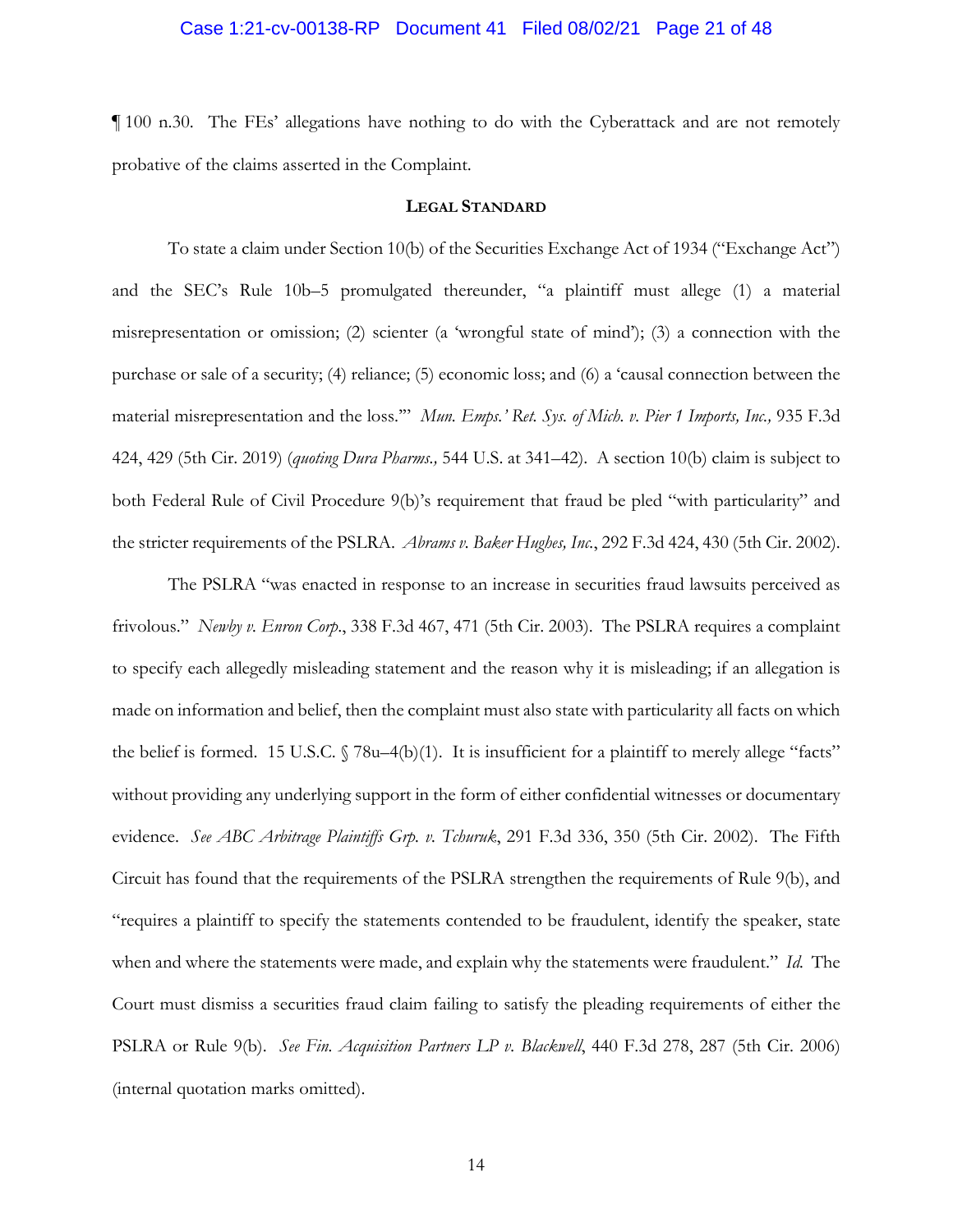#### **ARGUMENT**

As discussed in greater detail below, the Complaint falls far short of satisfying the PSLRA's heightened pleading standards. Among the Complaint's pleading deficiencies for several essential claim elements, the most glaring is Plaintiff's failure to plead facts raising a strong inference that the Defendants acted with intent to deceive or severe recklessness—*i.e.*, the element of scienter. Plaintiff relies principally on allegations about Thornton-Trump's April 2017 presentation to unidentified nonparties, but those allegations (and others attributed to Thornton-Trump) address conditions purportedly prevailing **eighteen months before** the start of the Class Period and fail to supply facts contradicting any challenged statement, much less establish that any Defendant spoke with intent to deceive or severe recklessness. Plaintiff's allegations attributed to unnamed "former employees" of SolarWinds likewise fail to support a strong inference of scienter because they neither connect any Defendant to knowledge of information conflicting with the challenged statements nor even plead a basis for inferring the FEs' knowledge of SolarWinds' cybersecurity practices. Plaintiff's remaining allegations fail to plead that Defendants spoke with knowledge of information contradicting their statements or severe recklessness. Further, Plaintiff's "motive" allegations are fatally deficient for reasons explained below. Plaintiff also fails to plead a single misleading statement of material fact and fails to plead that the investment losses Plaintiff seeks to recover were caused by actionable misstatements or misleading omissions. Any one of Plaintiff's failures to plead scienter, falsity, or loss causation requires dismissal of the Complaint.

#### **I. Plaintiff fails to plead the required strong inference of scienter.**

To withstand dismissal on the pleadings, the PSLRA requires that a securities complaint "shall, with respect to each act or omission  $\ldots$  state with particularity facts giving rise to a strong inference that the defendant acted with the required state of mind." 15 U.S.C.  $\sqrt{78u-4(b)(2)}$  (A). The "required state of mind" is an "an intent to deceive, manipulate, defraud or severe recklessness." *Local 731 Int'l*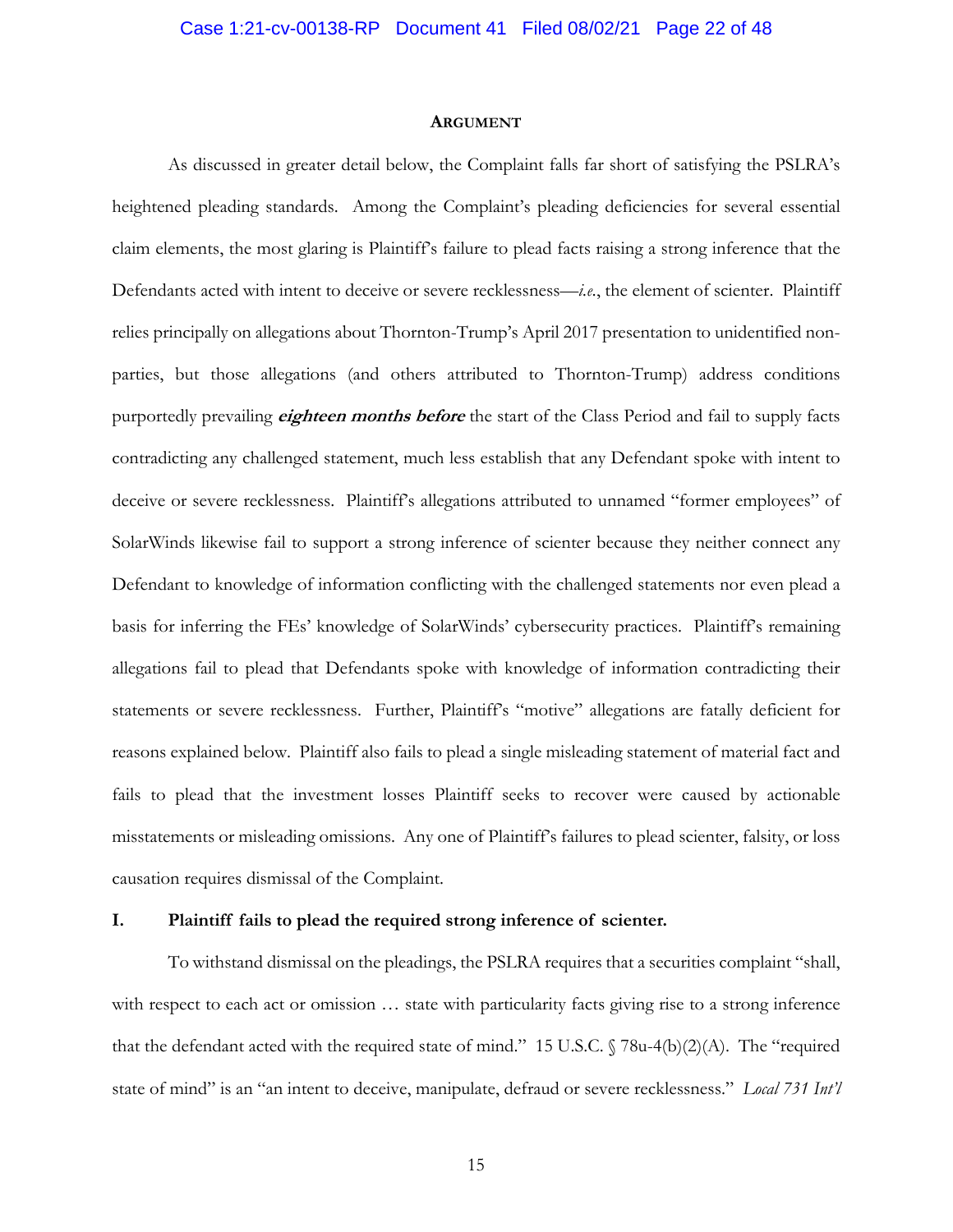#### Case 1:21-cv-00138-RP Document 41 Filed 08/02/21 Page 23 of 48

*Bhd. of Teamsters Excavators & Pavers Pension Tr. Fund v. Diodes, Inc*., 810 F.3d 951, 957 (5th Cir. 2016) (citation omitted). Pleading "severe recklessness" requires allegations showing more than "inexcusable negligence." *Id.* The facts pled with particularity must establish "an extreme departure from the standards of ordinary care," in which the danger that challenged statements will mislead investors "is either known to the defendant or is so obvious that the defendant must have been aware of it." *Markman v. Whole Foods Market, Inc.*, 269 F. Supp. 3d 779, 785–86 (W.D. Tex. 2017) (Yeakel, J.) (finding allegations insufficient to satisfy PSLRA scienter pleading standard).

Adequately pleading scienter thus requires particular factual allegations establishing each defendant's contemporaneous knowledge of undisclosed information that conflicts with or contradicts his or her challenged statements. *See Tuchman v. DSC Commc'ns Corp*., 14 F.3d 1061, 1069 (5th Cir. 1994) (holding scienter was not adequately pled where the complaint "failed to allege any facts that show that [defendant's] statements were belied by his actual knowledge of contradictory facts").<sup>14</sup> Further, because the Fifth Circuit has rejected the "group pleading" approach to scienter, only allegations addressing "the state of mind of the corporate officials who make, issue, or approve the statement[,] rather than the collective knowledge of all the corporation's officers and employees," are relevant. *Diodes*, 810 F.3d at 957 (internal quotation marks and citation omitted). Where, as here, the Complaint does not allege that any particular person other than the Individual Defendants is responsible for the challenged statements, the Court should only consider whether the Complaint adequately pleads an Individual Defendant's scienter. *See Southland Sec. Corp. v. INSpire Ins. Solutions, Inc.*, 365 F.3d 353, 366–67 (5th Cir. 2004) (finding corporate scienter not adequately pleaded where scienter of individual defendants was not sufficiently alleged).

<sup>14</sup> *See also Abrams*, 292 F.3d at 432–33 (allegations that failed to show defendants' knowledge of information "contradict[ing]" or "contrary to" challenged statements failed to support a strong inference of scienter); *accord Shaw Grp.*, 537 F.3d at 540.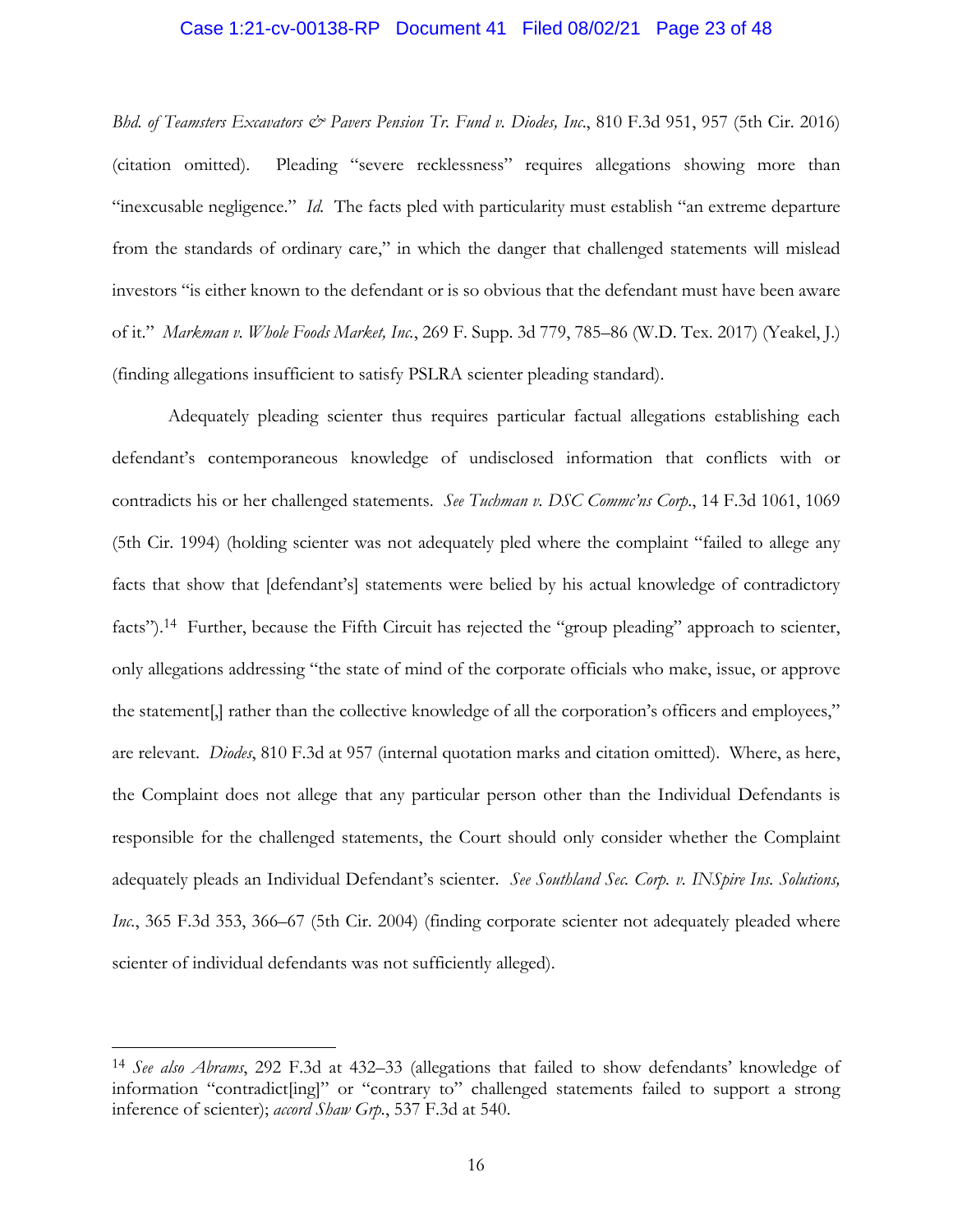#### Case 1:21-cv-00138-RP Document 41 Filed 08/02/21 Page 24 of 48

The Court must "consider the entire complaint, including documents incorporated into the complaint by reference and matters subject to judicial notice" and weigh "plausible inferences supporting as well as opposing a strong inference of scienter." *Diodes*, 810 F.3d at 956–57; *see also Tellabs*, 551 U.S. at 323. To survive dismissal the inference of scienter must be "cogent and compelling, not simply reasonable or permissible." *Diodes*, 810 F.3d at 957 (internal quotation marks and citation omitted). As shown below, Plaintiff's allegations fall far short of these exacting pleading standards.

## **A. The allegations about Thornton-Trump fail to support a strong inference of scienter.**

Plaintiff leans heavily on allegations that Thornton-Trump perceived various cybersecurity deficiencies during his short tenure at SolarWinds and made a presentation in April 2017 about cybersecurity risks and recommendations to some SolarWinds executives (who are not parties to this litigation). *See* Compl. ¶¶ 181–83; *see also id.* ¶¶ 6, 63–83, 85–89, 99 n.29, 111 n.34, 114, 117, 121, 123, 125, 132, 141. As shown below, these allegations fail to raise any inference—much less the required cogent and compelling inference—that the SolarWinds Defendants acted with scienter.

*First*, Plaintiff alleges that Thornton-Trump joined SolarWinds in "early 2017" as part of the MSP business—which is not related to Orion or the Cyberattack—but then quickly resigned in May 2017. *Id.* ¶¶ 64, 67–68, 88. Thus, Thornton-Trump worked at SolarWinds for only a few months in a business unrelated to the Cyberattack and resigned seventeen months *before* the start of the purported Class Period. Plaintiff does not plead that Thornton-Trump has any knowledge whatsoever about the state of SolarWinds' cybersecurity *during* the time period addressed by the challenged statements.15 The allegations attributed to Thornton-Trump—*e.g.*, that he was a "global cybersecurity strategist" (*id.*  ¶ 64), but that there "was no security team, there was no password policy, there was no documentation

<sup>15</sup> Notably, in his April 22, 2017 presentation, Thornton-Trump states that SolarWinds could make "significant progress and achievement [could] be realized within a year." Biles Decl. Ex. 24, Thornton-Trump PowerPoint at PDF p. 3.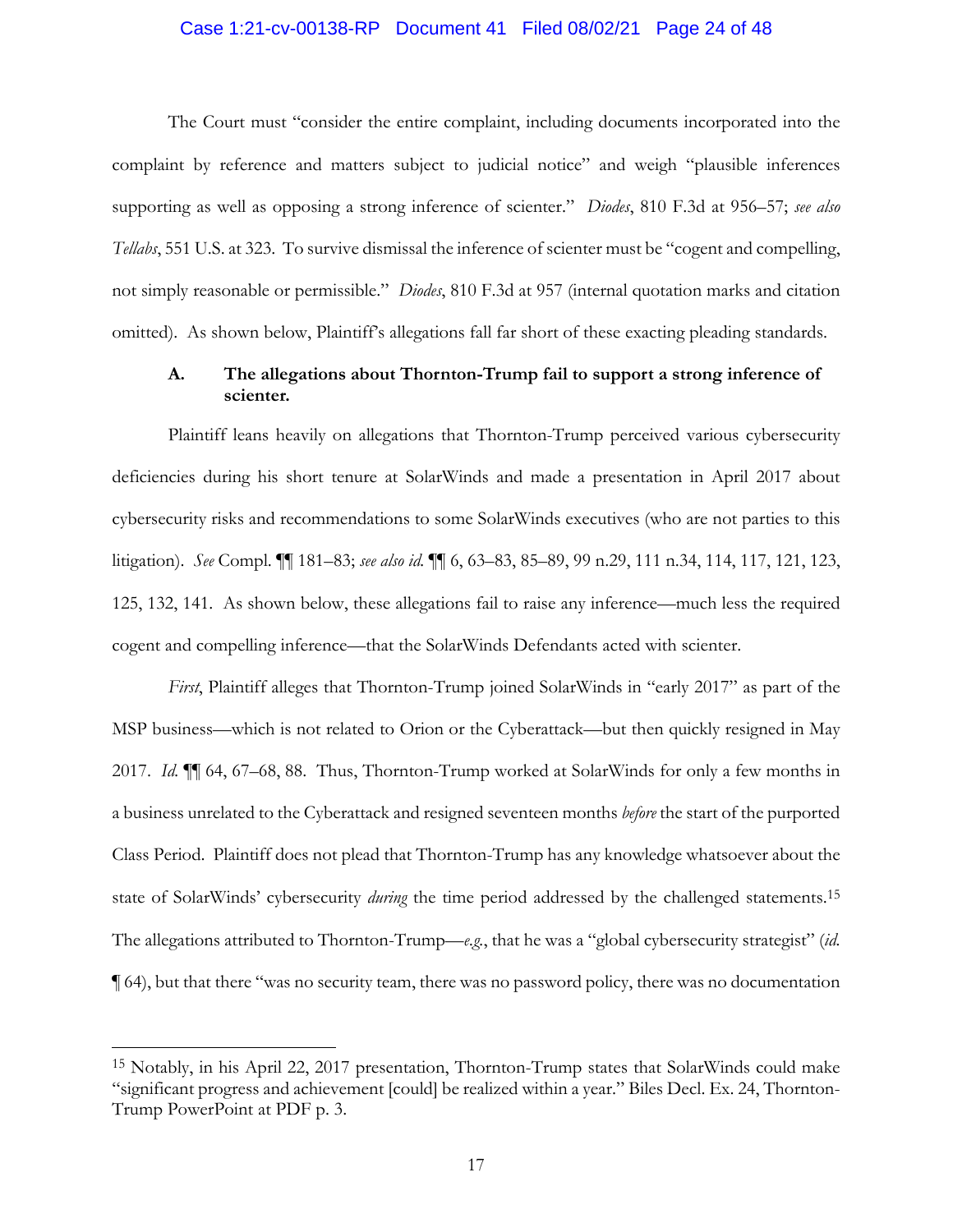# Case 1:21-cv-00138-RP Document 41 Filed 08/02/21 Page 25 of 48

regarding data protection and controls, and the Company did not limit user access controls, exposing the Company's 'crown jewels' to a potential cyberattack" (*id.* ¶ 6)—are thus not probative of either the truth and accuracy of the challenged statements addressing SolarWinds' cybersecurity *during* the purported Class Period, nor of the SolarWinds Defendants' contemporaneous knowledge about the challenged statements. *See Shah v. GenVec, Inc*., No. DKC 12-0341, 2013 WL 5348133, at \*5 n.7 (D. Md. Sept. 20, 2013) (alleged witness whose "employment was terminated in January 2009 . . . could have had no credible basis of knowledge as to events occurring internally at GenVec in 2010"); *accord Zucco Partners, LLC v. Digimarc Corp.*, 552 F.3d 981, 996 (9th Cir. 2009) (witnesses who "were not employed . . . during the time period in question" did not support a string inference of scienter). For this reason alone, these allegations fail to raise an inference of scienter.

*Second*, Plaintiff's allegations about Thornton-Trump's purportedly critical assessments of SolarWinds' cybersecurity are internally-conflicted and self-defeating. On the one hand, Plaintiff alleges Thornton-Trump claims that "'[t]here was no corporate security' at SolarWinds and no dedicated security positions at all at SolarWinds." Compl. ¶ 66. Yet, Plaintiff also pleads that Brown, who has "decades of experience in the security technology field," has served as "SolarWinds' Vice President of Security Architecture since 2017" and is "responsible for ... security for [its] infrastructure." *Id.* ¶ 16. Such internally conflicting and contradictory allegations cannot support a strong inference of scienter. *See, e.g., Hampshire Equity Partners II, L.P. v. Teradyne, Inc*., No. 04 Civ. 3318, 2005 WL 736217, at \*3 (S.D.N.Y. Mar. 30, 2005) (fundamentally illogical and contradictory scienter allegations fail as a matter of law).

*Third*, Plaintiff does not allege that Thornton-Trump *ever* discussed any concerns he allegedly had about SolarWinds' cybersecurity with any Individual Defendant—or that *anyone* ever did so. Without any allegation that Thornton-Trump's concerns were conveyed to the Individual Defendants or to the persons at SolarWinds allegedly responsible for the challenged statements, the Complaint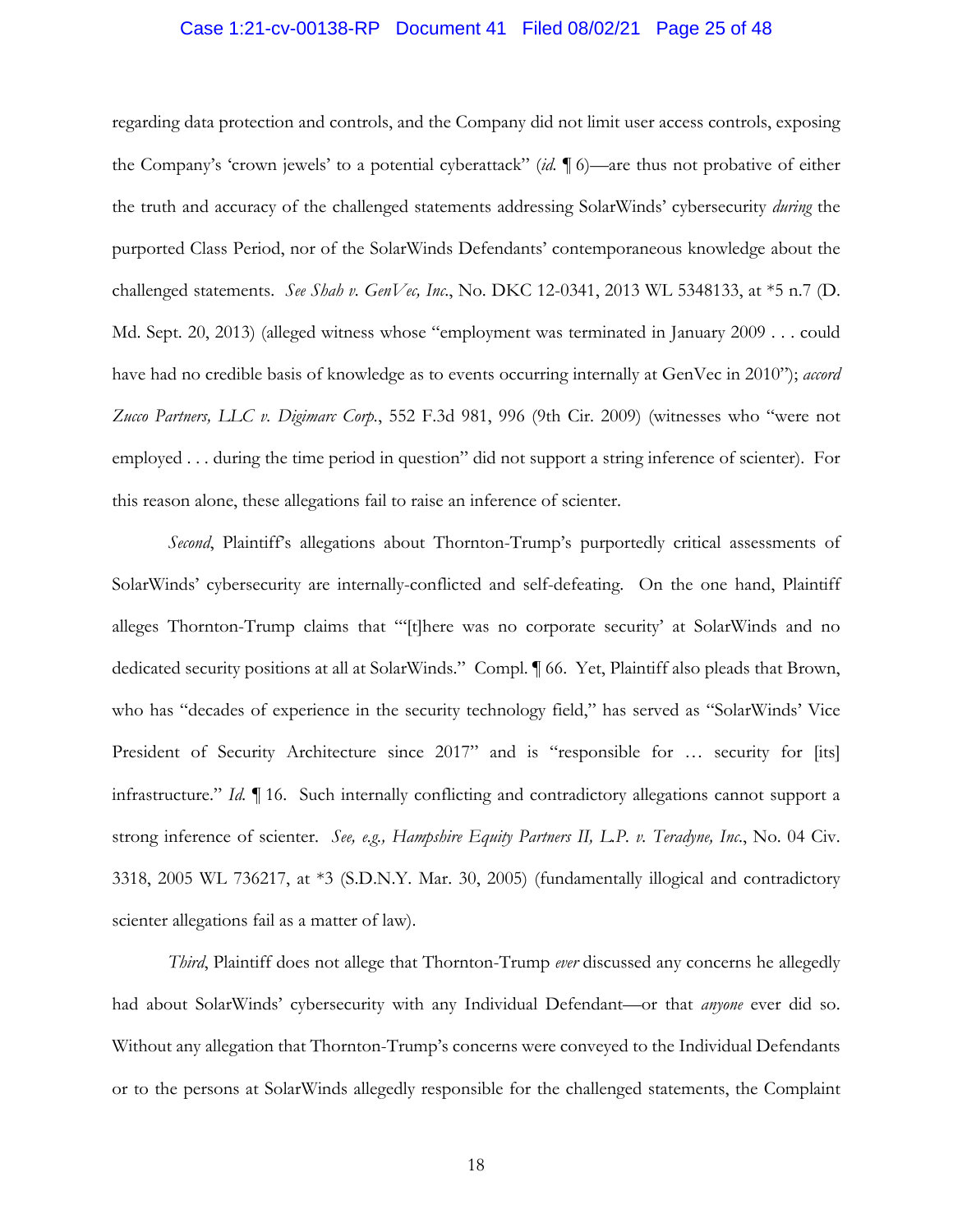#### Case 1:21-cv-00138-RP Document 41 Filed 08/02/21 Page 26 of 48

fails to raise a strong inference of scienter against the SolarWinds Defendants. *See Southland*, 365 F.3d at 383 (allegation that did not concern "what any particular individual knew or was severely reckless in not knowing, at the time" of challenged statements was "unpersuasive of scienter").16

Fourth, setting aside Plaintiff's failure to plead that the Thornton-Trump presentation—or any of its substance—was conveyed to the Individual Defendants, the Complaint fails to plead a strong inference of scienter because its allegations about the presentation fail to identify any facts contradicting or conflicting with the challenged statements. *See Tuchman*, 14 F.3d at 1069; *Abrams*, 292 F.3d at 432–33. Plaintiff does *not* allege that any of the six challenged statements in SolarWinds' Security Statement is specifically addressed in the Thornton-Trump presentation. Instead, Plaintiff alleges that this presentation addressed the serious but universal (and publicly acknowledged) threat of cyberattack that SolarWinds (and virtually every company) faced (*see, e.g.*, Compl. ¶¶ 77, 80).17 But that allegation fails to raise a strong inference of scienter because SolarWinds publicly warned investors about its vulnerability to cyberattacks and the serious risks and consequences of a successful attack.18

<sup>16</sup> *See also In re Heartland Payment Sys., Inc. Sec. Litig.*, No. 09–1043, 2009 WL 4798148, at \*8 (D.N.J. Dec. 7, 2009) (finding scienter not pled where plaintiff failed to plead that "concerns [about cybersecurity] were ever relayed to any of the Defendants"); *In re Marriott Int'l, Inc. Customer Data Sec. Breach Litig. Sec. Actions,* No. 8:19-md-2879, 2021 WL 2407518, at \*35 (D. Md. June 11, 2021) (finding scienter not pled where allegations failed to address "what any of the Individual Defendants actually knew about Marriott's cybersecurity or the falsity of any statements").

<sup>&</sup>lt;sup>17</sup> On its face, Thornton-Trump's presentation does not raise "red flags" that deficiencies in SolarWinds's security program exposed the Company to an imminent "catastrophic cyberattack," but instead simply stated the obvious: "we need to accept truths of the marketplace . . . [including that] Data breach of our company and customers is inevitable." *Compare* Biles Decl. Ex. 24, Thornton-Trump PowerPoint at PDF p. 4 *with* Compl. ¶ 76. That is exactly what SolarWinds warned in numerous public cautionary statements. *See supra* at 7–8 & n.8*.* 

<sup>18</sup> *See, e.g.,* Biles Decl. Ex. 7, 10/18/18 Prospectus at 25–26 (warning, among other things, that: "Our systems and those of our third-party service providers are vulnerable to … computer "hackers," malicious code…, employee theft or misuse, and denial-of-service attacks, as well as sophisticated nation-state and nation-state-supported actors . . . . [W]e may be unable … to implement adequate preventative measures. We may also experience security breaches that may remain undetected for an extended period and, therefore, have a greater impact on the products we offer, the proprietary data contained therein, and ultimately on our business. The foregoing security problems could result in,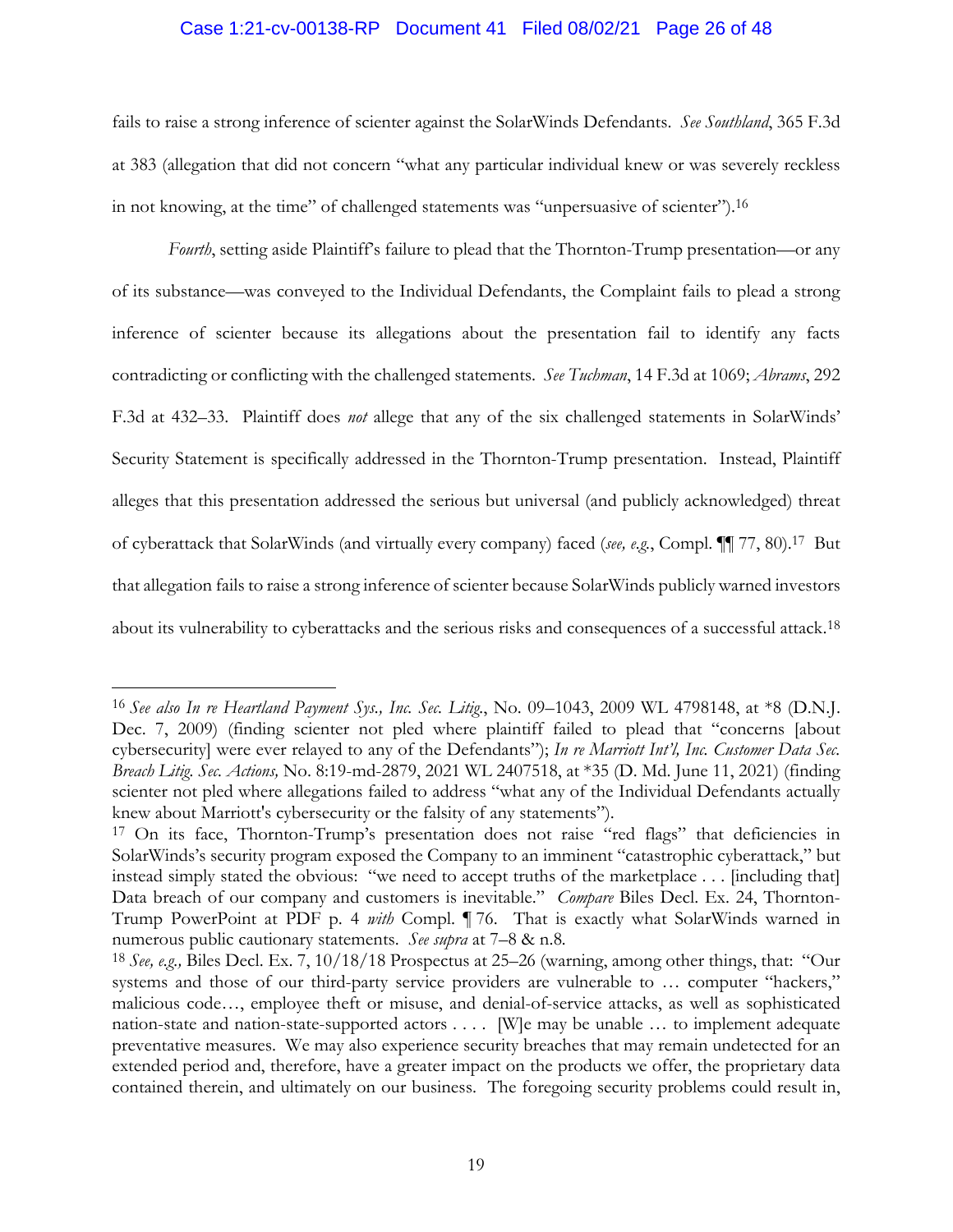#### Case 1:21-cv-00138-RP Document 41 Filed 08/02/21 Page 27 of 48

*See In re Marriott*, 2021 WL 2407518, at \*37 (finding that allegations of cybersecurity "red flags," including multiple discoveries of data theft malware on internal systems, did not support inference of scienter where company "disclosed that it was at risk of a cyber-attack").

Plaintiff also alleges that Thornton-Trump's presentation recommended that SolarWinds (i) hire security-focused personnel (Compl. ¶ 76); (ii) develop a data breach response plan (*id.* ¶ 79); (iii) address alleged "silos of communication" and lack of "centralized" management and reporting (*id.*  ¶ 75); and (iv) "commit culturally" to making cybersecurity a "core value" (*id.* ¶ 78). But these recommendations in April 2017 do not bear on the factual accuracy of immaterial statements *on different topics* made *eighteen months later* stating that SolarWinds had a security team, policies regarding information security and passwords, security training for employees, and role-based access, followed the NIST framework, focused on cyber hygiene, and made security "a priority." *See Zucco Partners*, 552 F.3d at 996; Shah, 2013 WL 5348133, at \*5 n.7. These allegations thus fail to support a strong inference of scienter. *See In re Marriott*, 2021 WL 2407518, at \*35 (allegations that fail to "demonstrate that Defendants made any statements with actual knowledge or reckless disregard that any statements were false or misleading" do not support a string inference of scienter).

## **B. The remaining "former employee" allegations also fail to establish any Defendant's scienter.**

Plaintiff's allegations attributed to unnamed FEs (Compl. ¶¶ 84, 91–102, 113, 115, 118, 120– 22, 126–30, 133–35, 138–39, 142–47, 184, 187) also fail to support a strong inference of scienter for at least four reasons. *First*, these allegations are silent as to the Individual Defendants' *contemporaneous*  knowledge when the challenged statements were made. Plaintiff does not allege that any FE or other

among other consequences, damage to our own systems or our customers' IT infrastructure or the loss or theft of our customers' proprietary or other sensitive information. The costs to us to eliminate or address the foregoing security problems and security vulnerabilities before or after a cyber incident could be significant."); *see also* Compl. ¶ 33 (alleging that, at the March 5, 2020 Morgan Stanley Technology Media & Telecom Conference, "Defendant Thompson stated that 'the threat landscape is getting worse, not better . . . the reality is it's just going to get worse.'").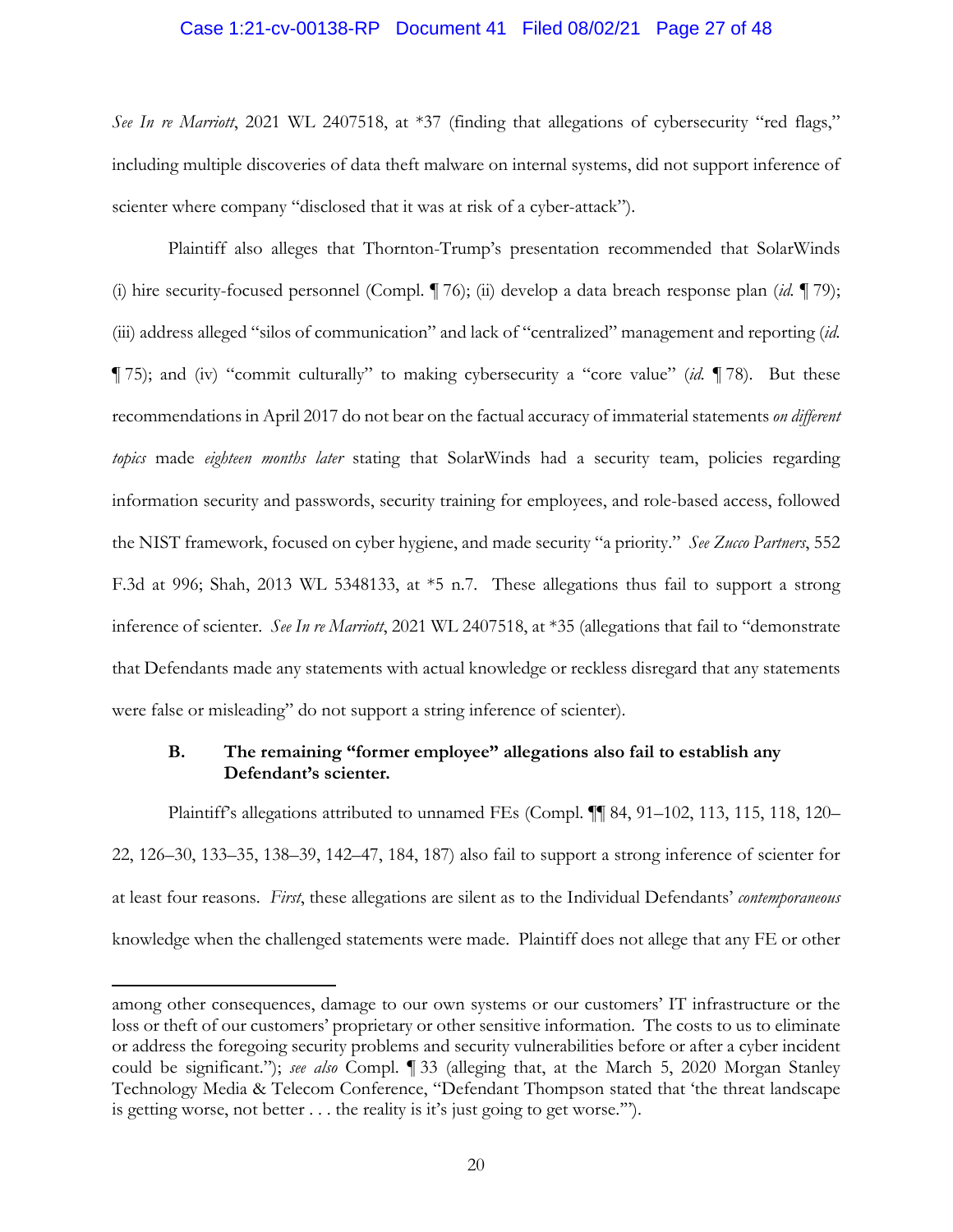#### Case 1:21-cv-00138-RP Document 41 Filed 08/02/21 Page 28 of 48

source identified in the Complaint ever raised any alleged concern about SolarWinds' cybersecurity with the Individual Defendants or witnessed anyone else doing so. For this reason alone, these allegations fail to support a strong inference of scienter. *See In re Marriott*, 2021 WL 2407518, at \*35 (finding scienter not pled where "none of the Confidential Witness allegations are regarding what any of the Individual Defendants actually knew about Marriott's cybersecurity or the falsity of any statements"); *Heartland*, 2009 WL 4798148, at \*8 (same).

*Second*, these allegations fail because the Complaint does not plead facts "with sufficient particularity to support the probability that [the FEs] would possess the information pleaded to support the allegations of false or misleading statements." *ABC Arbitrage*, 291 F.3d at 357-58; *see also Cent. Laborers' Pension Fund v. Integrated Elec. Servs*., Inc., 497 F.3d 546, 552 (5th Cir. 2007).19 The FEs are *all* alleged to have had either *customer-facing sales/support roles* or *human resources roles*. *See* Compl. nn.21–28, 30–31. None of them is alleged to have had responsibilities for SolarWinds' internal cybersecurity nor any relevant personal knowledge of, or reliable basis on which to assess, SolarWinds' overall corporate cybersecurity posture.<sup>20</sup> Allegations that five of the ten FEs were unaware of

<sup>&</sup>lt;sup>19</sup> Particularly egregious and deficient are Plaintiff's allegations sourced only to "current and former employees of SolarWinds" (Compl. ¶ 147), which fail to supply even basic information such as job descriptions, individual responsibilities, or specific employment dates. *See Cent. Laborers*, 497 F.3d at 552.

<sup>&</sup>lt;sup>20</sup> Nor does Plaintiff plead that the Individual Defendants were ever informed of, much less agreed with, any of the FEs' alleged criticisms of SolarWinds' security practices (Compl.  $\P\P$  84, 91, 95–97, 100–02, 118, 126–27, 135, 138–39, 142, 144–46). *See Heartland*, 2009 WL 4798148, at \*8; *see also In re Marriott*, 2021 WL 2407518, at \*35; *In re HomeBanc Corp. Sec. Litig.*, 706 F. Supp. 2d 1336, 1350 (N.D. Ga. 2010) (dismissing complaint where plaintiff failed to establish that defendants agreed with others' assessments of "massive and systematic problems"). In any event, allegations that some FEs disagreed with particular security practices or felt that those practices were deficient, at most allege disagreement with managerial judgments or possible mismanagement. Such allegations do not plead securities fraud. *See, e.g., Santa Fe Indus. v. Green*, 430 U.S. 462, 479-80 (1977) (allegations of mismanagement or the failure to disclose the same are insufficient to plead a Section 10(b) violation); *accord Cutsforth v*. *Renschle*r, 235 F. Supp. 2d 1216, 1242-44 (M.D. Fla. 2002); *Craftmatic Sec. Litig. v. Kraftsow*, 890 F.2d 628, 640 (3d Cir. 1989); *In re Winn-Dixie Stores, Inc. Sec. Litig.,* 531 F. Supp. 2d 1334, 1347 (M.D. Fla. 2007); *In re Donna Karan Int'l Sec. Litig.*, 1998 WL 637547, No. 97-cv-2011, at \*9 (E.D.N.Y. Aug. 14, 1998).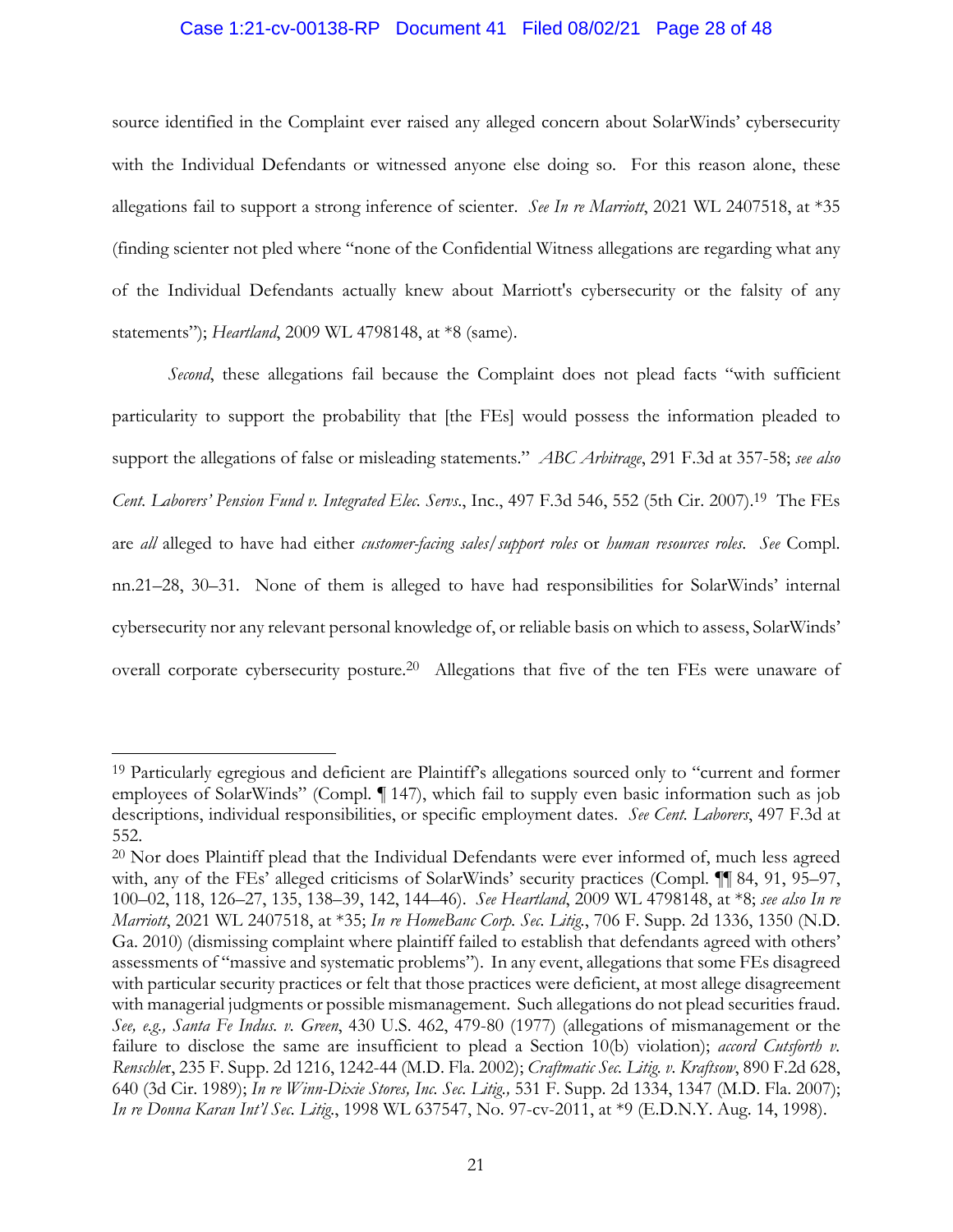#### Case 1:21-cv-00138-RP Document 41 Filed 08/02/21 Page 29 of 48

SolarWinds' security team (Compl. ¶¶ 95, 98, 115) do not support the conclusion that SolarWinds had no such team.21 To the contrary, Plaintiff affirmatively alleges that Brown, the leader of SolarWinds' security team, had been serving as its "Vice President of Security Architecture since 2017" and was responsible for "security of [SolarWinds'] infrastructure." *Id.* ¶ 16. And it is neither surprising nor probative of the Individual Defendants' scienter that these FEs, given their alleged roles, did not recall any security training, particular security-related policies, or hearing from Thompson about cybersecurity matters, in "quarterly business review" meetings or in other contexts (*id.* ¶¶ 91–95; 97– 102; 118; 120–21; 126–30; 142; 143–46).22

*Third*, the Fifth Circuit has held that "courts must discount allegations from confidential sources" generally. *Shaw Grp.* 537 F.3d at 535. That is especially true where, as here, the Complaint pleads insufficient facts demonstrating the bases for the unnamed sources' personal knowledge of the sweeping allegations attributed to them. *Id.* at 539–40.

*Finally*, the FE allegations are insufficient in other respects to raise a strong inference of scienter. Some are simply too vague to plead the existence of information contradicting any challenged statement, much less any Individual Defendant's knowledge of any such information,<sup>23</sup> even if Plaintiff had pled a plausible basis to infer that these FEs had personal knowledge to back up their

<sup>&</sup>lt;sup>21</sup> During the Class Period, the total number of persons employed by SolarWinds ranged from roughly 2,500 to over 3,250. *See* Biles Decl. Ex. 7, 10/18/18 Prospectus at 23 (2,540 employees as of June 30, 2018); Ex. 14, 2/24/20 10-K at 10 (3,251 employees as of December 31, 2019). It is entirely unremarkable that five former sales and HR employees would profess ignorance of the security team. 22 *See Shaw Grp.*, 537 F.3d at 539–40 (finding allegations failed to support scienter where complaint "lack[ed] sufficient detail to support the probability that [unnamed sources were] in a position to know about" the degree to which "problems" they asserted pervaded the company); *see also Cal. Pub. Emps.' Ret. Sys. v. Chubb Corp.*, 394 F.3d 126, 155 (3d Cir. 2004) (rejecting use of statements from local branch office employees to substantiate allegations about nationwide company practices); *Zucco Partners*, 552 F.3d at 996 (plaintiff failed to plead that human resources employee had "firsthand knowledge of the workings of the finance or corporate departments" at issue).

<sup>23</sup> *See, e.g.*, Compl. ¶ 91 ("Same sh\*t, different day"); *id.* ¶ 93 (after SolarWinds came public "nothing changed with respect to security"); *id.* ¶ 102 ("no radical change to address Thornton-Trump's concerns").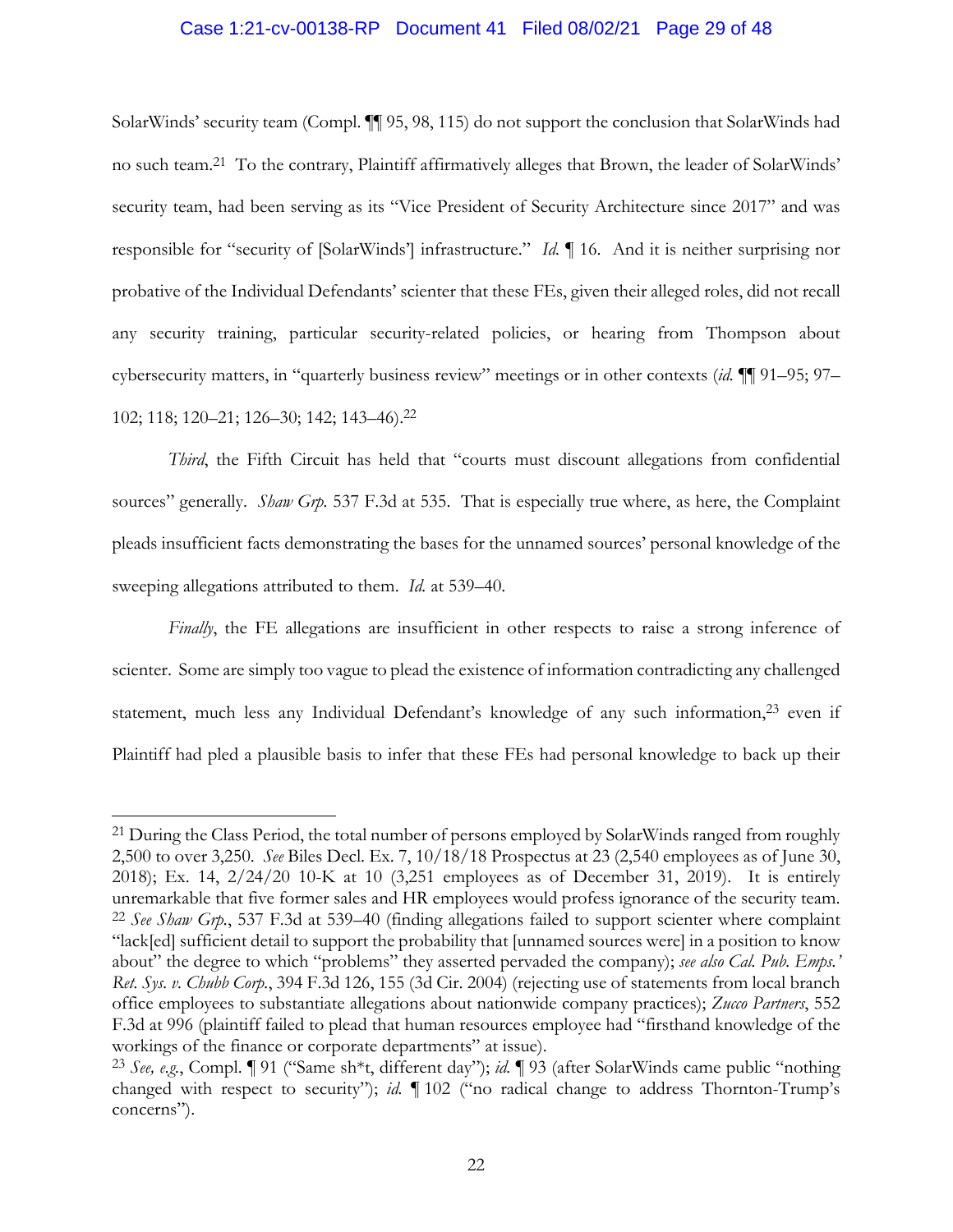#### Case 1:21-cv-00138-RP Document 41 Filed 08/02/21 Page 30 of 48

assessments (and Plaintiff has not). *See Shaw Grp*., 537 F.3d at 538 (allegations about a "letter detailing problems" with company's accounting software was "too vague to allow an inference of scienter"); *Pier 1 Imports,* 935 F.3d at 433 (vague allegation "that there were amorphous 'inventory problems'" but that did "not explain what those problems were" did not support an inference of scienter). Other allegations do not conflict with, and certainly are not pled with the required particularity to contradict, the challenged statements.24

In short, Plaintiff's FE allegations fail to "demonstrate that Defendants made any statements with actual knowledge or reckless disregard that any statements were false or misleading," and thus fail to support a strong inference of scienter. *In re Marriott*, 2021 WL 2407518, at \*35; *Heartland*, 2009 WL 4798148, at \*7.

## **C. Allegations that a rogue employee published credentials for accessing a SolarWinds' server do not support scienter.**

Plaintiff's allegations that SolarWinds received word, on November 19, 2019, that an employee (eventually identified as a former intern) had posted credentials and a link for accessing SolarWinds' Update Server to the GitHub website in June 2018 (Compl. ¶¶ 105–09, 112, 185) likewise fail to support any inference of scienter for three reasons.

*First*, the allegations about this "solarwinds123" password are simply a red herring—Plaintiff does not and cannot plead any facts suggesting that the "solarwinds123" password or the Update Server was used in the Cyberattack. Indeed, a threat actor *could not* access SolarWinds's IT environment via the Update Server because that server is maintained by a third party and is used by SolarWinds' customers to download non-Orion software products. Having access to the Update

<sup>24</sup> *See, e.g.*, Compl. ¶¶ 92, 101, 134–35 (alleging ability to download files to Company computers or "view … products that [FE] did not work on"); *id.* ¶¶ 91, 101, 133, 135 (alleging access to unspecified "files" or "parts" of the network/system); *id.* ¶¶ 98, 143 (alleging laptops were left unlocked or in public areas); *id.* ¶ 100 (alleging lack of multi-factor authentication); *id.* ¶¶ 96–97, 138–39 (alleging lack of employee background checks).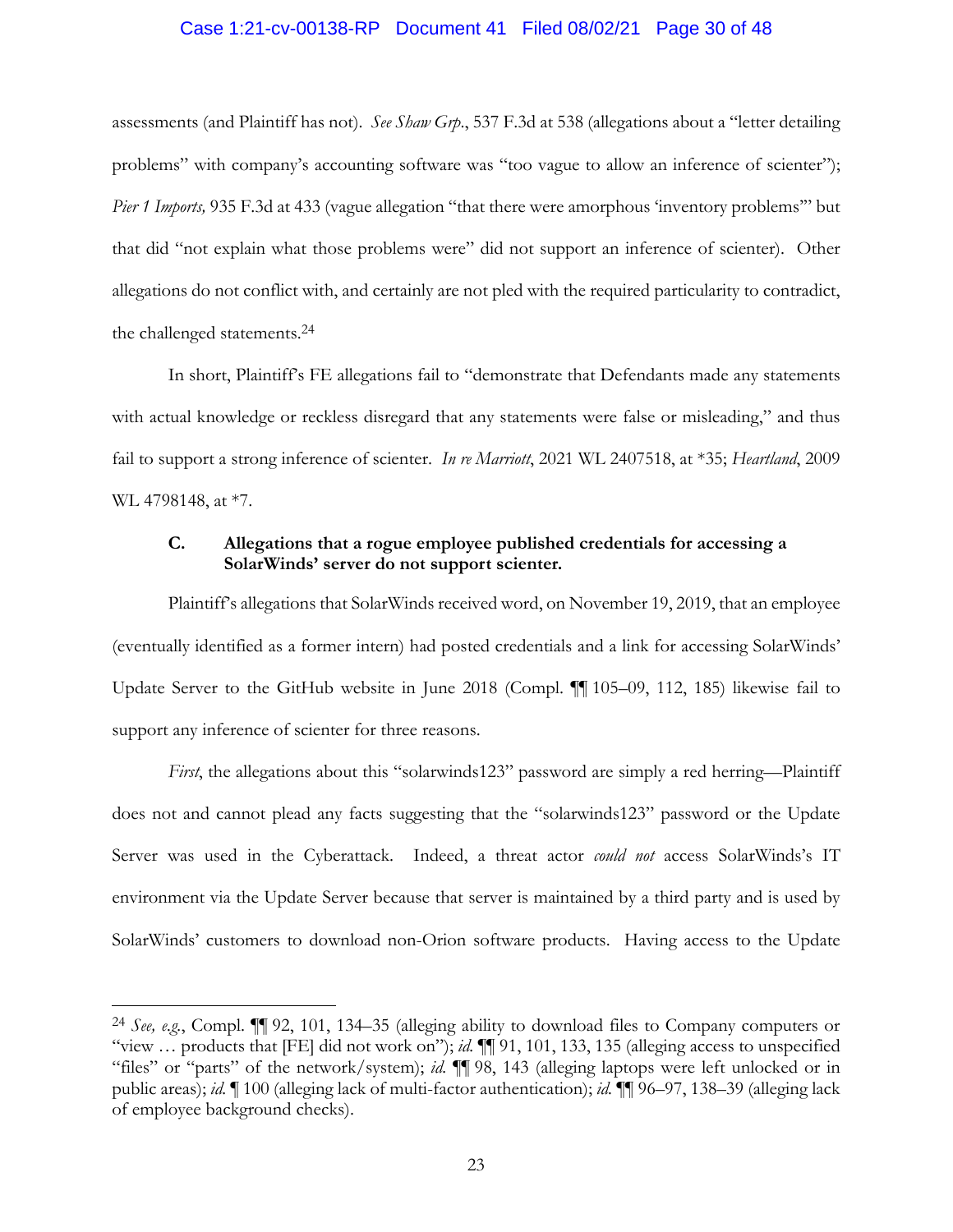#### Case 1:21-cv-00138-RP Document 41 Filed 08/02/21 Page 31 of 48

Server would not have enabled the threat actor to access the Orion software build process and inject malicious code into Orion (the method by which the Cyberattack was perpetrated). *See* Biles Decl. Ex. 16, 5/7/21 8-K. Further, Plaintiff alleges that Brown caused the password to be changed "within an hour of being notified" of the issue (Compl. ¶ 112) and does not allege that the Update Server password was ever used to harm SolarWinds or *any* of its customers, that there remained any ongoing vulnerability to disclose, or that there was any reason for the Individual Defendants to believe the vulnerability had not been fully addressed. Plaintiff's insinuation that SolarWinds' correction of the problem without publicly reporting it somehow supports an inference of scienter thus fails. *See Heartland*, 2009 WL 4798148 at \*8 (finding scienter not pled where "[a]ssuming that Defendants were aware of [a prior] attack, it does not follow necessarily that they believed that [the company's] security systems were deficient or that any problems created by the … attack had not been addressed"). Indeed, in *Heartland*, unlike here, the plaintiff alleged that the undisclosed attack directly led to and facilitated the massive data theft that ultimately gave rise to the case. *Id.* at \*1. Here, where Plaintiff does not and cannot allege any connection whatsoever between the Update Server password apparently published by an intern (without authorization) and the Cyberattack, any possible inference of scienter is far weaker than that found lacking in *Heartland*.

*Second*, Plaintiff pleads that SolarWinds was first notified about the publication of the credentials and link *well after* all of the challenged statements were made. *Compare* Compl. ¶ 106 (alleging notice of the unauthorized posting on November 19, 2019) *with* ¶¶ 37, 200–23 (challenging statements made between August 28, 2018 and April 30, 2019).<sup>25</sup> Plaintiff's allegations thus say

<sup>25</sup> The Complaint is silent as to when either of the Individual Defendants first learned (i) that the password at issue was "solarwinds123" and (ii) that it had purportedly remained unchanged for over two years. Compl. ¶ 109. No facts are pled to suggest that the Individual Defendants learned such information before November 19, 2019, which further undercuts any inference of scienter. *See Tellabs*, 551 U.S. at 326 ("omissions and ambiguities count against inferring scienter").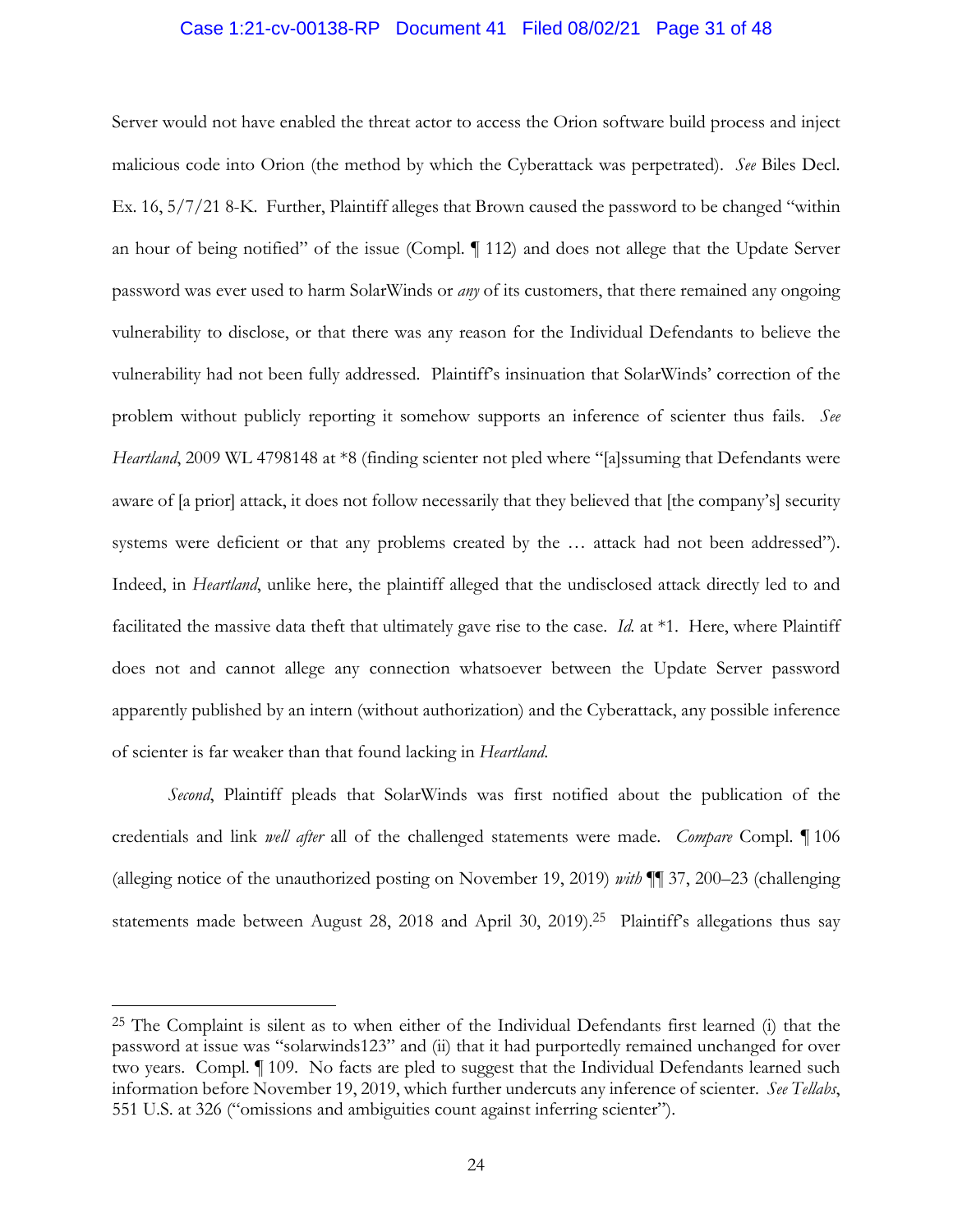#### Case 1:21-cv-00138-RP Document 41 Filed 08/02/21 Page 32 of 48

nothing at all about the Individual Defendants' contemporaneous knowledge at times the challenged statements were made and therefore fail to support an inference of scienter for that reason as well. *See In re Marriott*, 2021 WL 2407518, at \*39 (allegations not addressing what defendants knew "at the time the allegedly false or misleading statements were made" did not support an inference of scienter). Plaintiff "cannot plead scienter by hindsight*.*" *Id.* (rejecting allegations about findings of cybersecurity shortcomings after challenged statements were made).26

*Third*, neither the alleged facts that an intern published his password to the Update Server on GitHub nor that the password itself was "solarwinds123" plead information conflicting with the challenged statements. At most, these allegations plead discrete violations of SolarWinds' password practices. Such allegations do not amount to securities fraud. *See Santa Fe*, 430 U.S. 479-80 (allegations of arguable mismanagement fail to plead a Section 10(b) claim). They say nothing at all about whether SolarWinds had a password policy and enforced its password practices referenced in the Security Statement, much less the accuracy of other challenged statements addressing entirely different subjects. Moreover, SolarWinds publicly warned investors that its systems were "vulnerable to … employee theft or misuse"—the very risk that materialized in the GitHub incident. Biles Decl. Ex. 7, 10/18/18 Prospectus at 25. Plaintiff's allegations are consistent with the challenged statements and SolarWinds' cautionary warnings, and they do not support an inference of scienter. *See In re Marriott*, 2021 WL 2407518, at \*37.

#### **D. Plaintiff 's "motive" allegations are insufficient to establish scienter.**

Plaintiff's allegations about sales of SolarWinds stock by Thompson and the PE Defendants (Compl. ¶¶ 191–96) and other alleged motives to deceive investors (*id.* ¶¶ 190–91, 197) also fail to support a strong inference of scienter.

<sup>26</sup> Plaintiff also fails to plead any factual basis for inferring the Individual Defendants' awareness that other "SolarWinds employees' passwords were leaking out on GitHub in 2019." Compl. ¶ 124.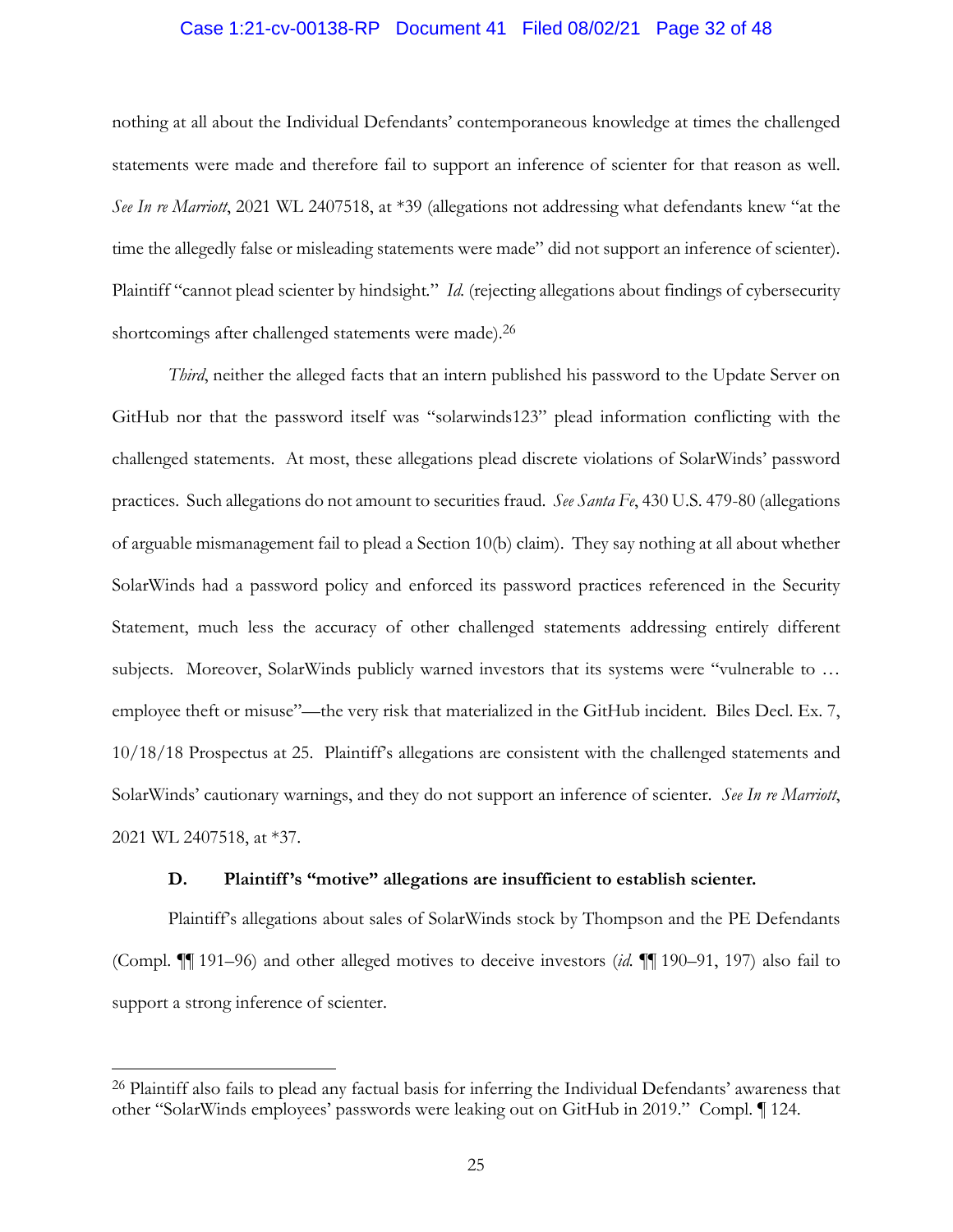#### **1. The alleged stock sales do not support a strong inference of scienter.**

*First*, as the Fifth Circuit has held, "insider trading, by itself, cannot create a strong inference of scienter." *Diodes*, 810 F.3d at 960 (observing that "corporate executives, whose compensation often includes company stock, will trade those securities in the normal course of events") (internal quotation marks and citation omitted); *accord Southland*, 365 F.3d at 368. At most, insider sales, if adequately pled to be "suspicious" in timing or amount, can *enhance* an inference of scienter arising from *other* allegations. *Diodes*, 810 F.3d at 960; *see also Southland*, 365 F.3d at 368. Because none of Plaintiff's other allegations gives rise to *any* inference of scienter, there is nothing for the stock sales allegations to enhance.

*Second*, Plaintiff's failure to plead *any* SolarWinds stock sales whatsoever by Brown, who Plaintiff alleges served as the Company's "Vice President of Security Architecture since 2017," was "responsible for … security for [SolarWinds'] infrastructure," and was "intimately involved in the Company's cybersecurity" (Compl. ¶¶ 16, 188), undermines any possible inference of scienter from allegations that other Defendants sold stock. *See Diodes*, 810 F.3d at 960 ("[E]ven unusual sales by one insider do not give rise to a strong inference of scienter when other defendants did not sell some or all of their shares during the Class Period.") (quoting *Abrams*, 292 F.3d at 435).27

*Third*, Plaintiff fails to adequately plead that Thompson's or PE Defendants' stock sales were "suspicious" in their timing or amounts. Plaintiff alleges that Thompson sold approximately 25% of his SolarWinds stock holdings in November 2020, shortly ahead of SolarWinds' announcement of his

<sup>27</sup> *See also Southland*, 365 F.3d at 369 ("The fact that other defendants did not sell their shares during the relevant class period undermines" plaintiffs' allegations that certain executives' sales support an inference of scienter.); *Eizenga v. Stewart Enters., Inc*., 124 F. Supp. 2d 967, 986 (E.D. La. 2000) ("[T]he fact that other officers did not sell shares during the relevant period undermines the plaintiffs' motive theory.") (citation omitted); *Druskin v. Answerthink*, 299 F. Supp. 2d 1307, 1336 n. 40 (S.D. Fla. 2004) ("The fact that [an executive] *who would have been an essential participant in any fraudulent scheme*, did not sell stock undermines any suggestion of knowledge on the part of the defendants due to any other claimed inside[r] [sales].") (emphasis added).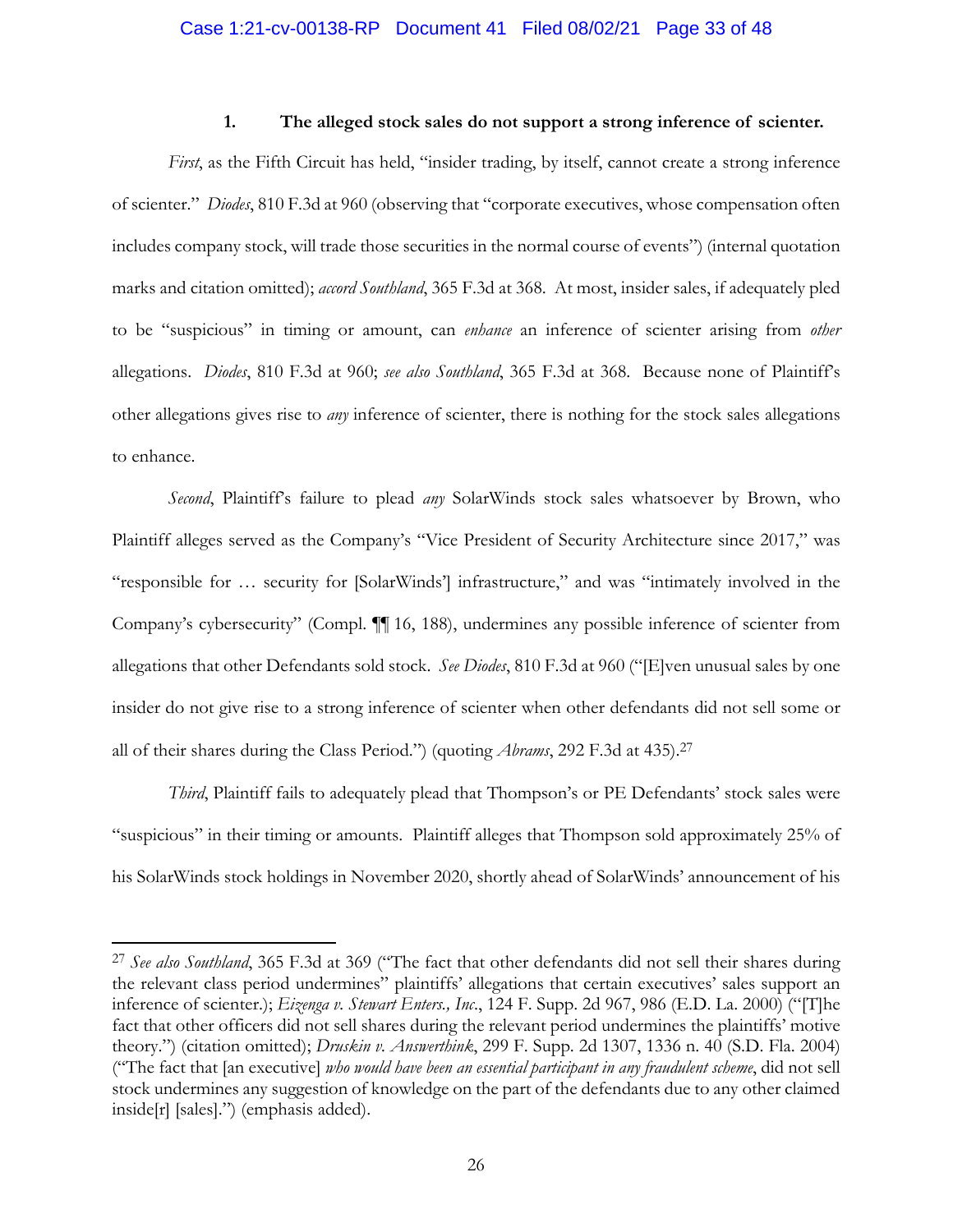#### Case 1:21-cv-00138-RP Document 41 Filed 08/02/21 Page 34 of 48

resignation in December 2020. Compl. ¶¶ 15, 192.28 As courts have recognized, it is neither suspicious nor unusual that an executive holding as much company stock as Thompson did (over 3 million shares just before the November 2020 sales)<sup>29</sup> would sell shares in the lead up to his departure, and for this reason alone, the November 2020 sales fail to support an inference of scienter as to Thompson.<sup>30</sup> Further, by Plaintiff's own allegation, Thompson retained the vast majority of his substantial equity stake in SolarWinds (holding over 2.3 million shares)<sup>31</sup> after the November 2020 sales (Compl. ¶ 192), which further negates any inference of scienter. *See, e.g., Southland*, 365 F.3d at 368-69 (sales in which executives divested between 26.62% and 33.27% of their shares were not suspicious). And SEC Form 4s memorializing Thompson's November 2020 sales reflect that the sales were made on Thompson's behalf pursuant to a prearranged trading plan under SEC Rule 10b5-1 (Biles Decl. Ex. 30, 11/18/20 Thompson Form 4; Ex. 31, 12/17/20 Thompson Form 4), which further negates any inference of scienter from these sales.<sup>32</sup>

Plaintiff's allegations concerning PE Defendants' stock sales (¶¶ 191, 194) fare no better. To start, the timing of the PE Defendants' stock sales has no bearing on whether *SolarWinds or the Individual* 

<sup>28</sup> Although Plaintiff alleges that SolarWinds "announced" Mr. Thompson's resignation on December 9, 2020 (¶ 15), Mr. Thompson had previously discussed his planned departure and SolarWinds' search for new CEO during the Company's public quarterly earnings calls held on August 6, 2020 and October 27, 2020. *See* Biles Decl. Ex. 27, 8/6/20 Earnings Call Transcript at 10–11; Ex. 28, 10/27/20 Earnings Call Transcript at 9, 14.

<sup>29</sup> *See* Biles Decl. Ex. 29, 10/27/20 Thompson Form 4; Ex. 30, 11/18/20 Thompson Form 4.

<sup>30</sup> *See, e.g.*, *Greebel v. FTP Software, Inc*., 194 F.3d 185, 206 (1st Cir. 1999) ("It is not unusual for individuals leaving a company ... to sell shares."); *In re K-tel Int'l, Inc. Sec. Litig*., 300 F.3d 881, 896 (8th Cir. 2002) (same); *In re Am. Italian Pasta Co. Sec. Litig*., No. 05-0725-CV-W-ODS, 2006 WL 1715168, at \*6 (W.D. Mo. June 19, 2006) (no scienter when officer sold 65% of holdings before resigning); *Wietschner v. Monterey Pasta Co*., 294 F. Supp. 2d 1102, 1116–17 (N.D. Cal. 2003) (impending retirement and 10b5-1 plan mitigated against inference of scienter); *see also Shaw Grp*., 537 F.3d at 543–44 (executives large stock sales following expiration of "lock-up" period was not suspicious); *Southland*, 365 F.3d at 369 (director/officer sales "during a secondary public offering" not deemed suspicious). 31 *See* Biles Decl. Ex. 31, 12/17/20 Thompson Form 4.

<sup>32</sup> *See Hopson v. MetroPCS Commc'ns, Inc*., No. 3:09-CV-2392-G, 2011 WL 1119727, at \*14 (N.D. Tex. Mar. 25, 2011); *Congregation of Ezra Sholom v. Blockbuster, Inc*., 504 F. Supp. 2d 151, 165 (N.D. Tex. 2007); *but see In re ArthroCare Corp. Sec. Litig*., 726 F. Supp. 2d 696, 722–24 (W.D. Tex. 2010) (Sparks, J.).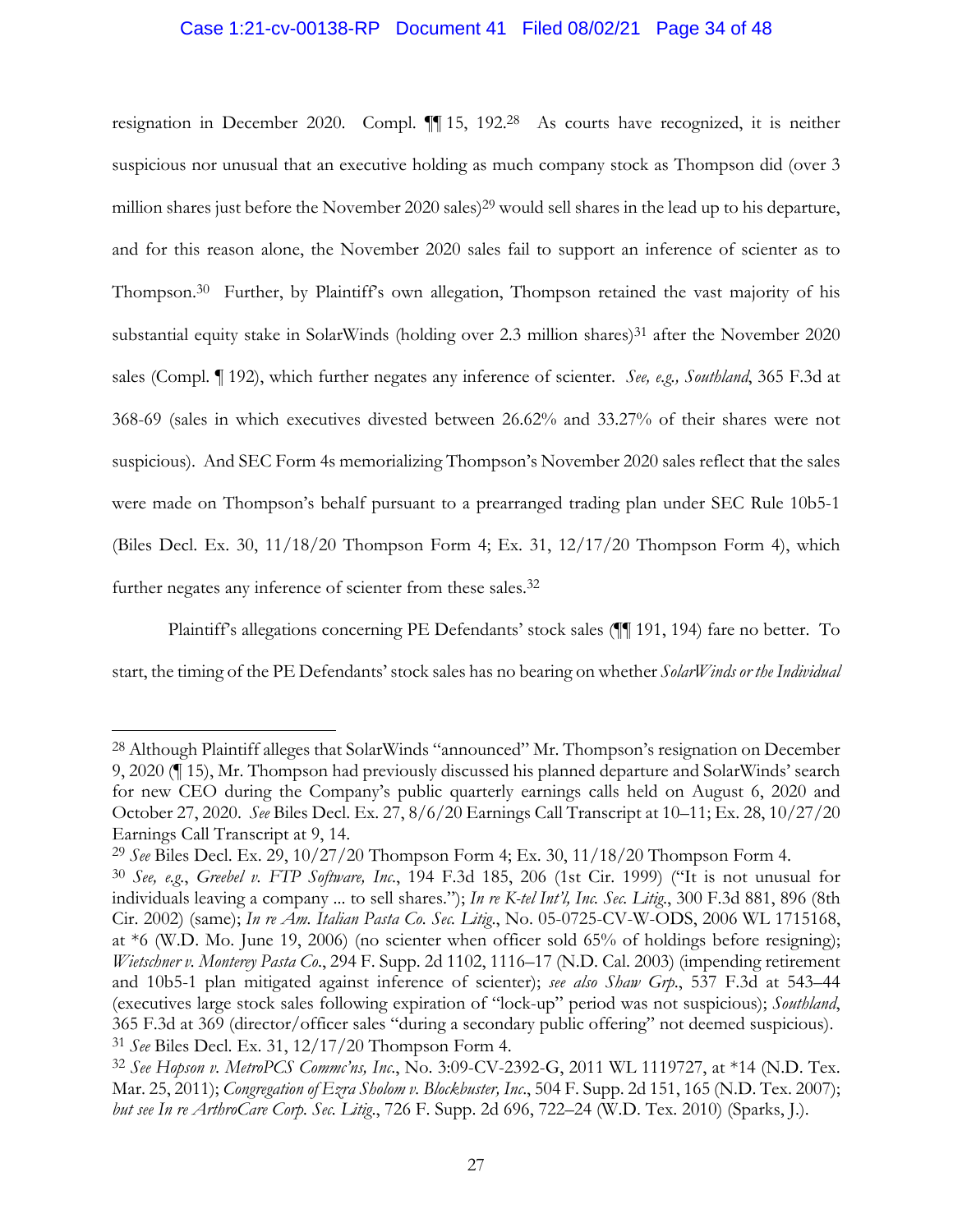# Case 1:21-cv-00138-RP Document 41 Filed 08/02/21 Page 35 of 48

*Defendants*—the only defendants against whom a Section 10(b) claim is asserted—possessed the requisite scienter. In any event, no facts are alleged suggesting that those sales are remotely suspicious. As one court recently observed, the central business purpose of a private-equity fund "is to invest in companies and ultimately sell them." *In re Envision Healthcare Corp. Sec. Litig*., No. 3:17-CV-01112, 2019 WL 6168254, at \*26 (M.D. Tenn. Nov. 19, 2019). Plaintiff's allegations effectively concede as much. *See* Compl. ¶ 23 ("The Private Equity Firms are known for identifying short-term profit-centers in software companies and leveraging them to sell all or part of their investment at a profit."). "It is, therefore, not suspicious that [PE Defendants] would divest [themselves] of stock in large sales." *Envision*, 2019 WL 6168254, at \*26.

Nor does Plaintiff's vague allegation that a SolarWinds client, Palo Alto Networks, notified SolarWinds in September 2020 of an attempt to infiltrate Palo Alto's network "through SolarWinds' software" (Compl. ¶ 195) suffice to plead that Thompson's stock sales in November 2020 (*id.* ¶ 192) and PE Defendants' stock sales in December 2020 (*id.* ¶¶ 19–20; 194) were suspiciously timed. *First*, and by itself dispositive, Plaintiff does not allege *any* facts establishing whether or when any information about the "attempted breach" *of Palo Alto's* network was conveyed to Thompson or to the PE Defendants. *Second*, nothing pled about this alleged (unsuccessful) attempt to infiltrate a client's network suggests that knowledge of Palo Alto's notice would have prompted Defendants' stock sales. Indeed, if as Plaintiff's theory requires, Thompson and PE Defendants (i) were informed of the September 2020 notice from Palo Alto and (ii) viewed it as reason to unload SolarWinds stock, it is entirely implausible that they would have delayed selling until mid-November and early December, respectively. The far more "cogent and compelling" inference is that Defendants' November and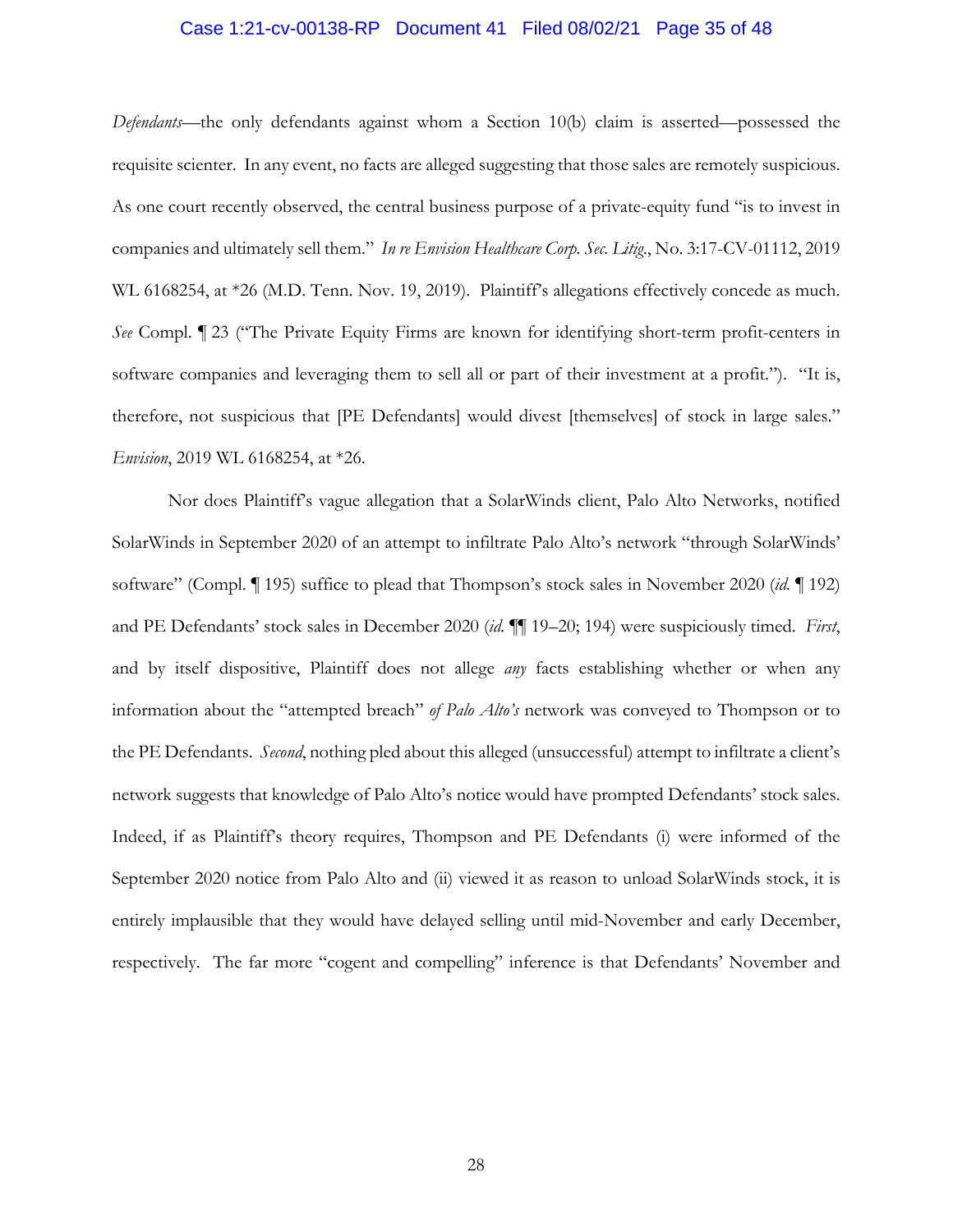#### Case 1:21-cv-00138-RP Document 41 Filed 08/02/21 Page 36 of 48

December 2020 stock sales were made based on other factors and not "suspiciously" timed because of the September 2020 attack on Palo Alto.33

#### **2. Plaintiff 's other "motive" allegations fail.**

Plaintiff's remaining "motive" allegations (Compl. [1] 190-91, 197) also fail to support a strong inference of scienter. Allegations that "savings" from not implementing allegedly needed reforms allowed SolarWinds to meet analysts' estimates (*id.* ¶190) are based entirely on hindsight. Plaintiff does not plead facts suggesting that the costs of reforms SolarWinds has announced since the Cyberattack or any need to undertake those reforms were known at the time that the challenged statements were made. Nor does Plaintiff plead that Defendants could have known in advance that SolarWinds would miss analyst estimates in prior periods had it undertaken some or all of the reforms earlier. These speculative allegations fail to support scienter. *See Southland*, 365 F.3d at 383 (scienter depends on what defendants knew *at the time* of challenged statements); *accord Abrams*, 292 F.3d at 432; *see also In re Marriott*, 2021 WL 2407518, at \*39 (Plaintiff "cannot plead scienter by hindsight.").

Further, the "savings" allegations (Compl. ¶ 190), like those about Defendants' public offerings of SolarWinds stock (*id.* ¶ 191) and Thompson's performance-based compensation (*id.*  ¶ 197) are generic and generalized motive allegations of the type that courts have repeatedly held contribute no inference of scienter. *See, e.g., Eizenga*, 124 F. Supp. 2d at 986 ("[A]ssertions that would almost universally be true, such as the desire to raise capital, . . . economic self-interest, and the desire to . . . protect one's executive position" are "inadequate of themselves to plead motive.") (*quoting Coates* 

<sup>33</sup> Plaintiff's allegation that the SEC is investigating Thompson's and PE Defendants' stock sales (Compl. ¶ 196) also fails to support a strong inference of scienter. *See, e.g.*, *NECA–IBEW Pension Fund v. Hutchinson Tech., Inc.*, 536 F.3d 952, 962 (8th Cir. 2008) ("The mere existence of an SEC investigation does not suggest that any of the allegedly false statements were actually false . . . [,] nor does it add an inference of scienter."); *City of Austin Police Ret. Sys. v. ITT Educ. Servs., Inc.*, 388 F. Supp. 2d 932, 942 (S.D. Ind. 2005) ("[T]he mere existence of [a regulatory investigation] cannot support any inferences of wrongdoing or fraudulent scienter on the part of the company or its senior management.").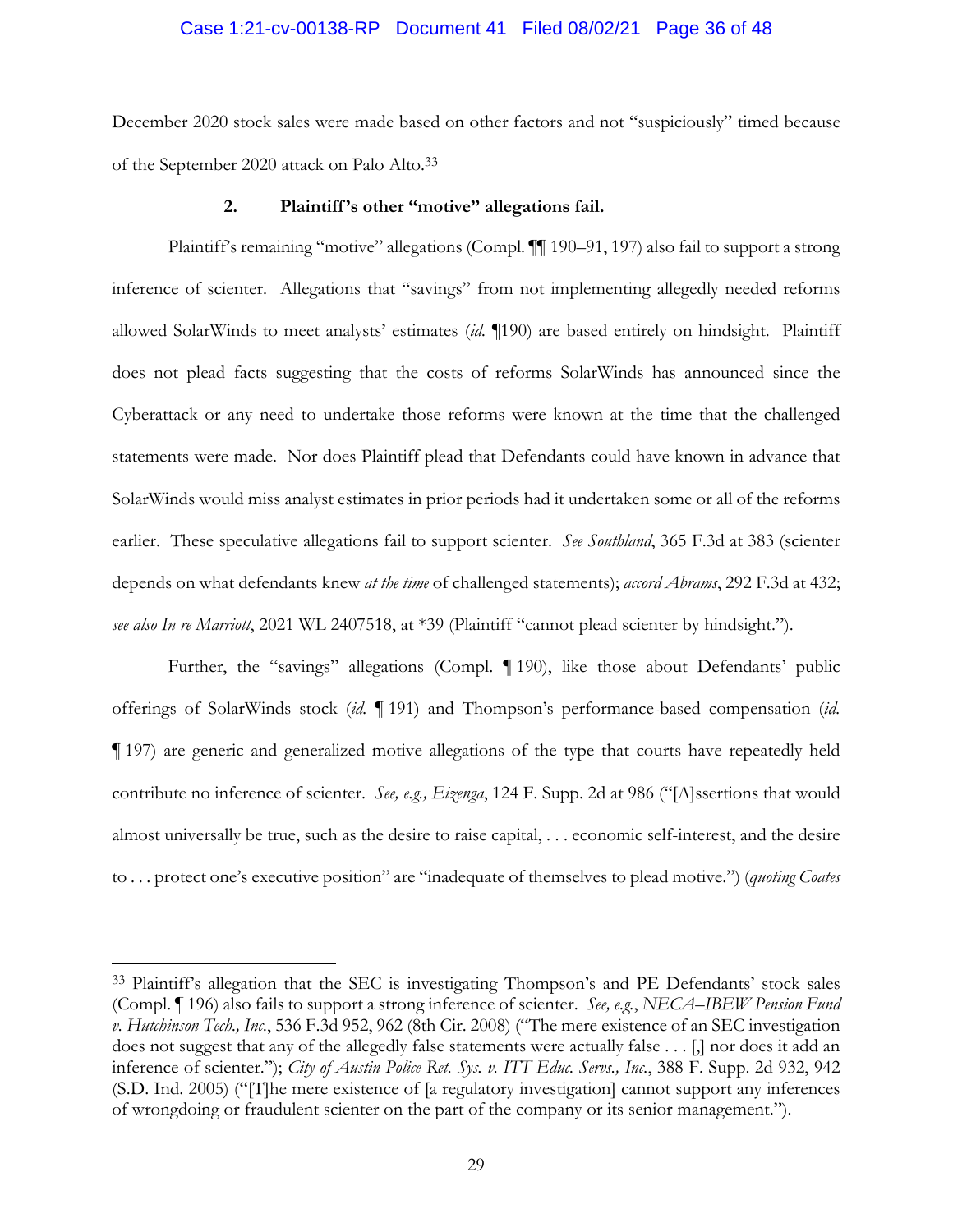# Case 1:21-cv-00138-RP Document 41 Filed 08/02/21 Page 37 of 48

*v. Heartland Wireless Communications, Inc.*, 55 F. Supp. 2d 628, 644 (N.D. Tex. 1999) (collecting cases)); *Tuchman*, 14 F.3d at 1068-69 ("It does not follow that because executives have components of their compensation keyed to performance, one can infer fraudulent intent."); *Shaw Grp.*, 537 F.3d at 543 ("To demonstrate motive, plaintiffs must show concrete benefits that could be realized by one or more of the false statements and wrongful nondisclosures alleged."). The more compelling inference derived from Thompson's desire to minimize expenses is simply that he was a competent steward of SolarWinds' financials.

### **E. Allegations about the general importance of cybersecurity and post Cyberattack reforms fail to raise a strong inference of scienter.**

Plaintiff's hindsight allegations about post-Cyberattack security reforms SolarWinds is implementing (Compl. ¶¶ 198, 168–75) say nothing about Defendants' relevant knowledge at the times the challenged statements were made and thus do not support a strong inference of scienter. *See Southland*, 365 F.3d at 383; *Abrams*, 292 F.3d at 432; *In re Marriott*, 2021 WL 2407518, at \*39. Likewise, Plaintiff's allegations that SolarWinds "repeatedly discussed the importance of cybersecurity" (Compl. ¶ 186), that cybersecurity was "critical" to SolarWinds' customers (*id.* ¶ 189), and that Brown had responsibilities for oversight of cybersecurity matters (*id.* ¶ 188) suffer the same deficiency and fail to raise a strong inference of scienter. *See Heartland,* 2009 WL 4798148, at \*7 ("[I]t is not automatically assumed that a corporate officer is familiar with certain facts just because these facts are important to the company's business; there must be other, individualized allegations that further suggest that the officer had knowledge of the fact in question."); *In re Marriott*, 2021 WL 2407518, at \*41 ("[W]ithout additional detailed allegations regarding the Individual Defendants, [allegations about defendants' positions] do not establish an inference, let alone a strong one, that any of the Individual Defendants knew or was reckless in not knowing that any of their statements were false or misleading."); *Abrams*,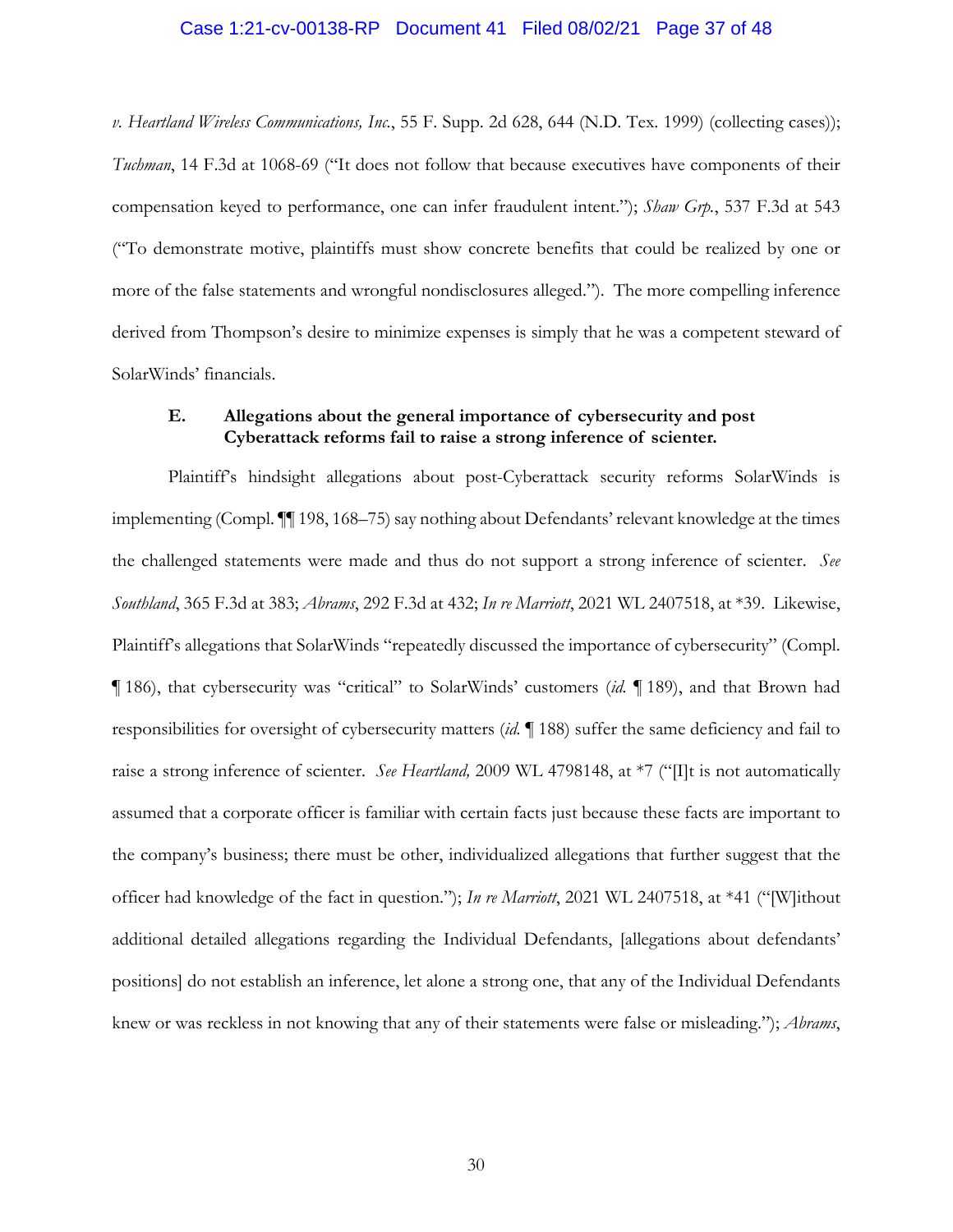#### Case 1:21-cv-00138-RP Document 41 Filed 08/02/21 Page 38 of 48

292 F.3d at 432 ("[A] pleading of scienter may not rest on the inference that defendants must have been aware of the misstatement based on their positions within the company.").

\* \* \*

All told, the Complaint fails to raise a strong inference that Thompson or Brown—the only persons alleged to have made or approved any of the challenged statements—acted with intent to defraud or severe recklessness. Nor, for that reason, is Plaintiff able to allege scienter on the part of SolarWinds. Rather, the far more cogent and compelling inference is that the Individual Defendants were responsible stewards of a growing business operating in an industry distinctly susceptible to the risk of sophisticated cyber espionage, particularly where (i) there are no particularized facts alleged establishing their contemporaneous knowledge of information conflicting with the challenged statements; (ii) SolarWinds warned investors that its systems were "vulnerable" to precisely the sort of sophisticated cyberattack that befell the Company; and (iii) Plaintiff fails to plead any plausible motive for the SolarWinds Defendants to seek to defraud investors, or any sales of SolarWinds stock by the key executive alleged to have been responsible for oversight of the Company's "security architecture" and "infrastructure"—*i.e.*, Tim Brown. *See In re Marriott*, at \*41–42. Accordingly, the Complaint must be dismissed.

## **II. Plaintiff fails to plead that SolarWinds made a materially false or misleading statement.**

Plaintiff filed a lengthy 270-paragraph complaint, yet it alleges only five alleged misstatements: (1) certain aspects of SolarWinds' "Security Statement" posted on its website (Compl. ¶¶ 201–215); (2) a website page entitled "Security at SolarWinds" (*id.* ¶¶ 216–17); (3) a website page entitled "SolarWinds Trust Center" (*id.* ¶¶ 218–219); (4) Brown's statement in a March 14, 2019 interview (*id.*  ¶¶ 220–221); and (5) Brown's statement in an April 30, 2019 interview (*id.* ¶¶ 222–223). None of these statements is pled to have been false or misleading.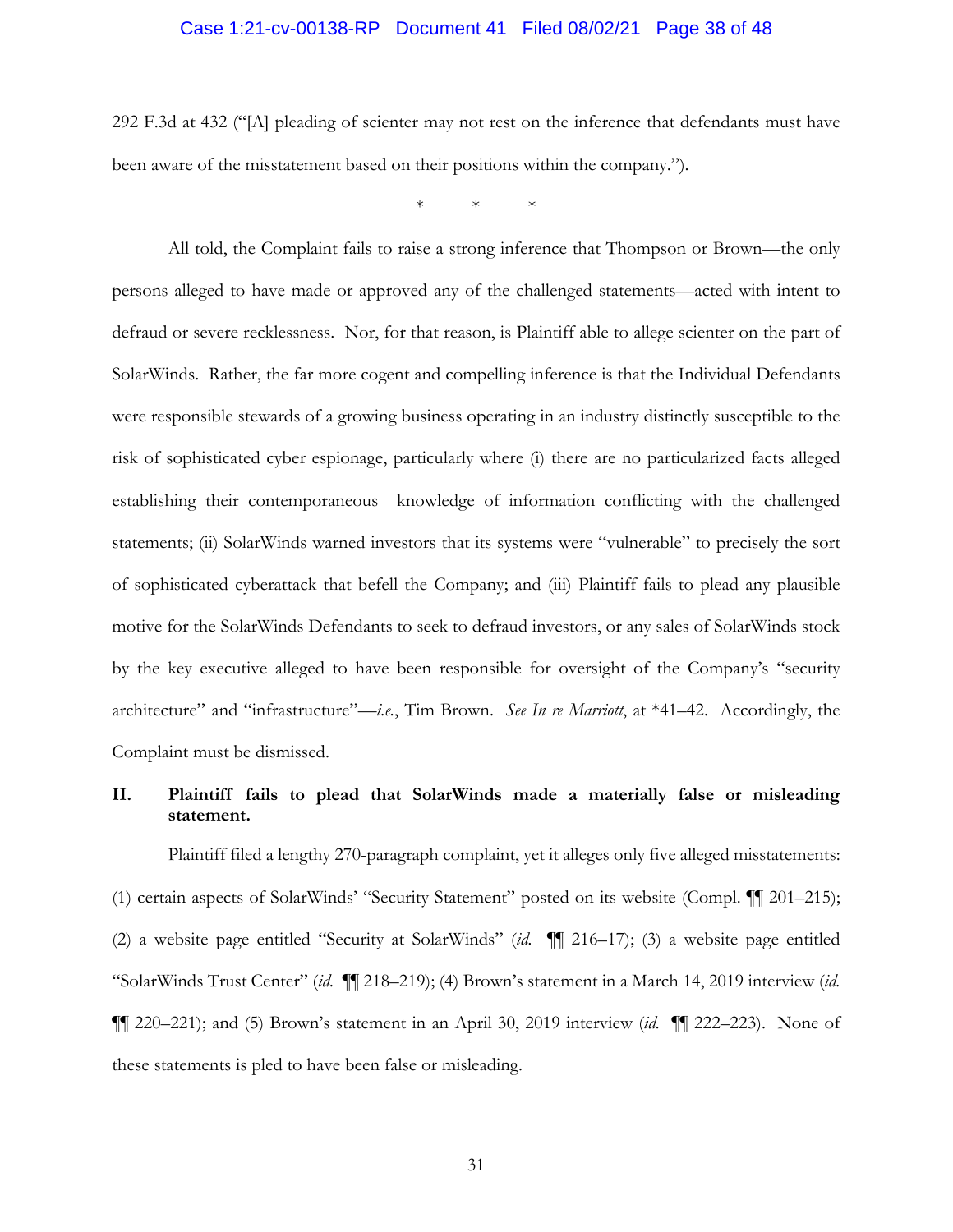#### **A. The challenged statements are immaterial because SolarWinds disclosed the risks of a cyberattack in its SEC filings.**

Plaintiff's allegations that SolarWinds made false or misleading statements about its cybersecurity are not actionable because SolarWinds extensively disclosed the risk that a cyberattack could occur despite all of its security measures to try to prevent such an attack. Risk factor disclosures, which the SEC instructs companies to include in their public filings, are prospective "discussion[s] of the most significant factors that make an investment in the [specific company] risky." 7 C.F.R. § 229.105 (Reg. S-K, Item 105). In compliance with this instruction, SolarWinds repeatedly disclosed a security breach could occur and such an attack could harm its business. *See, e.g.*, Biles Decl. Ex. 7, 10/18/18 Prospectus at 25–26.

Plaintiff attempts to sue Defendants claiming their statements about SolarWinds' security protocols were false and misleading, but each of the challenged statements must be read in conjunction with SolarWinds' SEC filings and accompanying risk disclosures, which stated that SolarWinds "could suffer a loss of revenue and increased costs, exposure to significant liability, reputational harm and other serious negative consequences" if it experiences "cyberattacks against [its[ systems or against [its] products, or other data security incidents or breaches." Ex. 13, 2/25/19 10-K at 15. Courts have recognized that such risk disclosures "make clear that [a company] was not claiming that its security system was invulnerable." *Heartland*, 2009 WL 4798148, at \*5; *see also In re Qudian Inc. Sec. Litig.*, No. 17-CV-9741 (JMF), 2019 WL 4735376, at \*8 (S.D.N.Y. Sept. 27, 2019), *reconsideration denied*, No. 17- CV-9741 (JMF), 2020 WL 3893294 (S.D.N.Y. July 10, 2020) (holding that plaintiffs could not plausibly identify a material misrepresentation about the defendant's data security protocols because the company also disclosed the risks of a cybersecurity breach). SolarWinds repeatedly warned investors of the risk of a cybersecurity breach such as the Cyberattack. The eventual occurrence of that event does not constitute securities fraud.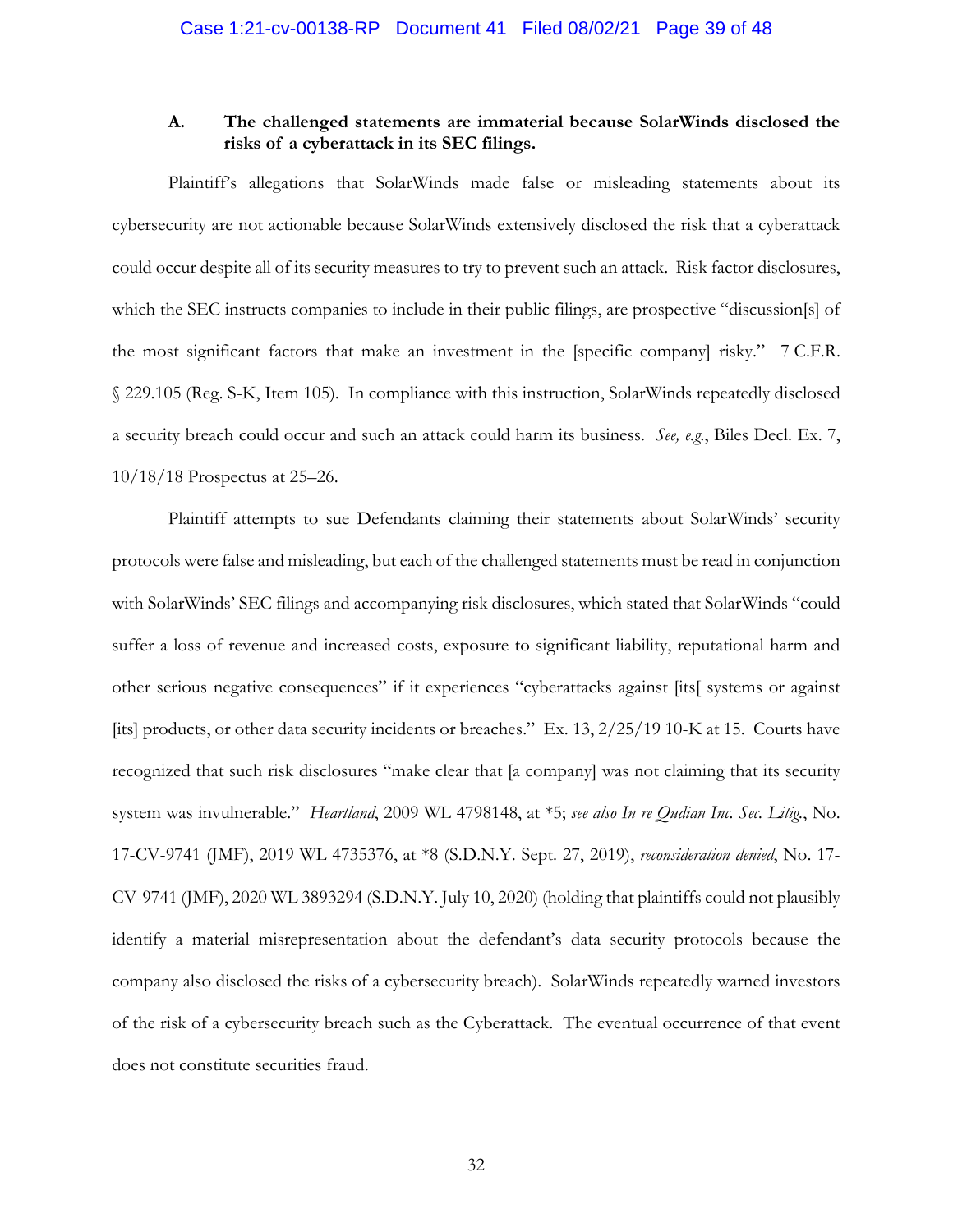## **B. The Complaint fails to allege facts to show that the "Security Statement" was materially false or misleading.**

The Complaint focuses almost exclusively on the "Security Statement," which was posted several levels deep on SolarWinds' website, not in any SEC filing or investor-directed communication.34 Plaintiff challenges six statements as false and misleading: (1) SolarWinds had a security team; (2) SolarWinds had an information security policy; (3) SolarWinds provided security training to its employees; (4) SolarWinds had a password policy; (5) SolarWinds had Role Based Access controls and network segmentation; and (6) SolarWinds followed the NIST Cybersecurity Framework. Compl. ¶¶ 201–215.

But Plaintiff's own allegations establish that these challenged statements were neither false nor misleading. For example, Plaintiff asserts that SolarWinds did not have a security team and that "[s]ecurity was not even discussed within the Company" (*id.* ¶¶ 202–203), yet Plaintiff also alleges that Brown was SolarWinds' Vice President of Security (*id.* ¶ 16), quote a statement from Brown discussing his security "team" (*id.* ¶ 220), and allege that Brown "spoke frequently about the Company's supposed cybersecurity" (*id.* ¶ 4). Thus, the Complaint's *own allegations* contradict Plaintiff's conclusory assertions that SolarWinds did not have a security team and did not discuss cybersecurity.

Plaintiff's attempt to leverage media reports to impugn SolarWinds' security procedures reflect blatant cherry-picking and ignore widespread public evidence to the contrary. Post-Cyberattack public statements, including Congressional testimony, demonstrate that SolarWinds' statement that it had a security team was true. In contrast to Plaintiff's conclusory assertions, SolarWinds invested in security at "a level meaningfully higher than the industry average" and hired very experienced professionals to

 $34$  To be actionable under Section 10(b), a statement must have been made "in a manner reasonably calculated to influence the investing public[,]" such that it can be considered to have been made in connection with the purchase or sale of a security. *SEC v. Tex. Gulf Sulphur Co.*, 401 F.2d 833, 862 (2d Cir. 1968). The Security Statement buried on SolarWinds' website was not such a statement.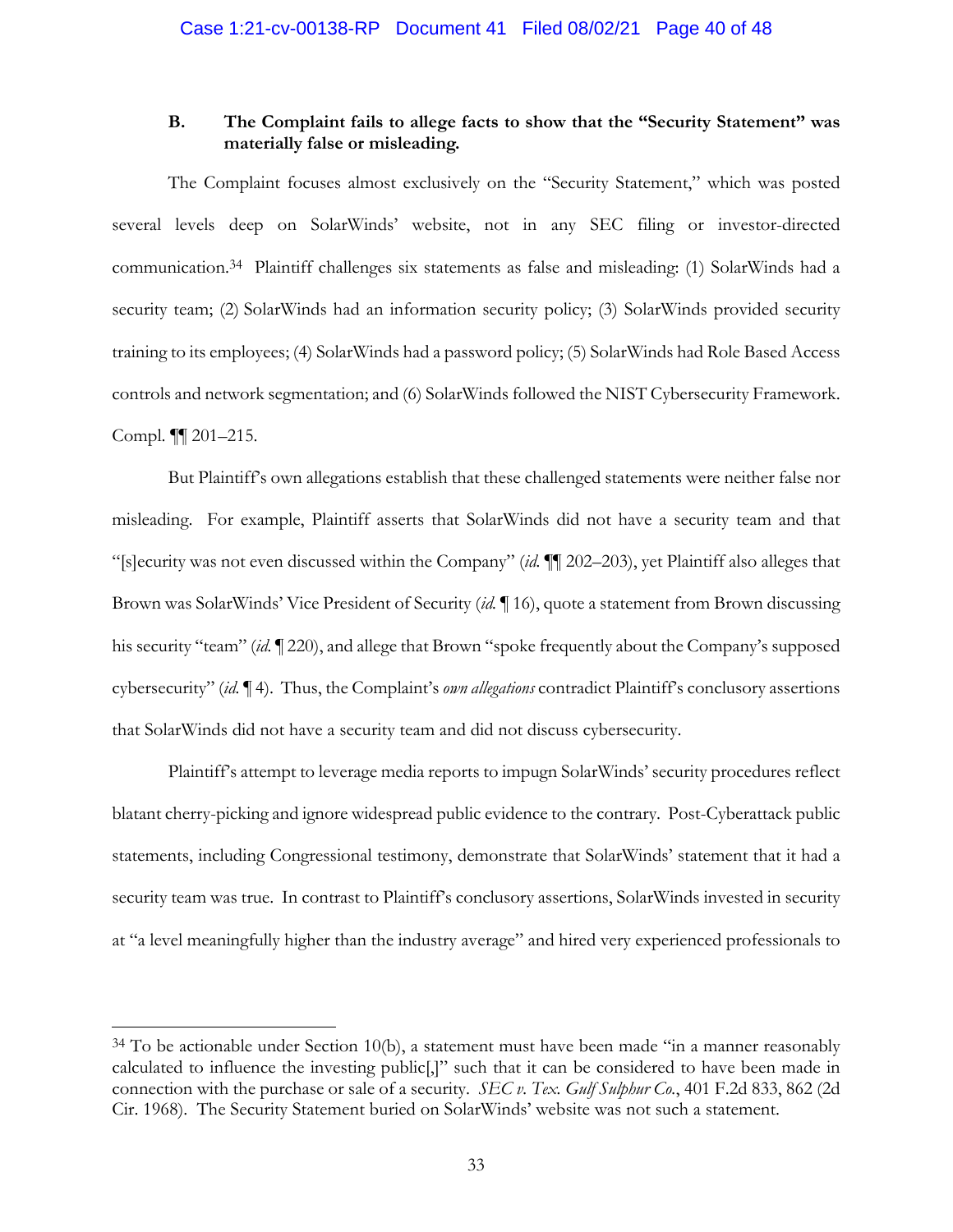#### Case 1:21-cv-00138-RP Document 41 Filed 08/02/21 Page 41 of 48

strengthen its security team in 2016 and 2017, including Joseph Kim as Chief Technology Officer, Rani Johnson as Chief Information Officer, and Tim Brown as Vice President of Security.35

None of the FEs' statements refute the Security Statement's descriptions of precautions SolarWinds took to have a strong infrastructure security. Notably, none of the FEs were in positions to know anything about the Cyberattack or SolarWinds' cybersecurity infrastructure. None of them worked on the Orion Software Platform—which was the only product that was affected in the Cyberattack—or worked on SolarWinds' internal cybersecurity. Instead, the FEs worked on non-Orion products, in sales, in recruitment, or in human resources.<sup>36</sup> Courts have held that former employee's opinions that a company may not have done everything it could have done in the security realm does not render statements about the security in place false. *See, e.g.*, *Heartland*, 2009 WL 4798148, at \*5 ("[O]ne former employee's opinion that Heartland did not do everything it could have done to address the security breach does not render the statement 'We place significant emphasis on maintaining a high level of security' false."). This is particularly true when the company also warns "of the possibility of a breach and the consequences of such a breach" in SEC filings. *Id.* The FE statements do not demonstrate that the Security Statement was materially false or misleading.

Similarly, Thornton-Trump's presentation and his alleged knowledge of the security culture at SolarWinds is a red herring. First, the presentation does not identify *any* of the alleged security deficiencies that Plaintiff challenges in the Security Statement—instead, the presentation identifies "four functional areas of security" and states that "[p]arts of these four functional areas exist [at SolarWinds] today." Biles Decl. Ex. 24, Thornton-Trump PowerPoint at PDF p. 11. There is nothing

<sup>35</sup> Biles Decl. Ex. 8, Mr. Thompson, 2/26/21 Congressional Hearing at 12–13; 53; Decl. Ex. 9, 4/25/17 SolarWinds press release.

<sup>36</sup> FE 1 did not work on Orion-based products. Comp. ¶ 84 n.21. FEs 2, 3, 4, 7, 8, 9, and 10 worked in sales. *Id.* ¶¶ 91–93 n.22–24, 98–101 n.27–31. And FEs 5 and 6 worked in recruitment and Human Resources. *Id.* ¶¶ 94–97 n.25–26.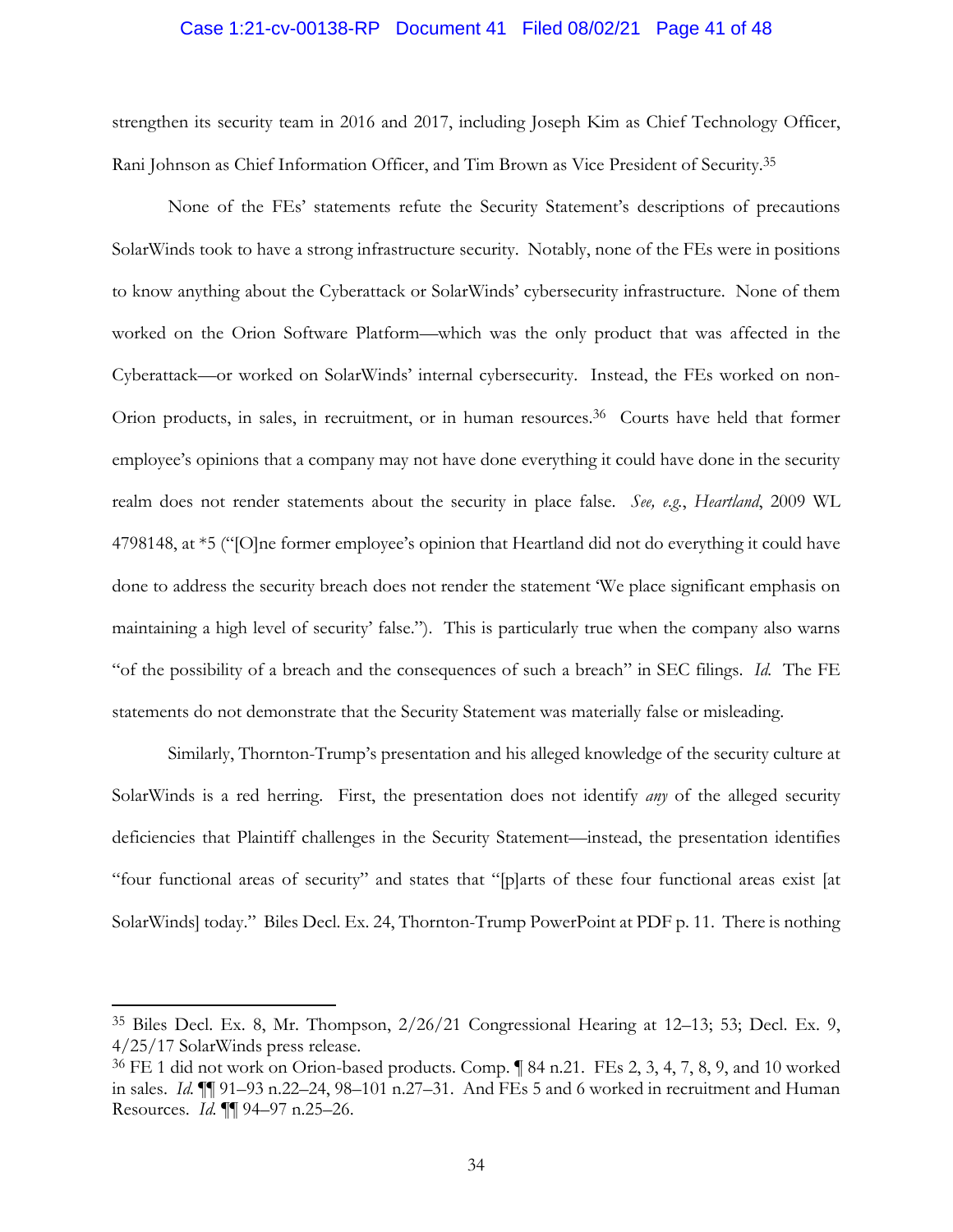#### Case 1:21-cv-00138-RP Document 41 Filed 08/02/21 Page 42 of 48

in the presentation that conflicts with any of the challenged statements. Further, Thornton-Trump (who was at SolarWinds for only a few months) quit in May 2017, when he was not promoted, which was approximately 17 months *before* the putative Class Period began. While his soundbites may have appeal for the media covering the Cyberattack, Thornton-Trump's statements do not and cannot render any of the challenged statements in the Security Statement false or misleading during the Class Period because he has no knowledge of the cybersecurity controls in place at SolarWinds many months after he left the Company.

Even if SolarWinds' security was lacking in some areas, or if SolarWinds did not perfectly enforce the security protocols detailed in its Security Statement, SolarWinds' statements are still not materially false or misleading because there is no link between any challenged statement and the Cyberattack. Plaintiff offers only rank speculation to connect the Cyberattack with the challenged statements in the Security Statement, and none of the FEs statements are connected to the Cyberattack.37 As discussed at length in Congressional hearings and other public forums since the Cyberattack was announced, the Cyberattack was the "largest and most sophisticated operation" that the world has ever seen, and even the best cyber hygiene could not have prevented it. *See supra* Factual Background, Sec. C (discussing the sophisticated nature of the attack). Even Plaintiff's key witness, Thornton-Trump, admitted that data breaches were "inevitable"38 and that the hackers that carried out the Cyberattack were "so sophisticated it would have been hard for anyone to defend against them." Biles Decl. Ex. 25, 4/16/21 NPR Article at 19. Because Plaintiff has failed to adequately

<sup>37</sup> *See Izadjoo v. Helix Energy Sols. Grp., Inc.*, 237 F. Supp. 3d 492, 511 (S.D. Tex. 2017) (finding that the statements made by confidential witnesses were not "sufficient by itself or taken with the other to allege the material falsity" of the defendant's statements); *In re BP p.l.c. Sec. Litig.*, 852 F. Supp. 2d 767, 795 (S.D. Tex. 2012) (dismissing complaint finding that while plaintiff's theory could "theoretically" be accurate, "Plaintiffs here attempt to draw a connection between temporally disparate events"). 38 Biles Decl. Ex. 24, Thornton-Trump PowerPoint at PDF p. 4.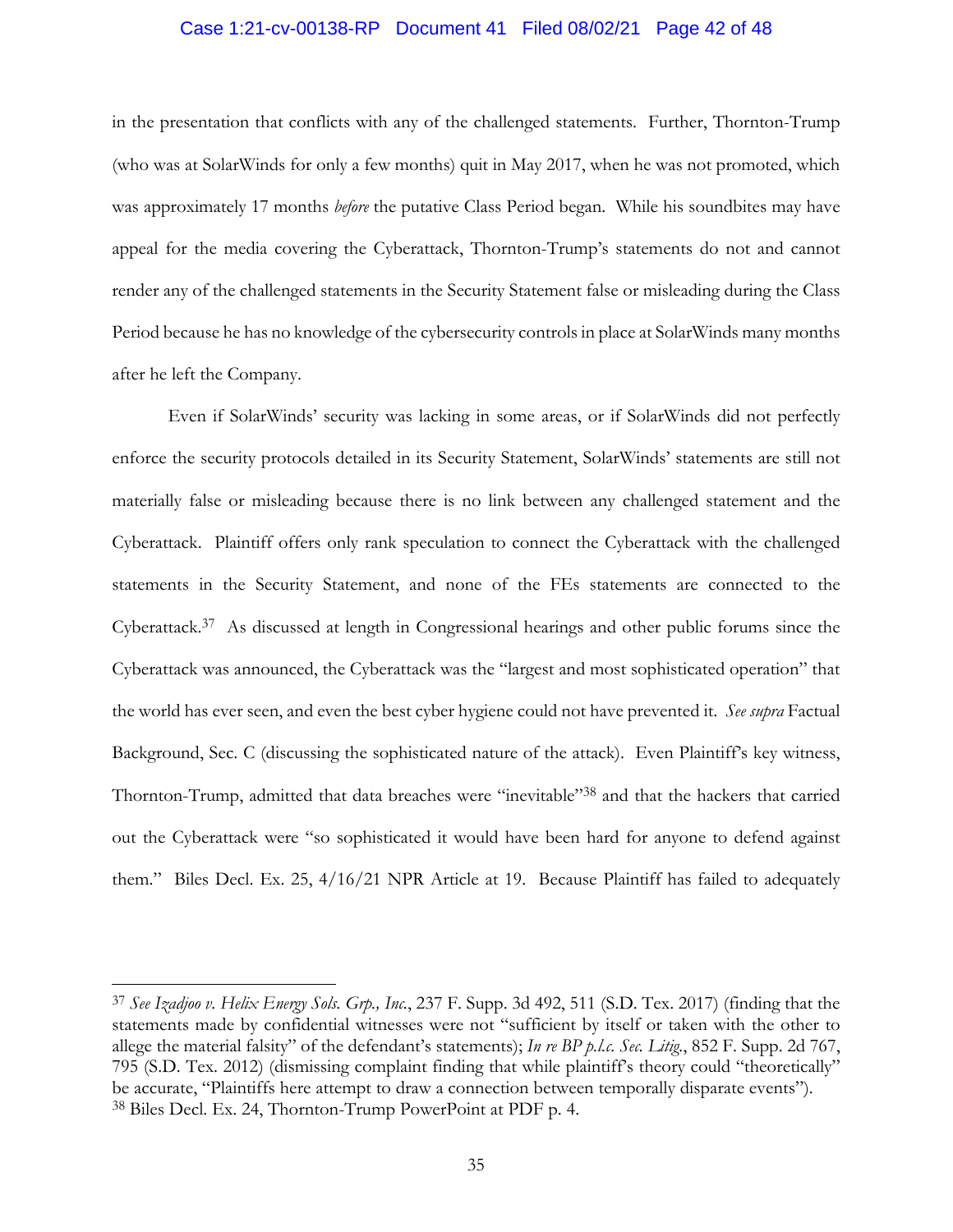#### Case 1:21-cv-00138-RP Document 41 Filed 08/02/21 Page 43 of 48

allege that any of the challenged statements in the Security Statement was connected to the Cyberattack, the challenged statements cannot be materially misleading.

### **C. Vague statements of corporate optimism are immaterial as a matter of law.**

Plaintiff alleges that Brown's statements that SolarWinds had "good basic hygiene" and focused on "heavy-duty hygiene" were false and misleading. Compl. ¶¶ 220–223. But these vague statements are classic corporate puffery that are immaterial as a matter of law. Similarly, the aspirational statements—that SolarWinds "is committed to taking [its] customers security and privacy concerns seriously and makes it a priority" and that it "strive[s] to implement and maintain security processes" on its website (Compl. ¶¶ 216–219)—are merely corporate optimism that cannot be considered materially misleading. As the Fifth Circuit recently reiterated:

Allegations that amount to little more than corporate 'cheerleading' are puffery . . . and are not actionable under federal securities law because no reasonable investor would consider such statements material and because investors and analysts are too sophisticated to rely on vague expressions of optimism rather than specific facts.

*Police & Fire Ret. Sys. of City of Detroit v. Plains All Am. Pipeline, L.P.*, 777 F. App'x 726, 730 (5th Cir. 2019) (internal quotation marks and citations omitted). For this reason, courts routinely hold that such statements are immaterial as a matter of law. *See In re Intel Corp. Sec. Litig.*, No. 18-cv-00507- YGR, 2019 WL 1427660, at \*9 (N.D. Cal. Mar. 29, 2019) (collecting cases holding "vague positive statements which are immaterial as a matter of law").

Further, optimistic statements of opinion like these cannot be false unless (1) the speaker does not "actually hold[] the stated belief," (2) the statements "contain embedded statements of untrue facts," or (3) there are omitted facts that "conflict with what a reasonable investor . . . would take from the statement itself." *Omnicare Inc. v. Laborers Dist. Council Constr. Indus. Pension Fund*, 575 U.S. 175, 176 (2015). "[A] sincere statement of pure opinion is not an 'untrue statement of material fact,' regardless whether an investor can ultimately prove the belief wrong." *Id.* at 186. The Complaint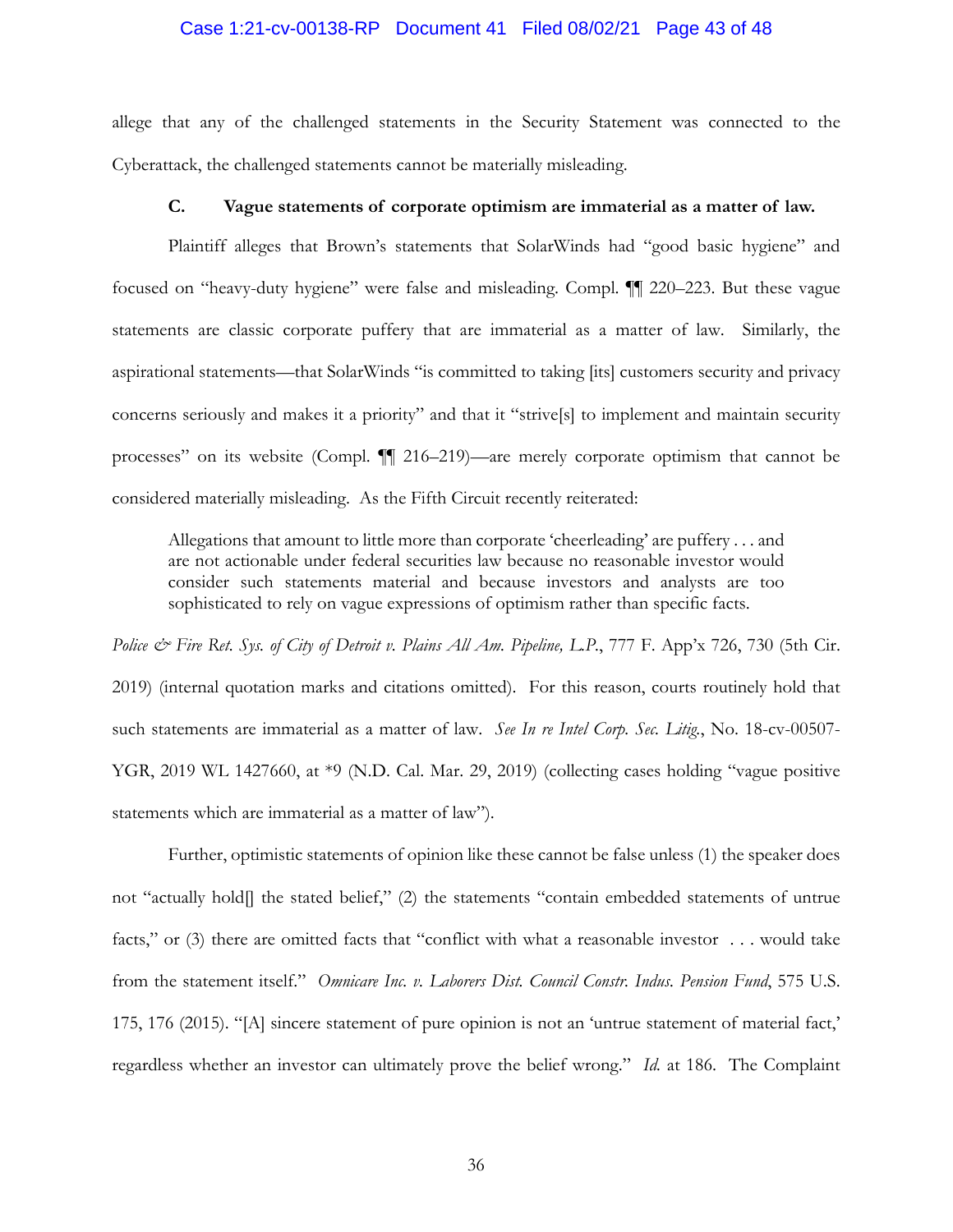#### Case 1:21-cv-00138-RP Document 41 Filed 08/02/21 Page 44 of 48

does not plead falsity under this standard because it is devoid of allegations that Brown did not believe that SolarWinds had good cyber hygiene when he made the challenged statements.

Finally, SolarWinds' general commitments to take security seriously are immaterial as a matter of law. *See, e.g., In re Extreme Networks, Inc. Sec. Litig.*, No. 15-cv-04883-BLF, 2018 WL 1411129, at \*23 (N.D. Cal. Mar. 21, 2018) (finding "'commitment' statements are inactionable puffery."); *In re Alphabet, Inc. Sec. Litig.*, No. 18-cv-06245-JSW, 2020 WL 2564635, at \*4 (N.D. Cal. Feb. 5, 2020) (finding "generalized statements" about a "general commitment to . . . protect[] [user] data . . . inactionable puffery"), *aff'd In re Alphabet, Inc. Sec. Litig.*, No. 20-15638, 2021 WL 2448223 (9th Cir. June 16, 2021). In other words, no investor "would take such statements seriously in assessing a potential investment, for the simple fact that almost every [similar company] makes these statements." *In re Constellation Energy Grp., Inc. Sec. Litig.*, No. CCB-08-02854, 2012 WL 1067651, at \*12 (D. Md. Mar. 28, 2012).

#### **D. The Complaint fails to allege facts showing the Individual Defendants "made" any of the challenged statements.**

As noted above, the challenged statements come from five different sources—three website pages and two interviews with Brown. To be held liable for a misstatement or omission under Section 10(b) and Rule 10b-5, the defendant must be the "maker" of the statement, *i.e.*, "the person or entity with ultimate authority over the statement, including its content and whether and how to communicate it." *First Derivative Traders*, 564 U.S. at 142. Notably, company executives are not responsible for every minor statement made in corporate communication. *See Magruder v. Halliburton Co.*, 359 F. Supp. 3d 452, 462–63 (N.D. Tex. 2018) (holding that representations made in press releases and teleconferences must be tied to specific individuals and "[a]llegations that an individual furnished the information for the statement or approved the statement or its making or issuance are sufficient").

Here, the Complaint is devoid of allegations that the Individual Defendants were the "maker" of any of the statements published on SolarWinds' website, and, therefore, they cannot be held liable for the alleged misstatements.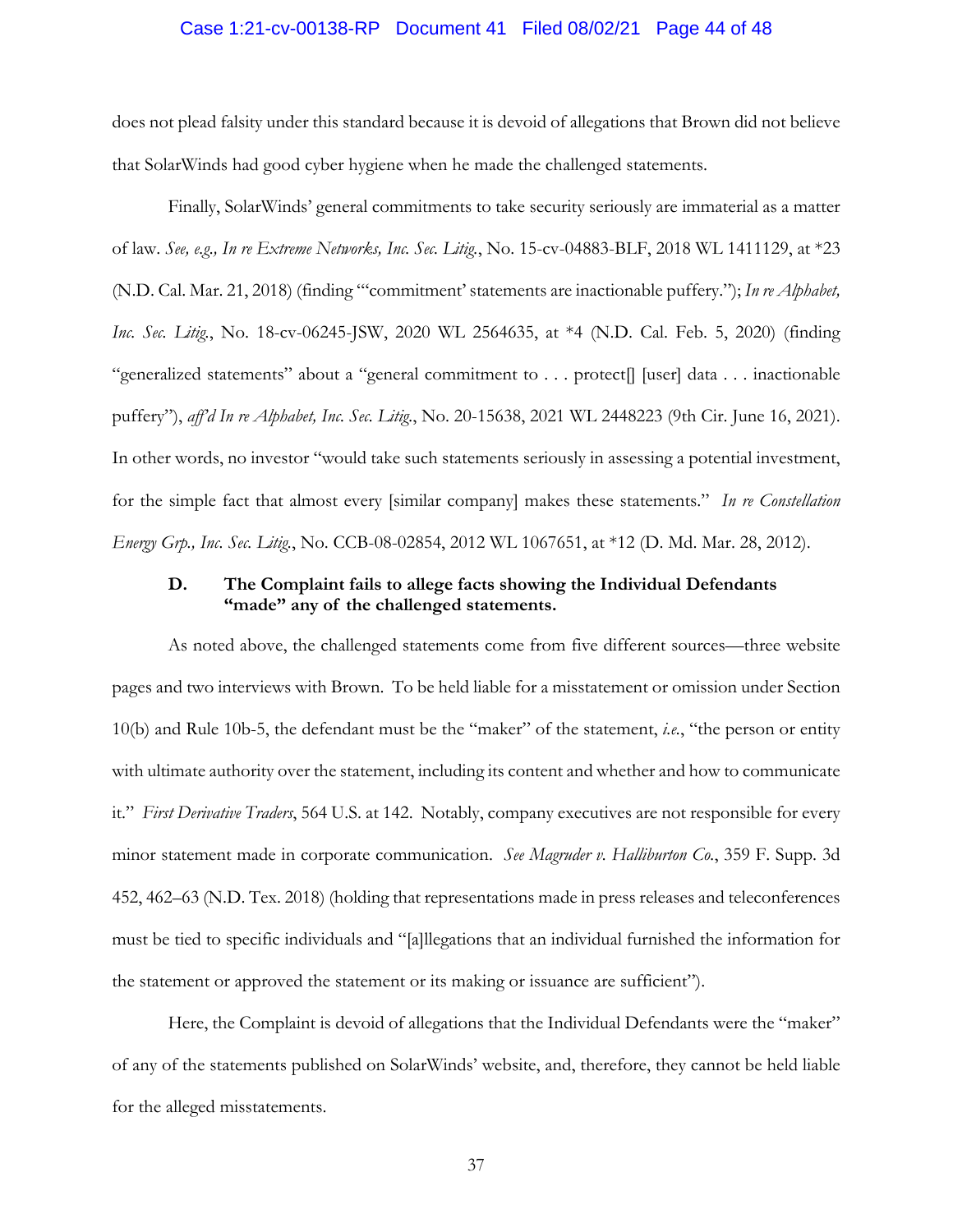#### **III. Plaintiff fails to adequately plead loss causation.**

The Court should dismiss the Complaint because it fails to adequately plead that SolarWinds' stock declined *because of a corrective* disclosure that revealed the *truth* about any of the five challenged statements. *See Dura Pharms.*, 544 U.S. at 342 (requiring plaintiffs to allege facts sufficient to show "a causal connection between the *material* misrepresentation and the loss") (emphasis added); 15 U.S.C. § 78u–4(b)(4). It is not enough for Plaintiff to show that he bought SolarWinds' stock at inflated prices and that the stock price declined after negative news was reported. *See Archdiocese of Milwaukee Supporting Fund, Inc. v. Halliburton Co.*, 597 F.3d 330, 340–41 (5th Cir. 2010).

## **A. December 14, 2020 Disclosure**

Plaintiff alleges the truth of the five challenged statements was "revealed" to the market on three occasions, the first of which was Monday, December 14, 2020,<sup>39</sup> when SolarWinds disclosed it had been the victim of the Cyberattack. *See* Compl. ¶¶ 226–27; Biles Decl. Ex. 15, 12/14/20 8-K. SolarWinds explained that:

a cyberattack [had] inserted a vulnerability within its Orion monitoring products[,] which … could potentially allow an attacker to compromise the server on which the Orion products run. SolarWinds has been advised that this incident was likely the result of a highly sophisticated, targeted and manual supply chain attack by an outside nation state, but SolarWinds has not independently verified the identity of the attacker. SolarWinds has retained third-party cybersecurity experts to assist in an investigation of these matters … SolarWinds is cooperating with the Federal Bureau of Investigation, the U.S. intelligence community, and other government agencies in investigations related to this incident.

Based on its investigation to date, SolarWinds has evidence that the vulnerability was inserted within the Orion products and existed in updates released between March and June 2020 … was introduced as a result of a compromise of the Orion software build system and was not present in the source code repository of the Orion products. …

<sup>39</sup> Plaintiff also identifies two disclosures on Sunday, December 13, 2020: (1) a *Reuters* article, and (2) a Cybersecurity and Infrastructure Security Agency ("CISA") emergency directive. Compl. ¶ 225. Although both disclosures suggested that a SolarWinds' product was the source of hack into federal government servers, they provide far less detail than SolarWinds' 8-K released the next day when the markets were open.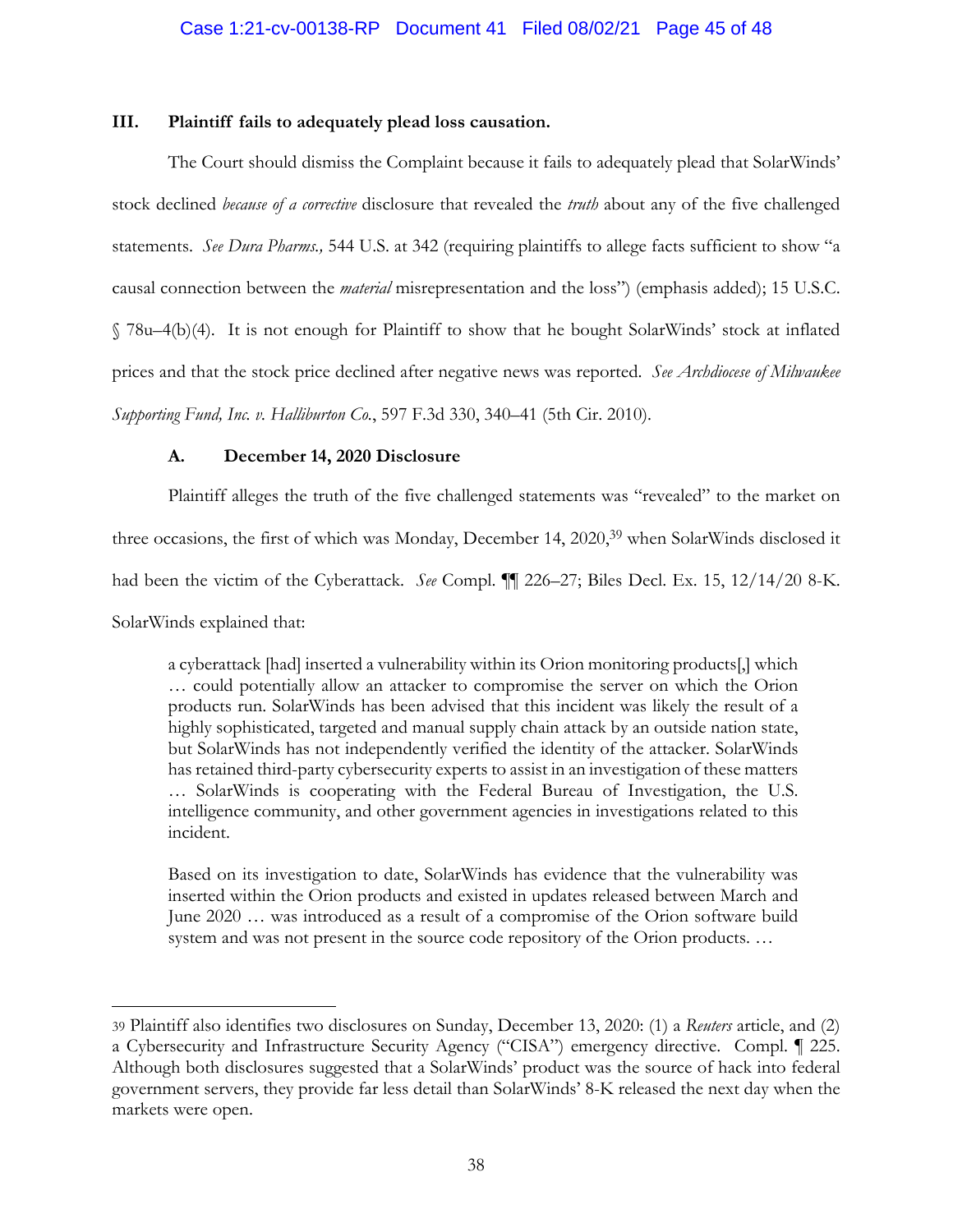#### Case 1:21-cv-00138-RP Document 41 Filed 08/02/21 Page 46 of 48

SolarWinds' investigations into these matters are preliminary and on-going, and SolarWinds is still discerning the implications of these security incidents.

The December 14 disclosure is not a *corrective* disclosure because it does not *correct* any of the statements challenged in the Complaint.40 *See Greenberg v. Crossroads Sys., Inc.*, 364 F.3d 657, 667 (5th Cir. 2004) (stating that the allegedly corrective disclosure was not sufficiently related to prior allegedly false statements about the speed of new routers because the disclosure made "no reference to increased router speed"); *see also In re Dell Inc., Sec. Litig.*, 591 F. Supp. 2d 877, 907–908 (W.D. Tex. 2008) (finding "a corrective disclosure must 'at a minimum … identify which prior representation is called into question'") (citations omitted); *see also In re Marriott*, 2021 WL 2407518, at \*44 (rejecting allegations that announcement of data breach was a corrective disclosure). For example, the December 14 disclosure did not disclose that SolarWinds: lacked a "security team" or an "Information Security Policy" (Compl. ¶¶ 203, 205); failed to offer "cybersecurity training to its employees" (*id.* ¶ 207); "did not have a password policy" (*id.* ¶ 209); failed to "limit user authorization or segment [its] networks" (*id.* ¶ 212); or failed to "adhere to the NIST Cybersecurity Framework" (*id.* ¶ 215). Nor did it disclose that SolarWinds failed to "make security a priority" or to "apply appropriate security controls" (*id.* ¶¶ 217, 219).

#### **B. December 15 and 17, 2020 Disclosures**

Plaintiff also alleges the Wall Street Journal, Reuters and Bloomberg issued articles on December 15 and 17 that federal agencies "were among those breached" in the Cyberattack and SolarWinds "was previously warned that the password to access the internal server to the Update

<sup>40</sup> *See, e.g.*, Compl. ¶¶ 202, 204, 206, 208, 210–11, 213 (challenging statements in the "Security Statement"); *id.* ¶¶ 216, 218 (challenging statements on SolarWinds' website); *id.* ¶¶ 216, 218 (challenging statements made during two interviews in March and April 2019).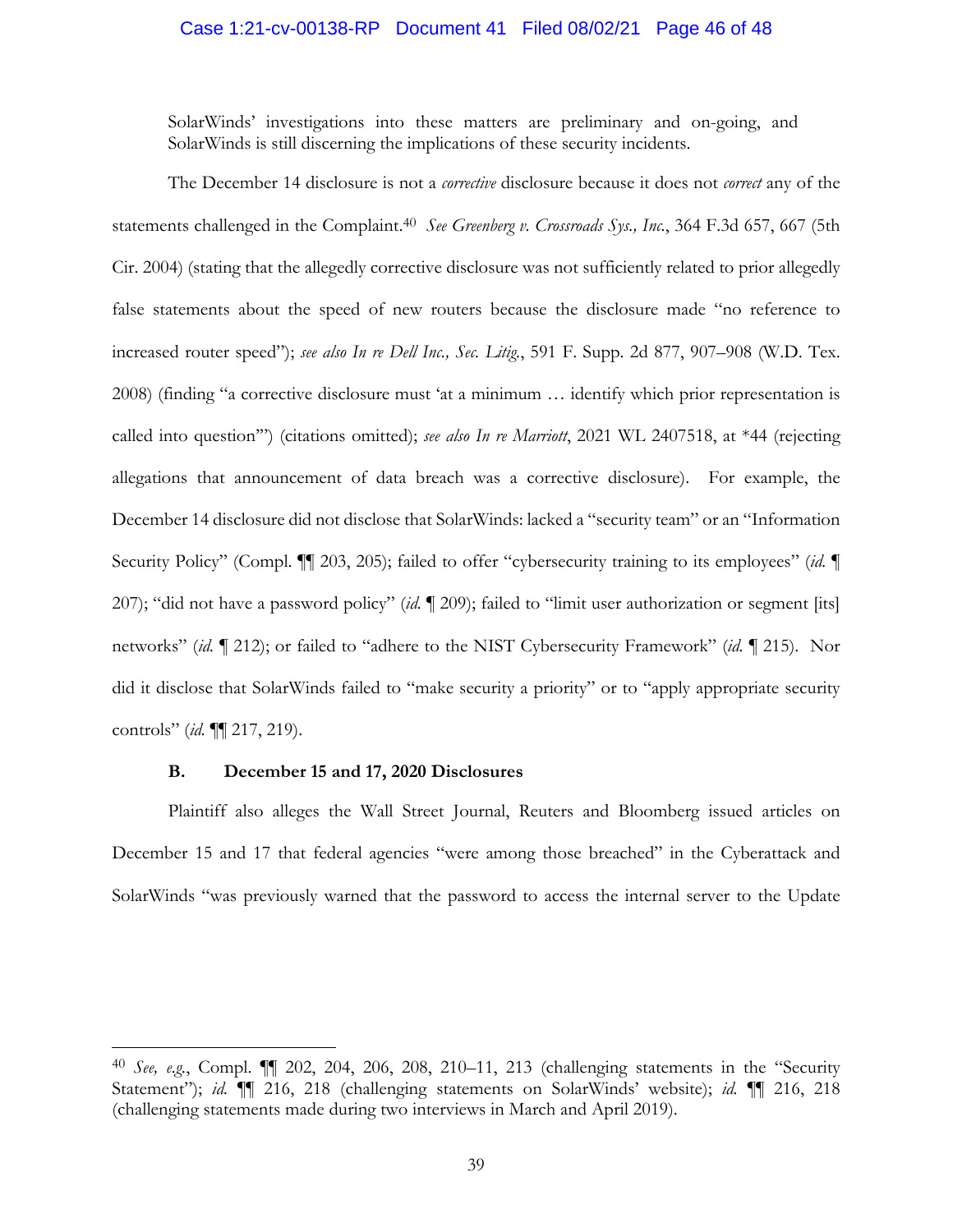#### Case 1:21-cv-00138-RP Document 41 Filed 08/02/21 Page 47 of 48

Server" (*i.e.*, "solarwinds123") was "publicly available on the internet." Compl.  $\P\P$  229–31.<sup>41</sup> As previously noted, the allegation that an intern violated SolarWinds' internal policies by publicly disclosing a password to a third-party server that was not compromised in the Cyberattack does not render any of the five challenged statements false or misleading. *Supra* Factual Background Sec. D(3). While these reports may have given an unfavorable impression of SolarWinds' security protocols, they do not reveal the falsity of any challenged statement. Plaintiff also fails to explain how these disclosures corrected any challenged statement, other than stating that it revealed the truth "about the nature and extent of SolarWinds' security deficiencies." *Id.* ¶ 224.

\* \* \*

In short, Plaintiff has failed to meet his burden to plead loss causation because the Complaint is devoid of facts connecting the alleged corrective disclosures with any challenged statement. *See Magruder*, 2009 WL 854656, at \*15 (finding loss causation was not sufficiently pled because "[d]espite the myriad of statements identified in the subject Complaint, the Plaintiffs simply fail to connect the alleged misrepresentations with correlative corrective disclosures during the Class Period").

# **IV. Plaintiff has failed to plead control-person liability against the Individual Defendants.**

Plaintiff's control-person liability claim under  $\S 20(a)$  of the Exchange Act must be dismissed because Plaintiff has not pled a primary § 10(b) violation. *See ABC Arbitrage*, 291 F.3d at 348 n.57.

#### **CONCLUSION**

For the foregoing reasons, the Court should dismiss the Complaint with prejudice.

<sup>&</sup>lt;sup>41</sup> Plaintiff also alleges that Microsoft revealed "more than 40 of its customers were victims of the attack," that large IT companies announced that they were "breached as a result of SolarWinds' products," and that Bloomberg reported that "cybercriminals had also infiltrated" federal agencies and "three state governments." *Id.* ¶¶ 232–33.